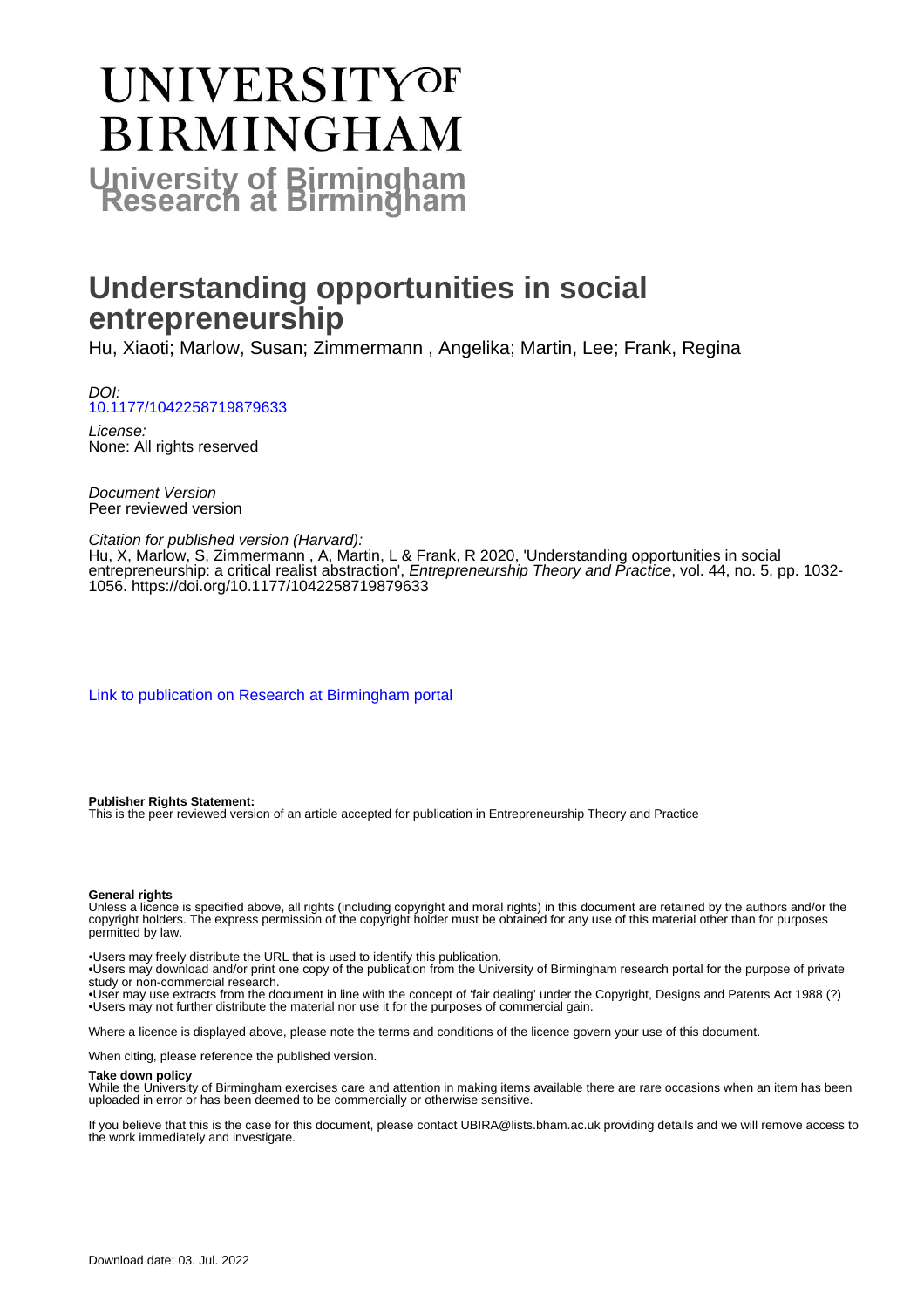## **Understanding Opportunities in Social Entrepreneurship: A Critical Realist Abstraction**

#### **Dr. Xiaoti Hu (Corresponding Author)**

Senior Lecturer University of Portsmouth Strategy, Enterprise and Innovation, Faculty of Business and Law Portsmouth, UK, PO1 3DE [Xiaoti.hu@port.ac.uk](mailto:Xiaoti.hu@port.ac.uk) T: +44 (0)2392844167 F: +44 (0)2392844037

#### **Dr. Susan Marlow**

Professor University of Birmingham Birmingham, UK, B15 2TY [S.Marlow@bham.ac.uk](mailto:S.Marlow@bham.ac.uk)

#### **Dr. Angelika Zimmermann**

Senior Lecturer Loughborough University School of Business and Economics Loughborough, Leicestershire, UK, LE11 3TU [A.Zimmermann@lboro.ac.uk](mailto:A.Zimmermann@lboro.ac.uk) T: +44 (0)1509228845

#### **Dr. Lee Martin**

Associate Professor University of Warwick Coventry, UK, CV4 7HS [L.martin.4@warwick.ac.uk](mailto:L.martin.4@warwick.ac.uk) T: +44 (0)2476528424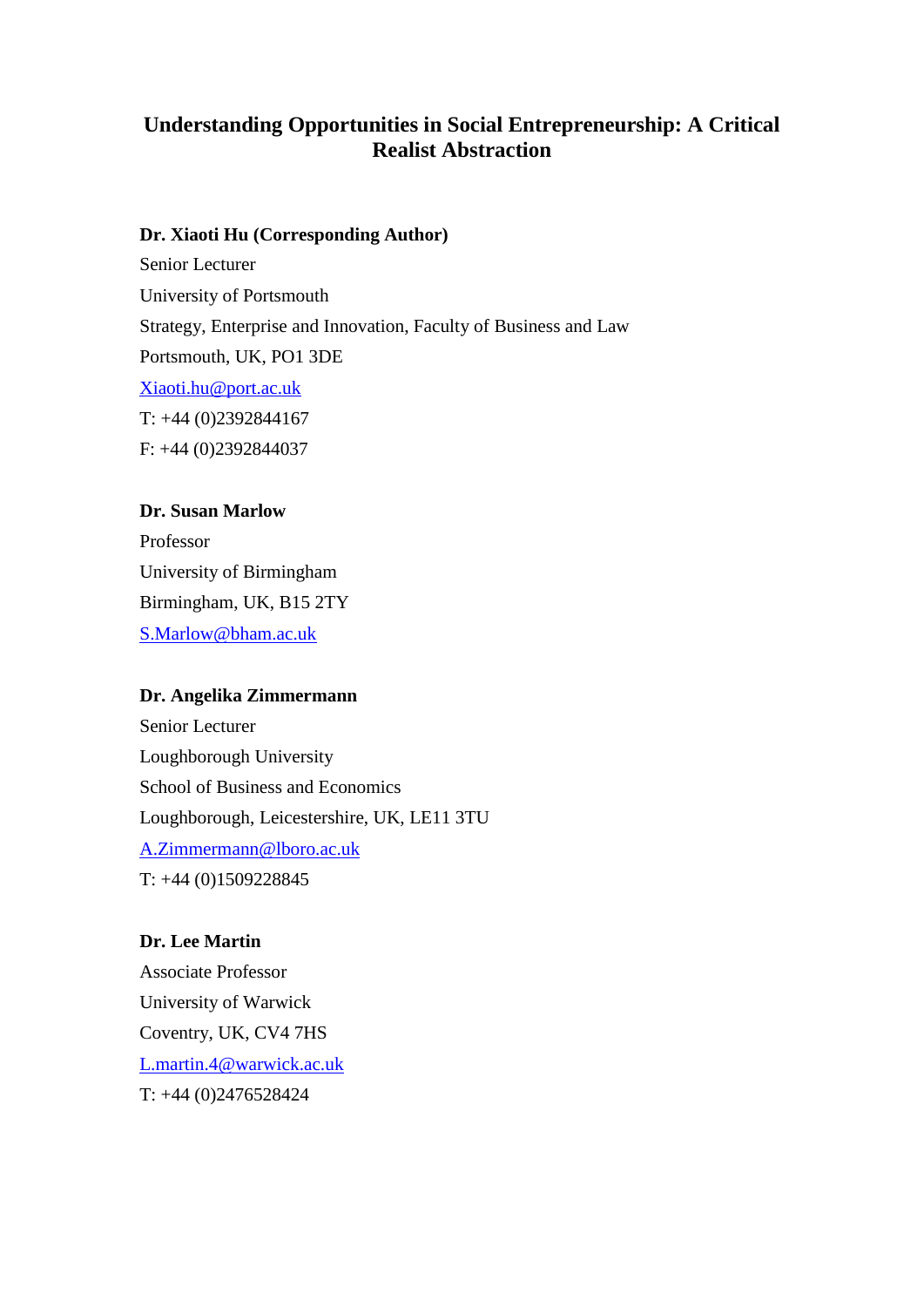### **Dr. Regina Frank**

Senior Lecturer De Montfort University Strategic Management and Marketing Leicester, Leicestershire, UK, LE1 9BH [Regina.frank@dmu.ac.uk](mailto:Regina.frank@dmu.ac.uk)  T: +44 (0)1162577371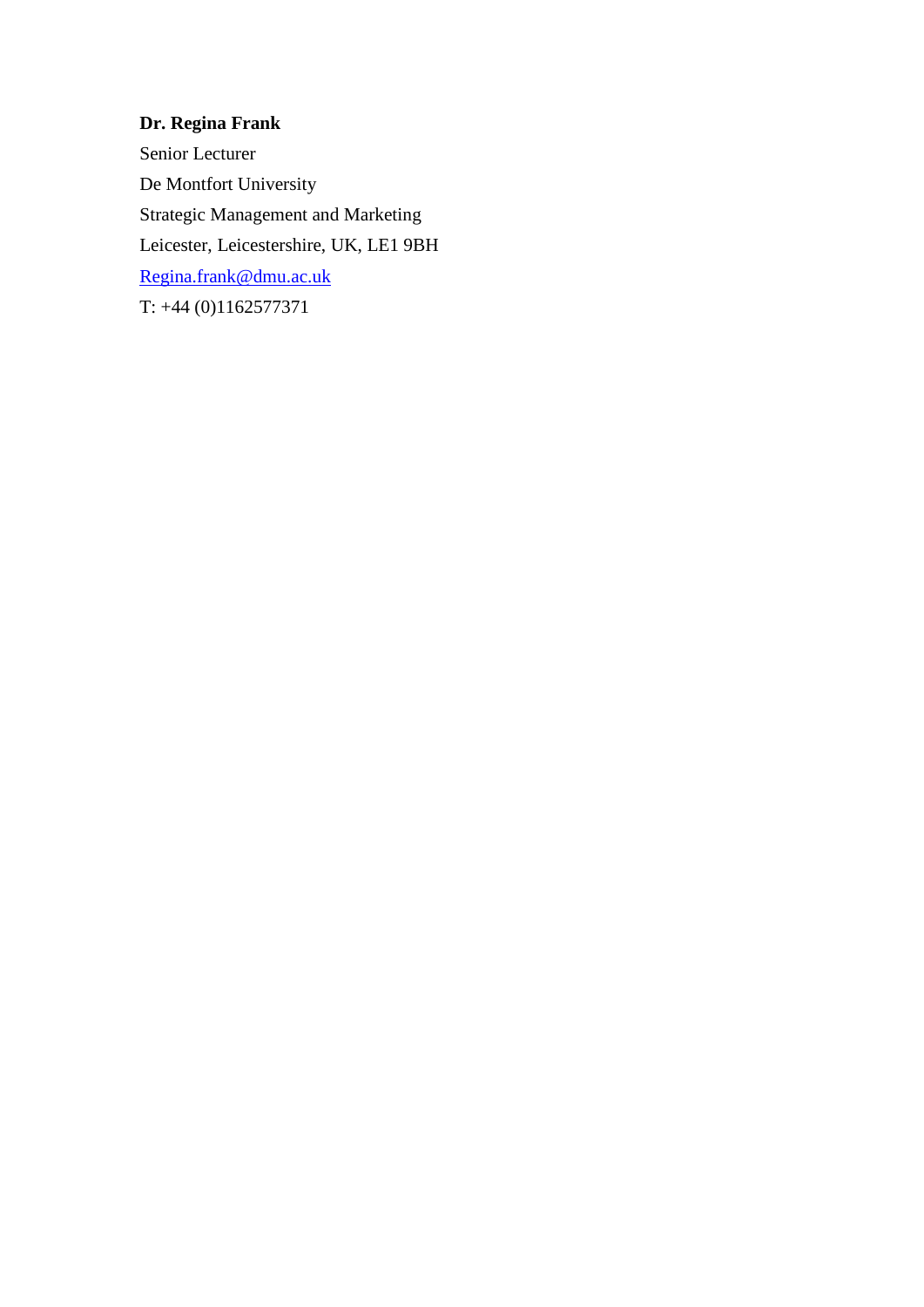# **Understanding Opportunities in Social Entrepreneurship: A Critical Realist Abstraction**

#### **Abstract**

This paper extends social entrepreneurship (SE) research by drawing upon a critical realist perspective to analyse dynamic structure/agency relations in SE opportunity emergence, illustrated by empirical evidence. Our findings demonstrate an agential aspect (opportunity actualisation following a path-dependent seeding-growing-shaping process) and a structural aspect (institutional, cognitive and embedded structures necessary for SE opportunity emergence) related to SE opportunities. These structures provide three boundary conditions for SE agency: institutional discrimination, an SE belief system and social feasibility. Within this paper, we develop a novel theoretical framework to analyse SE opportunities plus, an applicable tool to advance related empirical research.

**Keywords**: social entrepreneurship, opportunities, critical realism, context, China

Social entrepreneurship (SE) is a rapidly advancing domain of academic inquiry, practice and policy making (Choi and [Majumdar,](#page-39-0) 2014; [Domenico](#page-39-1) et al., 2010; [Sassmannshausen](#page-42-0) and Volkmann, 2016). Within this paper, we focus on a specific element of this research field, that of SE opportunity and its relationship with entrepreneurial action. Assuch, we develop a theoretical critique of the extant opportunity debate within the SE literature drawing upon a critical realist philosophy to underpin this critique and inform empirical investigation. Consequently, we explore the following research questions: What is SE opportunity? How can it be empirically explored and explained?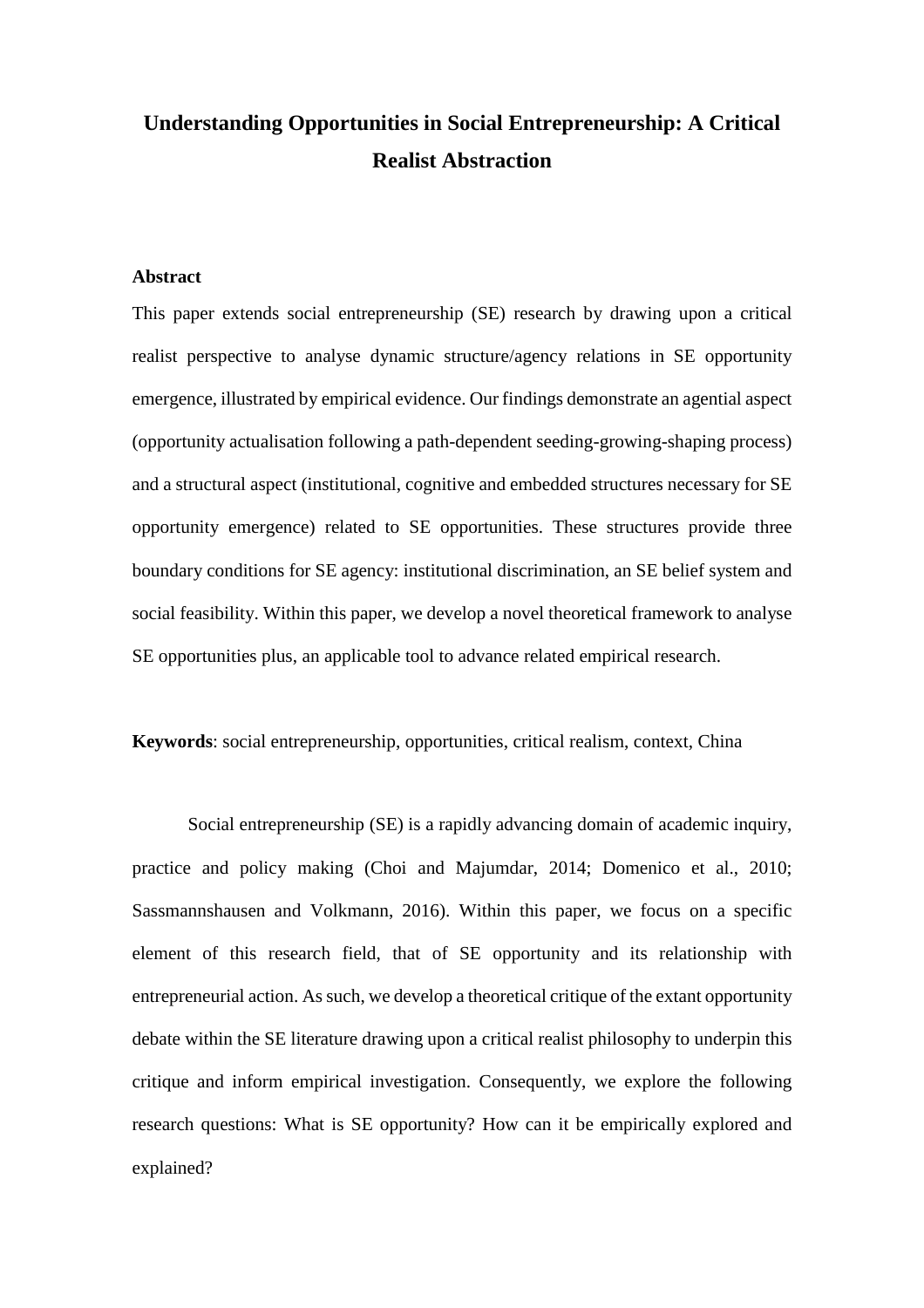SE can be defined asthe pursuit of opportunities to create social value and catalyse social change [\(Hockerts,](#page-40-0) 2015; Murphy and [Coombes,](#page-41-0) 2008). The notion of opportunity is therefore, central to definitions of SE. However, contemporary ambiguity in defining and explaining SE opportunities, and in some cases the notable contradictions between extant theory and the distinctive context of SE, demands new approaches to theory building in this domain. Unlike its market based commercial counterpart, SE provides a qualitatively different context in terms of mission, response to market failure, resource mobilisation and performance measurement [\(Austin](#page-38-0) et al., 2006). This makes the direct transposition of existing entrepreneurial opportunity theories onto SE problematic. We suggest that theory building pertaining to SE opportunity requires more considered engagement with appropriate philosophical discourse and methods to explore structure/agency relations and how opportunities emerge.

To contribute to such theoretical development, we draw upon a critical realist approach to develop a causal explanation of how SE opportunities emerged from our empirical data. To capture the foundations underpinning SE opportunities, we apply the three units of observation suggested by [Dimov](#page-39-2) (2011) to facilitate the empirical identification of SE opportunities and associated behaviours. These constitute: seed venture ideas, entrepreneurial actions pursuing seed venture idea, and market exchange relationships.

The combination of a critical realist approach and the use of Dimov's theoretical framework enable new insights into the explanation of SE opportunities by theorising their unobservable structures and relations with SE agency by analysing observable entrepreneurial actions. We examine our research questions through an interpretive research methodology using a case study method, and critical realist analysis, to illustrate the complex and dynamic relations surrounding SE opportunities [\(Eisenhardt,](#page-40-1) 1989). The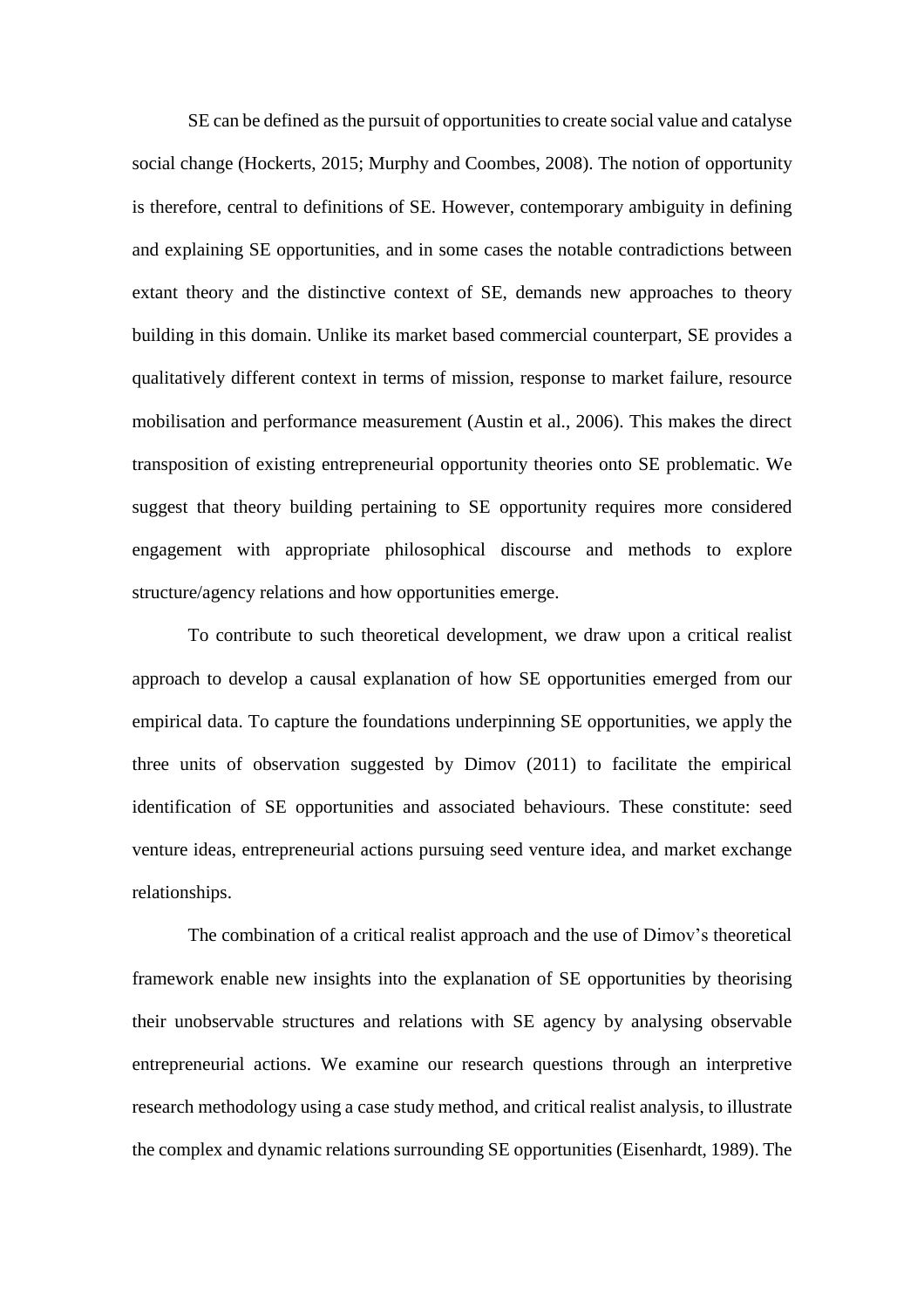study was conducted in China, where on-going economic and social transitions have fueled an emerging and active social enterprise sector, providing an appropriate social context to study SE (Yu, [2011;](#page-42-1) [Zhao,](#page-42-2) 2012).

To explore our arguments, the paper is structured as follows; initially, we develop our theoretical framework to position our arguments. We then outline our methodology followed by a description of the findings linking them back to the analysis. We then discuss the contribution of the study, limitations and offer final conclusions.

#### **'OPPORTUNITY' IN SOCIAL ENTREPRENEURSHIP RESEARCH**

Despite the central role of opportunity in SE, there is a relative paucity of research exploring this issue [\(Sassmannshausen](#page-42-3) and Volkmann, 2018). SE opportunities have been deemed to arise within situations which enable positive social impact supported by the required investment [\(Guclu](#page-40-2) et al., 2002) or simply, as the generation of social value [\(Monllor,](#page-41-1) 2010). Such definitions are helpful in terms of considering social value creation as the primary goal in SE opportunities, but they are also misleading as using the outcome of a social object to define the social object is tautologous. The extant literature largely takes SE opportunity as a given, or uses it as a unit of analysis without specifying its meaning or how it can be studied [\(Hockerts,](#page-40-0) 2015; [Muñoz](#page-41-2) and Kibler, 2016) whilst there is a dearth of theory and empirical work exploring processes of opportunity emergence within the SE context.

It is thus, not surprising that SE scholars borrow concepts from market based commercial entrepreneurship literatures such as opportunity discovery, creation, recognition, identification –often used interchangeably – to study SE opportunities [\(Engelke](#page-40-3) et al., 2015; [Zahra](#page-42-4) et al., 2008). For example, attempts have been made to link SE opportunities and actions to discovery or creation theories. It has been argued that SE opportunities are created by changes to the social, economic and political context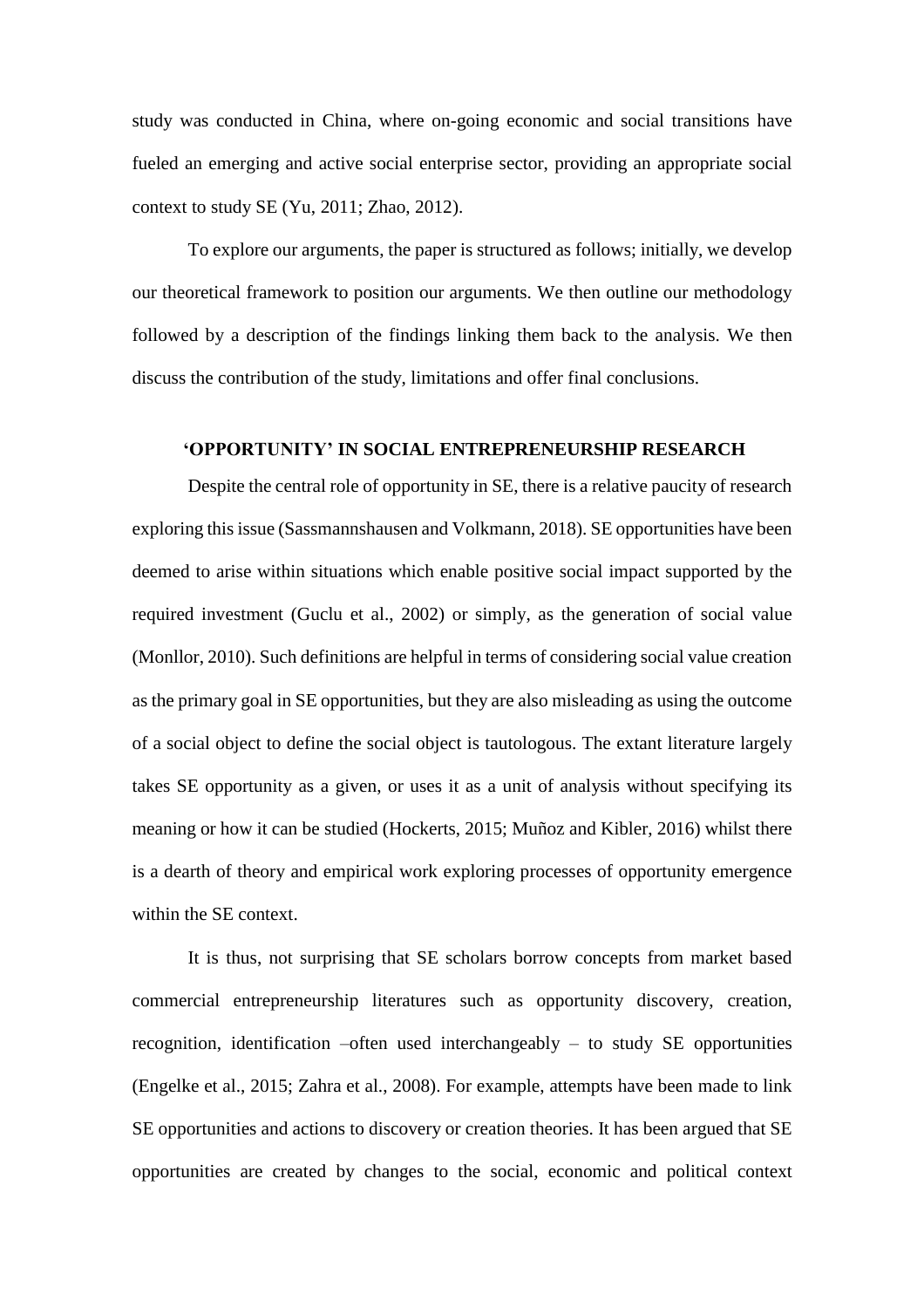[\(Engelke](#page-40-3) et al., 2015; [Perrini](#page-41-3) et al., 2010), institutional voids [\(Zahra](#page-42-4) et al., 2008) or social disequilibrium due to market and government failure (Martin and [Osberg,](#page-41-4) 2007; [Monllor,](#page-41-1) [2010\)](#page-41-1). Alternatively, SE opportunities are conceived, developed and refined according to internal cognitive factors such as personal experience and an opportunity-oriented mindset [\(Guclu](#page-40-2) et al., 2002).

However, whilst there is continuing debate and controversy regarding the efficacy and value of diverse arguments regarding opportunity theories [\(Davidsson,](#page-39-3) 2017; [Foss](#page-40-4) and [Klein,](#page-40-4) 2017), we argue that such debates cannot be directly transposed into the SE context without serious contradictions between theory and context. Unlike its market based commercial entrepreneurship counterpart, SE provides a different context in terms of mission, response to market failure, resource mobilisation and performance measurement [\(Austin](#page-38-0) et al., 2006). A key difference here is that SE opportunities must always contain an objectively existing need for social value creation independent from the social entrepreneur. Whether this need lies in social inequality, poverty, educational deficits or well-being issues, these needs must be in place before SE opportunities can exist or be enacted. These social needs are also likely to be unrelated to economic value creation activities, as those for whom the goods or service are provided are unlikely to have the means to purchase them at market value [\(Santos,](#page-41-5) 2012). Moreover, as SE is located in a social or community context, the normative notion of prioritising financial returns is not central to SE opportunities [\(Engelke](#page-40-3) et al., 2015; [Robinson,](#page-41-6) 2006).

The two key theories underpinning entrepreneurial opportunity within the broader literature have foundational principles that are contrary to the rationale for SE. Discovery theory suggests that entrepreneurial opportunities are exogenous pre-existing socioeconomic situations whereby alert individuals can access relevant information, capitalise upon this information and generate profit [\(Eckhardt](#page-40-5) and Shane, 2010; [Kirzner,](#page-40-6) 1997;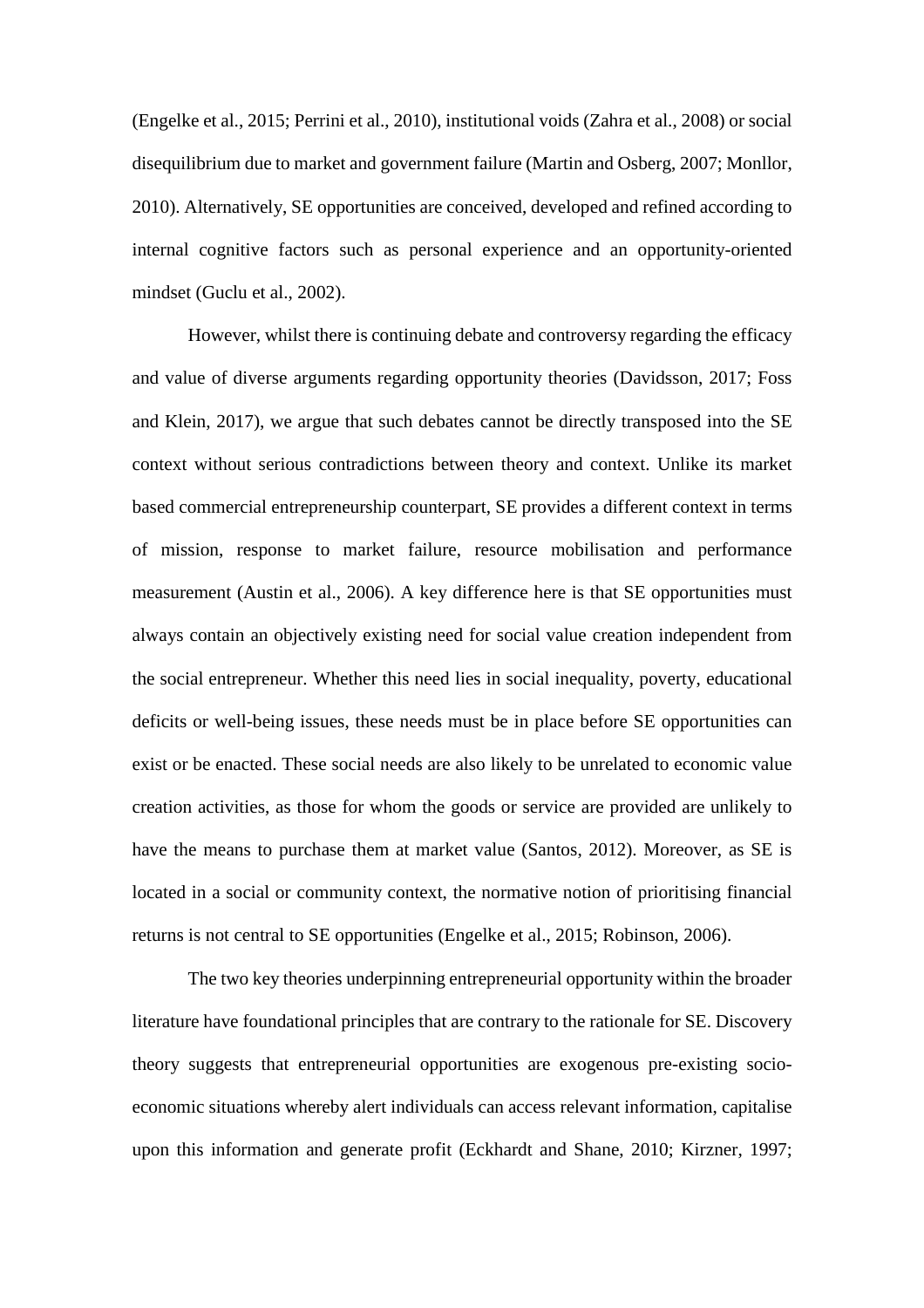Shane and [Venkataraman,](#page-42-5) 2000). Accordingly, opportunity discovery is difficult as specialist prior knowledge, skills and insights based upon an individual's life experiences [\(Eckhardt](#page-40-5) and Shane, 2010; [Shane,](#page-42-6) 2000) act as a foundation to alert them to discovering the opportunity. Whereas, within SE, many social needs related to, for example, homelessness, disabilities, child poverty, environmental issues are common knowledge. This suggest that SE opportunity discovery does not necessitate specialist insight to inform the 'discovery' process. Thus, whilst those who seek to address these evident problems may, or may not, have the experience and skills to enact the opportunity, the need for action is however, evident within the social realm.

Likewise, creation theory argues that opportunities are socially constructed via subjective beliefs and an iterative process of actions and reactions to generate economic wealth [\(Alvarez](#page-38-1) and Barney, 2007; [Alvarez](#page-38-2) et al., 2010; [Sarasvathy](#page-42-7) et al., 2010). Whilst it may be that entrepreneurs are able to develop such beliefs and actions, SE opportunities still cannot be subject to the types of processes that creation theories propose. For example, commercial entrepreneurs may be able to create market demand, but social entrepreneurs cannot do so for their services or products as they necessarily have to respond to, or act upon, objectively existing social needs when forming their ventures. It would be considered ethically abhorrent for a social entrepreneur to create the conditions for a social need so as to develop an opportunity.

Consequently, asking whether opportunities are discovered or created is a problematic starting point for research within SE contexts. However, the extant SE literature largely ignores these conceptual and contextual issues. The contemporary ambiguity in defining and explaining SE opportunities, and in some cases the notable contradictions between definitions, limits empirical investigation demands new theory building in this important field.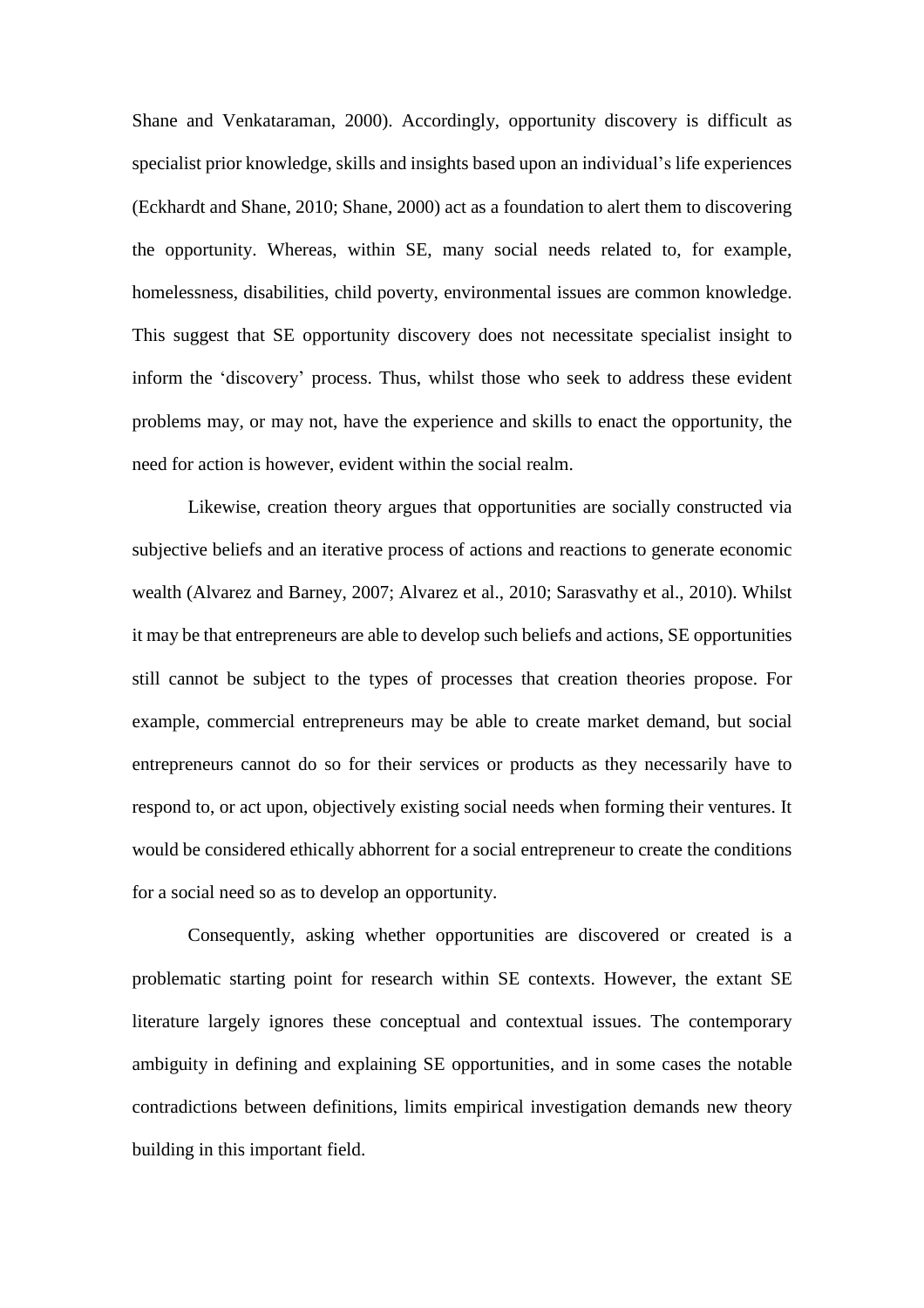In line with Short et al. [\(2010\)](#page-42-8) and [Ramoglou](#page-41-7) (2013), we suggest that new theory building around SE opportunities should not simply explore the objective/subjective nature of opportunities, but requires more considered engagement with appropriate philosophical discourse to look at how opportunities emerge. We commence this investigation assuming that SE opportunities are 'the gaps between socially desirable conditions and existing reality' [\(Guclu](#page-40-2) et al., 2002: 3). As such, social entrepreneurs may draw upon belief systems that generate moral imperatives enabling greater sensitivity to the recognition of social needs [\(Perrini](#page-41-8) and Vurro, 2006). In the broader generic entrepreneurship literature, it has been argued that entrepreneurs form business ideas through recognising structural change, which generates gaps prompting action to exploit such gaps in the market [\(Eckhardt](#page-40-5) and Shane, 2010; [Eckhardt](#page-40-7) and Shane, 2013), while entrepreneurial aspirations and decisions to found a new venture are still embedded in the market as a social structure [\(Sarasvathy,](#page-42-9) 2008). Here, the real tension reflects the ongoing debate regarding the relationship between structure and agency. That is, whether social and economic structure has determinant influences over agency, or the agent's meaningful and intentional actions constitute social structures [\(Danermark](#page-39-4) et al., 2002). Either way, structure and agency must co-exist in order to make the opportunities emerge, and we can interpret their existence by investigating the relationships between structure and agency within the SE context without being constrained by the above limitations of discovery or creation theories.

Our aim therefore, is to develop an SE opportunity theory that is cognisant of this distinctive context and which enables exploration of both the structural and agential facets at work when SE opportunities emerge. Exploring structure and agency in the distinctive context of SE subsequently requires methodological and theoretical novelty. The fundamental problem that arises is how to incorporate structure and agency, whilst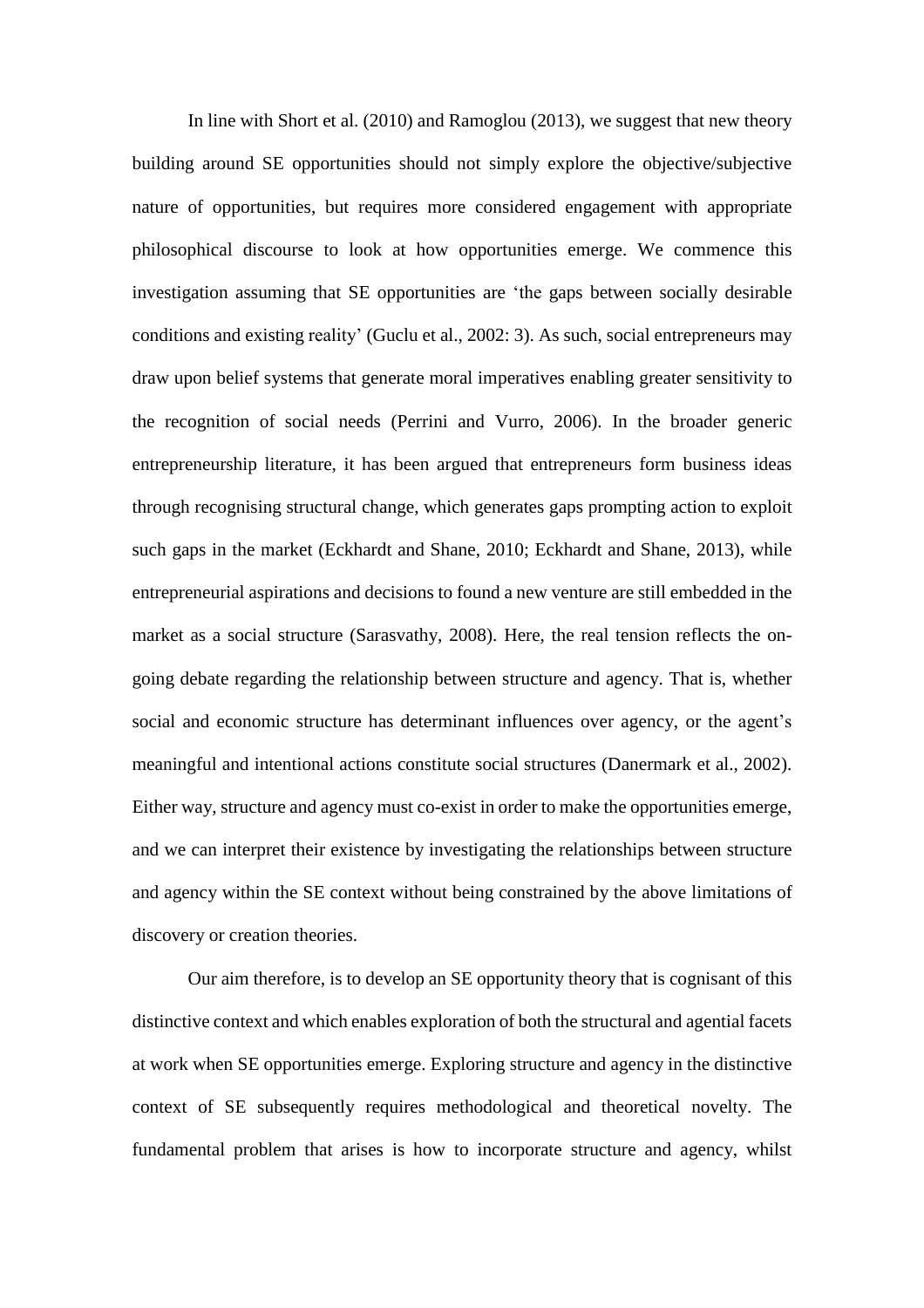examining them in consistent and cogent ways that enables robust explanations of SE opportunity. To achieve this objective, we adopt a critical realist approach that incorporates the influence of both structure and agency without adopting conflicting ontological positions (Leca and [Naccache,](#page-40-8) 2006; Mole and [Mole,](#page-41-9) 2010).

#### **A CRITICAL REALIST CONCEPTUALISATION OF SE OPPORTUNITY**

Critical realism argues that the social world is a stratified, open system of emergent entities with causal powers that generate effects and so engender change [\(Bhaskar](#page-39-5) and Lawson, 1998; [Mingers](#page-41-10) et al., 2013). Such entities can be structured at different levels (psychological, social, organisational, economic) each having its own causal powers and properties that generate real effects and social events [\(Mingers](#page-41-10) et al., [2013\)](#page-41-10). Entities can exist in observable or unobservable ways – they can be physical, social or conceptual [\(Easton,](#page-39-6) 2010; [O'Mahoney](#page-41-11) and Vincent, 2014). A social event occurs when a set of entities, possessing causal powers, combine and enable or constrain agential action (Hu, [2018\)](#page-40-9). For example, a 'social enterprise' can emerge from the interactions between other entities such as social entrepreneurs but as an emergent entity, a 'social enterprise' can also obtain new causal powers, such as a hybrid organisational form. These cannot be reduced or explained solely through the action of the social entrepreneur. These new causal powers can also provide further enabling or constraining conditions for agency. Accordingly, from a critical realist perspective, an SE opportunity would be described as an emergent social entity that can manifest itself as products or services creating social and economic value. An SE opportunity would have a structure of entities unique to it, with its own causal powers, some of which would be independent of the agent [\(Archer,](#page-38-3) 1995; Mole and [Mole,](#page-41-9) 2010).

This conceptualisation means that SE opportunity theory, informed through CR, requires both objective, independent structures and subjective agency to be identified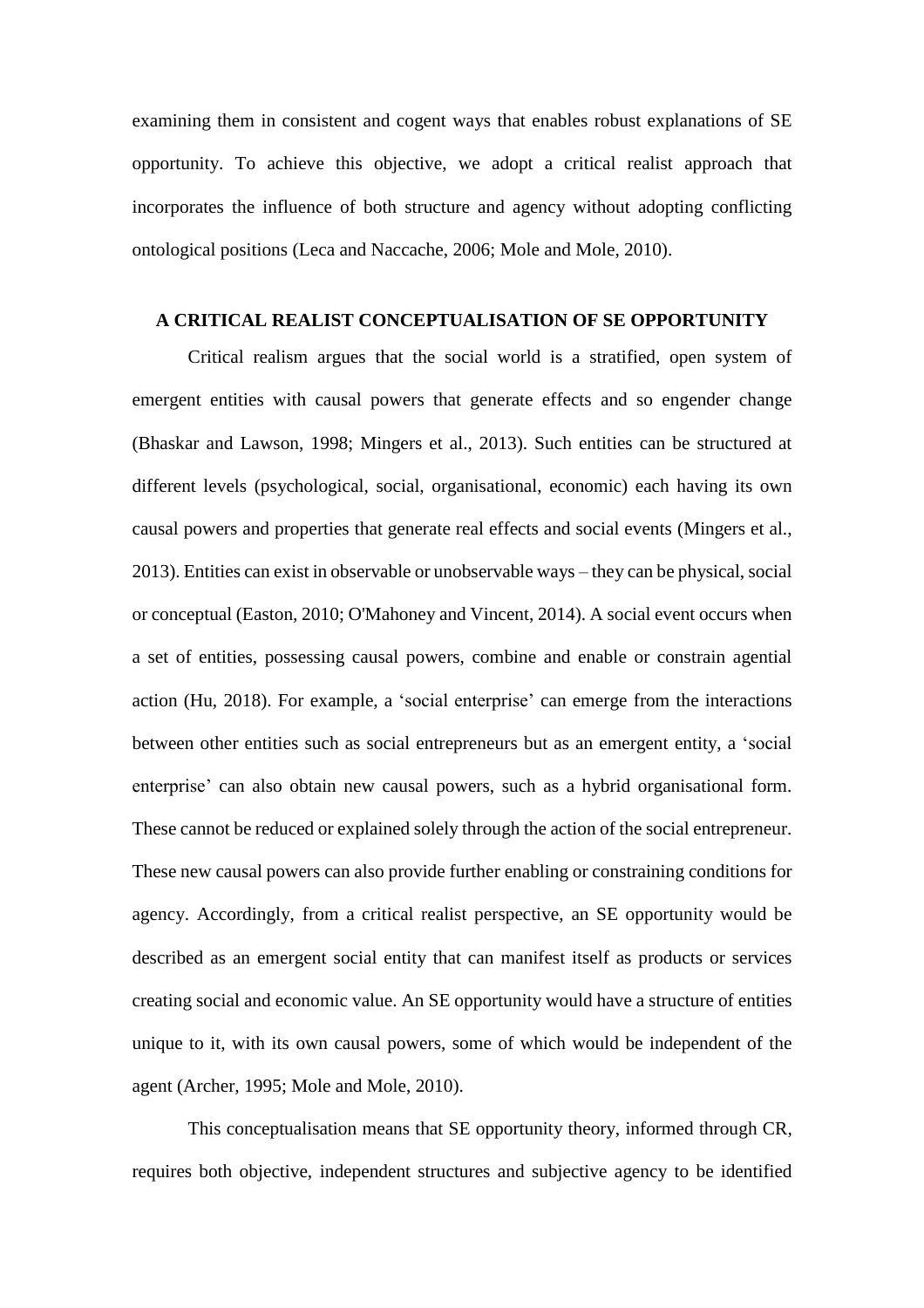within SE opportunities. In CR, structure and agency are considered as separate strata. Structures always provide the context in which agency occurs, while social interaction between agents constitutes the environment where structures are reproduced or transformed [\(Danermark](#page-39-4) et al., 2002). When applied to the SE context, this conceptualisation means that social structures such as objectively existing social needs or problems always provide the context for entrepreneurial actions. Equally, these social needs can be reshaped or addressed as a result of a social entrepreneur's actions. An SE opportunity therefore, emerges because of the interactions between structure(s) and agency. The implication of our conceptualisation is three-fold.

First, the structure of an SE opportunity can be produced through past human agency, but it obtains new emergent properties that cannot be reduced to, so are accordingly, independent from such agency; for example, poverty is created by past human action and the condition of poverty can be independent from the social entrepreneur that acts upon it. Second, structures can have causal powers that may, or may not, be exercised or indeed, responded to, through human agency - but non-action does not affect its existence [\(Ramoglou](#page-41-12) and Tsang, 2016). Hence, an SE opportunity can exist either as actualised or un-actualised. Finally, the structures provide boundary conditions that enable and constrain SE agency (Martin and [Wilson,](#page-41-13) 2016). So, social entrepreneurs can fallibly act upon these structures (Mole and [Mole,](#page-41-9) 2010), and individuals may choose to act differently, or not to act at all, in relation to such structural boundary conditions. An SE opportunity only emerges, or is actualised, when individuals choose to act.

Critical realism holds that the interaction between structure and agency cannot be readily observed through human actions and experiences, but only through social scientific analysis [\(Archer,](#page-38-3) 1995; [Danermark](#page-39-4) et al., 2002). In our study, conducting such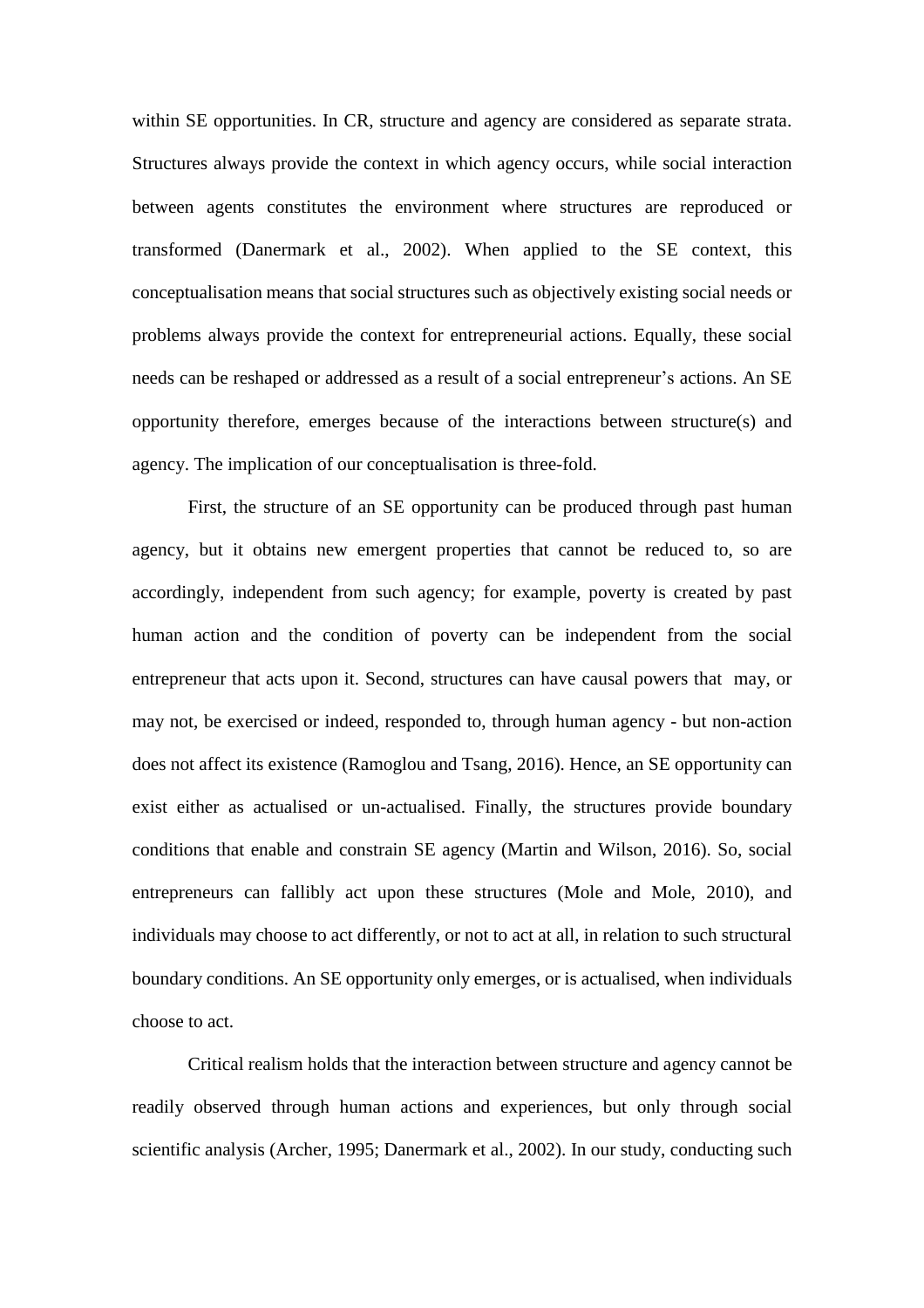a scientific analysis on SE opportunities requires two actions: first, the identification of the prerequisite entities causally related to the emergence SE opportunities; and second, to specify the structures of these entities, and their effects upon social entrepreneurial human agency. Subsequently, key questions for critical realist theory development are: What are the necessary conditions (combinations of structural and agential causal powers) for the existence of a particular entity? What causal powers *must* it contain? And how are these causal powers enabled and constrained by the distinctive context within which they are found? It is these principles that guided our over-arching research questions: What is SE opportunity? How can it be empirically examined and explained?

However, as entities that construct SE opportunities are not always observable, their existence must be inferred through observation of effects [\(Bhaskar,](#page-39-7) 1978; [Zachariadis](#page-42-10) et al., 2013) or through experience of social events [\(Sayer,](#page-42-11) 1992). This requires a guiding framework for the empirical method. As current research has little in the way of empirical guidance to what SE opportunities may be, it is necessary to draw on previous theory to guide this empirical work. To do so, we combine a framework by Dimov [\(2011\),](#page-39-2) which was proposed specifically to enable opportunities to be empirically identified with validity with our critical realist analysis. With some modification in the SE context, this combination enables us to identify three units of observation to empirically observe the effects of actualised opportunities– the empirical effects of structure and causal powers exercised through human agency – in the SE context. The three units of observation are: seed venture ideas, social entrepreneurial actions, and market exchange relationships. The actualisation of entrepreneurial opportunities begins with seed venture ideas where entrepreneurial imagination and beliefs are formed and evolve. These aspirations and beliefs then trigger entrepreneurial actions and their intended outcomes, such as venture types, as the formal cause behind the action [\(Dimov,](#page-39-2)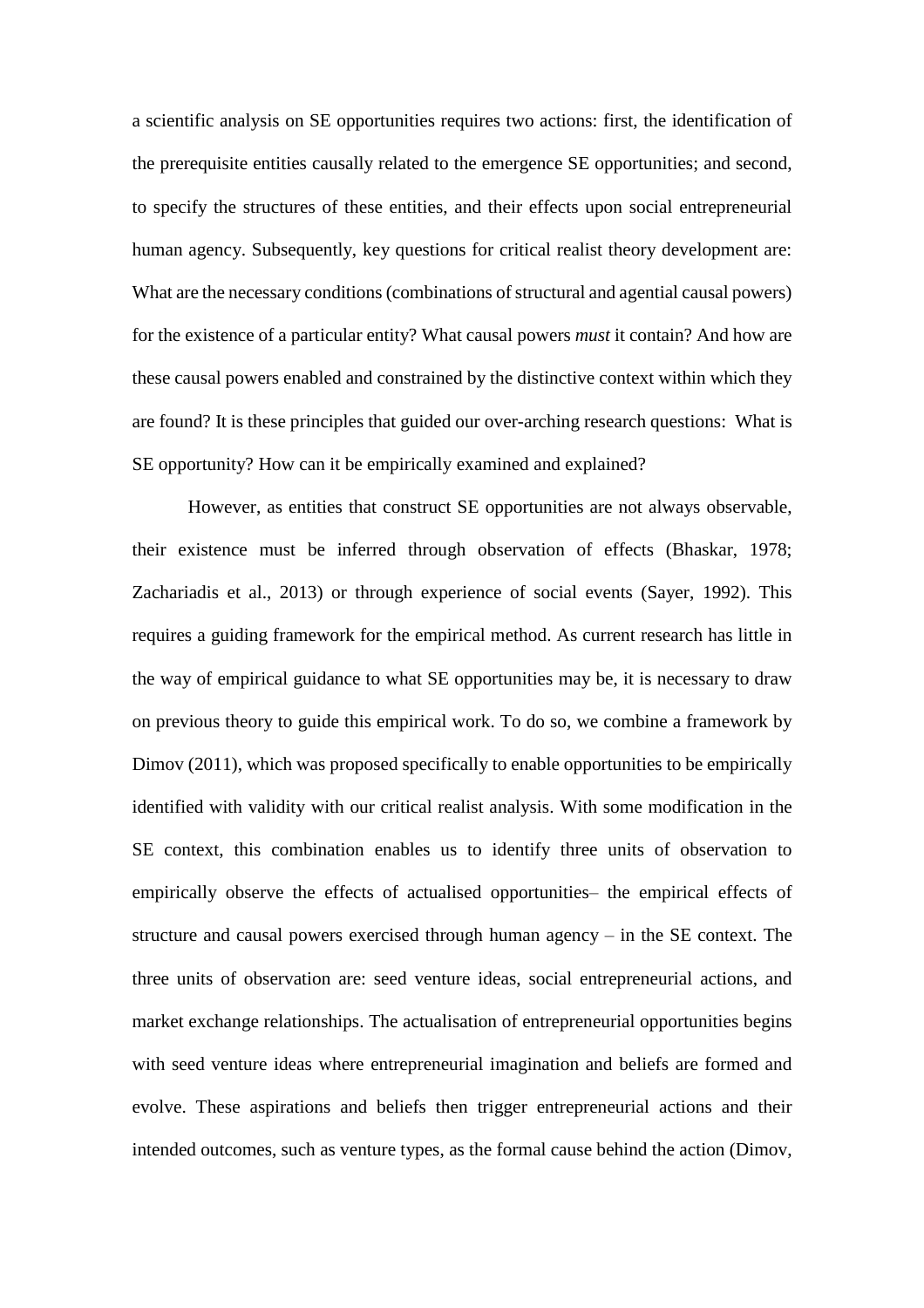[2011\)](#page-39-2). Finally, opportunities emerge while potential market exchange relationships are actualised through the entrepreneurial process.

We regard these three observable dimensions of opportunities as the effects of causal powers exercised by human agency; this enables analysis of the necessary structure-agency relations in SE opportunity emergence. Identifying entities and their structures based on these observation requires the researcher to undertake a process of conceptual abstraction [\(Bhaskar,](#page-39-8) 1979; [Sayer,](#page-42-11) 1992). Critical realist abstraction explores the nature of relations between entities [\(Blundel,](#page-39-9) 2007; [Danermark](#page-39-4) et al., 2002). According to [Bhaskar](#page-39-8) (1979), the relations of two entities should be described as 'internal' only if an entity can only exist in relation to the other. In other words, entities internally related to a social event, such as an opportunity, are those that cannot be removed without the event disappearing in its current form [\(Danermark](#page-39-4) et al., 2002). For SE opportunities, this means identifying and specifying those entities and their causal powers internally related to SE opportunities and to separate them from contingent relationships unnecessary for the existence of SE opportunities. Combined, the philosophy of CR, with its method for identifying entities internally related to an SE opportunity, and the use of Dimov's (2011) framework to guide our empirical observation of the effects of SE opportunity actualisation, provide a framework of conceptual tools to develop an understanding of SE opportunities.

#### **RESEARCH METHOD**

The dispositional realist philosophy, developed by [Bhaskar](#page-39-8) (1979) and [Archer](#page-38-3) (1995), underpins the methodological approach within this study. A critical realist methodology requires the development of a causal explanation of an entity; the starting point here being to define how the entity can exist through identifying its internal relations. This involves identifying the structures of the entities identified and causal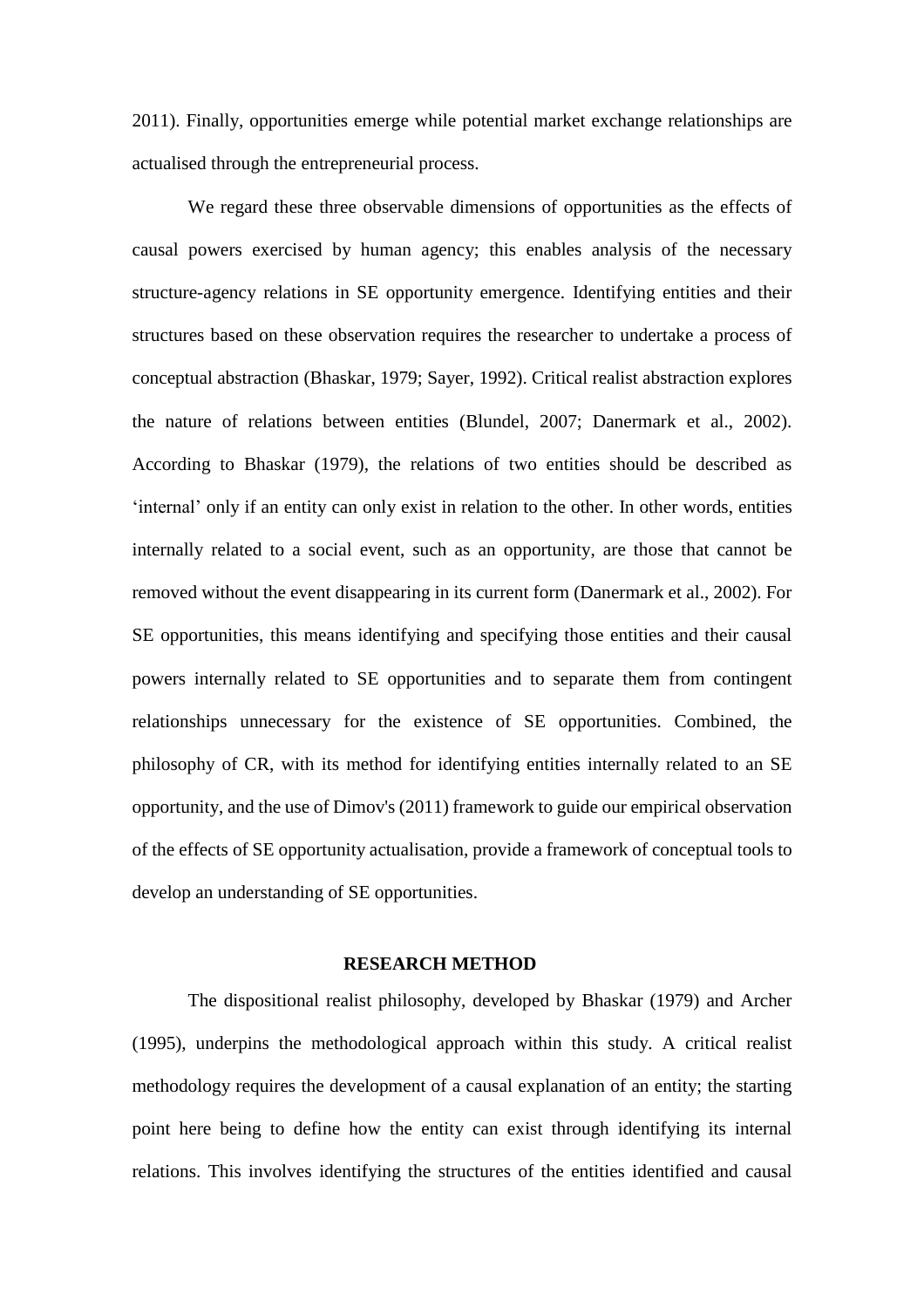powers that have the potential to operate within a context. Underpinning this approach to empirical research is the DREI(C) method [\(Mingers](#page-41-10) et al., 2013; [Pratten,](#page-41-14) 2007). This method is an exercise to shape the theoretical framing, inform the research methods, the type of analysis required, and aids identification of internal relations and causal explanations. DREI(C) requires the description of the object of enquiry (D) based on the three units of observation identified, uncovering theory-practice contradictions or anomalies. Retroduction (R) is a form of inference adopted in critical realism that aims to explain social events by postulating and identifying causal structures and mechanisms which can produce the events [\(Sayer,](#page-42-11) 1992). It offers an explanation of any structure or structures and their causal powers at work through conceptual abstraction. This includes understanding what causal powers participants report within a context that enables or constrains agency; why this might be the case and how participant accounts can be combined to explain the causal processes at work. A retroductive causal explanation should also include the elimination of competing explanations (E) with the completed analysis requiring inference (I) of which causal powers are at work within a context (C).

In this study, we undertook a multiple-case approach built around the  $DREI(C)$ methodology. A multiple-case approach facilitates understanding of complex and dynamic relations [\(Eisenhardt,](#page-40-1) 1989) and so, is a suitable approach when studying the structure-agency relations underpinning SE opportunities. Moreover, critical realism provides a method of theoretically informed abstraction and a focus upon fundamental internal relationships providing a rigorous analytical method for narrative-based qualitative research [\(Blundel,](#page-39-9) 2007; [Danermark](#page-39-4) et al., 2002).

#### **Research Context**

Actions are better understood within context (Baker and [Welter,](#page-38-4) 2018). Within SE research context is critical in shaping the emergence of SE opportunities [\(Corner](#page-39-10) and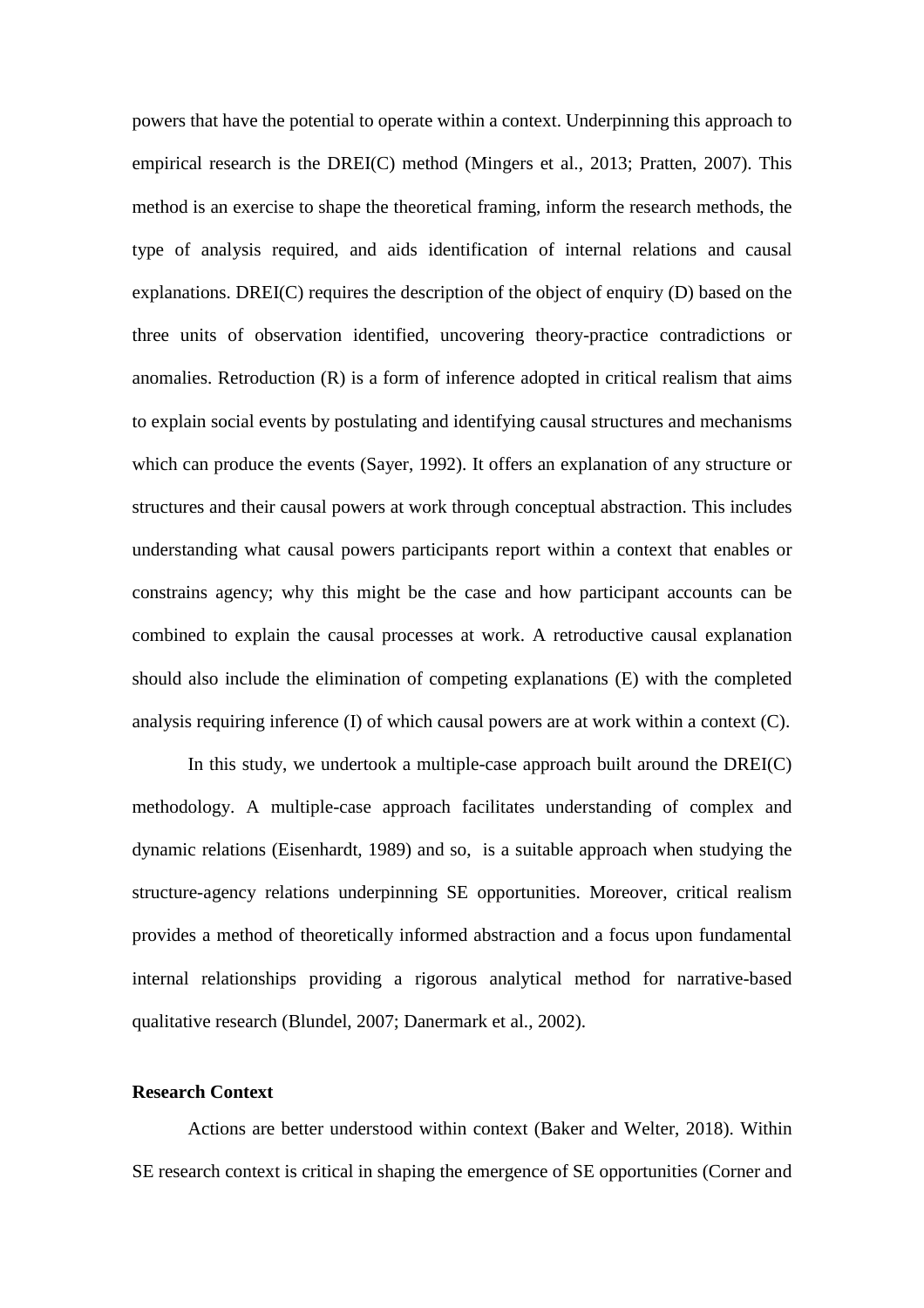Ho, [2010\)](#page-39-10). SE activities require social needs to exist and so, are influenced by government, social and institutional norms at the country [\(Estrin](#page-40-10) et al., 2013; [Stephan](#page-42-12) et al., [2015\)](#page-42-12) and community-level resources and networks [\(Haugh,](#page-40-11) 2007; [Lumpkin](#page-40-12) et al., [2018;](#page-40-12) [Shantz](#page-42-13) et al., 2018). More specifically, [Doherty](#page-39-11) et al. (2014) suggest that SE responds to two types of demands: market logic to achieve business ends and a social welfare logic to achieve social ends. Drawing from such arguments, we focus upon China given that its economic and social transition since the 1970s provides a facilitative context, which has fostered both types of logics and generated an expanding SE sector (Yu, [2011;](#page-42-1) [Zhao,](#page-42-2) 2012). China presents a qualitatively different setting that provides rich data for developing new theories about SE opportunity emergence acknowledging such social needs and changes.

Since 1978, China has shifted from a centrally planned economy to a 'hybrid' model, neither fully socialist or capitalist, bringing about significant change in the general business environment (Tan, [2007;](#page-42-14) Tan, [2005\)](#page-42-15). This has prompted a decline in public sector services as the main social welfare provider; creating considerable challenges to the social welfare system (Yu, [2011\)](#page-42-1). Various regulations have been developed to facilitate entrepreneurial engagement in social issues [\(Ding,](#page-39-12) 2007; Su et al., [2015;](#page-42-16) [Zhou,](#page-42-17) [2011\)](#page-42-17), such as encouraging corporate social responsibility and foundations (Yu, [2011\)](#page-42-1), as well as enabling social enterprises to obtain legal status without a supervisory body [\(Zhao,](#page-42-2) 2012). As a consequence, the economic transition in China nurtures the market logic of entrepreneurial activities with consequences for social norms, whilst the Chinese social welfare system nurtures a social welfare logic of social needs for SE. Not-for-profit activities, including SE, have emerged in response to this situation (Yu, [2011\)](#page-42-1). Accordingly, China provides a rich environment to analyse emerging SE opportunities; this constitutes an essential step of the DREI(C) methodology we follow.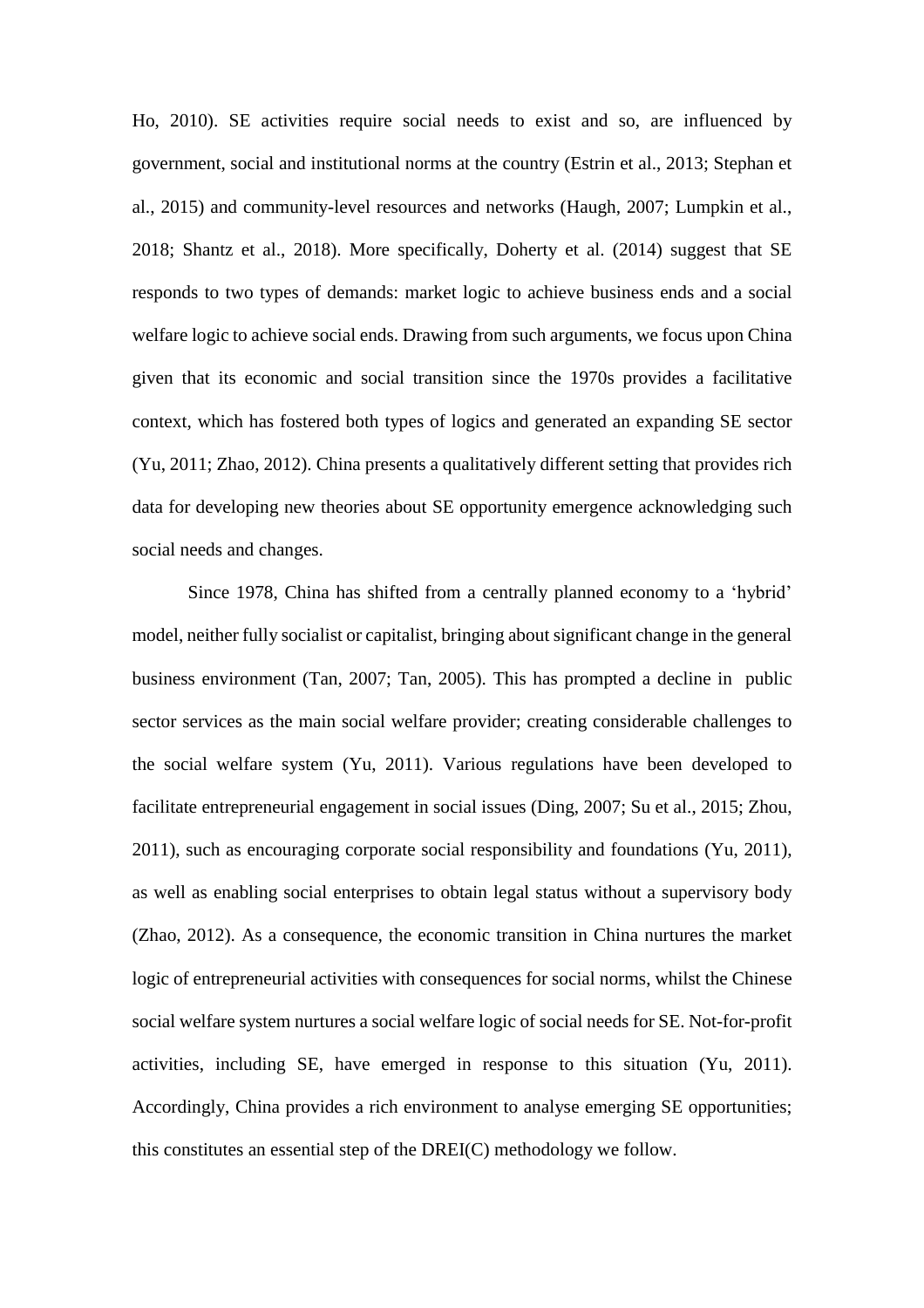#### **Sample and Data Collection**

To achieve heterogeneity, we adopted maximum variation sampling strategy for data collection, a sub-category of purposeful sampling. This sampling strategy allows the specificity of different cases to be documented, while capturing shared patterns and central themes across diverse cases or participants [\(Patton,](#page-41-15) 1990). The study comprised 36 different organisations as 'cases', including 22 social enterprises, two for-profit social businesses (C-11, C-19), five non-profit organisations (NPOs) (C-10, C-12, C-14, C-17, C-23) and six supporting organisations (S1-S6). These cases were selected from two Chinese social enterprise databases published online by the British Council in Beijing and Social Enterprise Research Centre in Shanghai. Between one and three participants were interviewed in each case. Appendix 1 provides an overview of our participants. Each organisation and participant was allocated a code to respect their anonymity. We conducted 29 semi-structured interviews with social enterprise founders and 16 interviews with employees and other key stakeholders such as leaders of supporting organisations to facilitate cross-referencing of perceptions and experiences. We critically evaluated the validity of our findings through comparison of the interview data with onsite observations, participant observations, informal conversations, documents such as newsletters and media reports, and comparisons of founder interviews with other stakeholders.

#### **Data Analysis**

Following the DREI(C) methodology, our data analysis began by identifying the observable SE experiences and actions utilising the three units of observation (explanations of seed venture ideas, SE actions, and market exchange relationships). Individual and cross-case analysis was under taken using NVivo; with coding involving categorising the data into themes, and using critical realist abstraction [\(Kempster](#page-40-13) and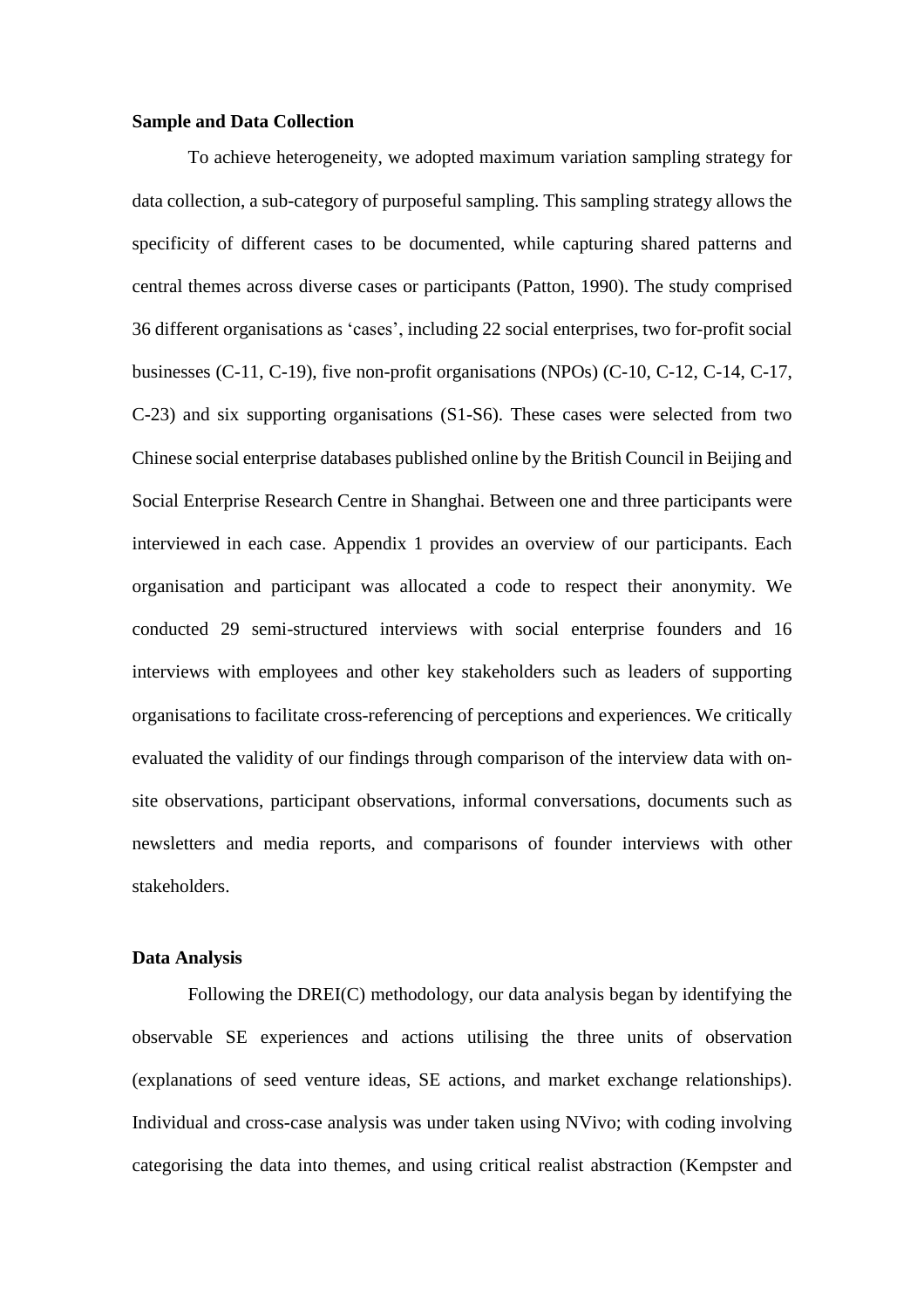[Parry,](#page-40-13) 2011) to examine the world views and explanations of those working in SE environments. The focus of this analysis was identifying where causal powers may be acting, or acted upon by participants [\(Danermark](#page-39-4) et al., 2002). We began by grouping experiences into the three units of observation (see Appendix 2), in order to capture and sort data and to describe observable SE opportunity experiences. Specifically, we searched for information relating to three questions in each case: How did social entrepreneurs form seed venture ideas? When and how did social entrepreneurs take actions to actualise the seed venture ideas? How did they develop market exchange relationships?

The next step of data analysis organised the material by theoretical themes as first order concepts. Everyday concepts are identified and transposed into a theoretical form to gain new insight into the focal social event [\(Danermark](#page-39-4) et al., 2002). Through an iterative process, we repeatedly compared the data to relevant theories. We coded participant experiences using theoretical concepts such as search for information [\(Eckhardt](#page-40-5) and Shane, 2010), serendipity [\(Dew,](#page-39-13) 2009), and trial and error [\(Alvarez](#page-38-2) et al., [2010\)](#page-38-2). Subsequently, we performed a cross-case analysis to retroduce the entities consistently present within the SE opportunities described; these were then evaluated for their likelihood of having causal powers relevant to all SE opportunities (internally related). This was achieved by comparing and contrasting the data across different cases by asking 'what cannot be removed without making the objective, i.e. SE opportunities, cease to exist in its present form?' [\(Danermark](#page-39-4) et al., 2002: 47). Applying this critical realist interrogation, we identified the internally related entities necessary for SE opportunities to emerge within these case studies, i.e. the entities that are necessary for SE opportunities to exist. Through cross-case comparison, we also eliminated entities that were external or contingent to the existence of these SE opportunities. These external or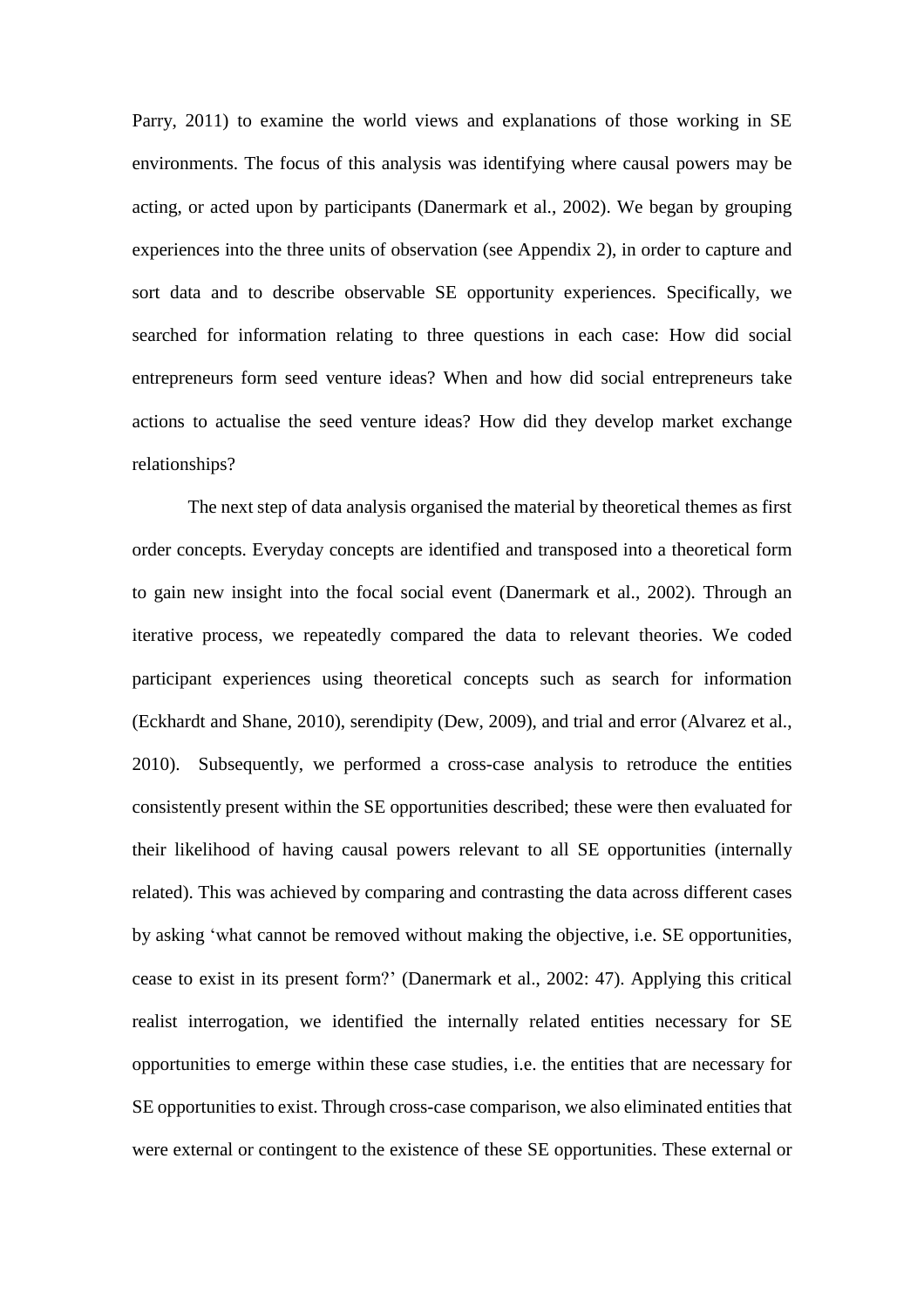contingent entities included demographic characteristics such as gender and industry and theoretical concepts such as entrepreneurial alertness [\(Kirzner,](#page-40-6) 1997). This is a crucial stage where competing explanations were eliminated as they did not offer valid explanations in the SE context.

The retroduction process was followed by further comparison between the internal entities, data and literature. Through this, we derived second order themes across cases (see Appendix 2). Finally, by scrutinising the links between these second order themes, we retroduced the structures and causal powers contained in the internal entities describing them as third order abstraction categories across all cases (see right hand column in Appendix 2). These structures and causal powers were: institutional structure (institutional discrimination), cognitive structure (social entrepreneurial belief system), and embedded structure (social feasibility). From our cases, we were able to conclude that these structures and causal powers were able to explain the relations between SE opportunity structures and agency. Thus, they were viable entities for constructing a new conceptual framework of SE opportunity closely matching the empirical reality of these SE opportunities [\(Easton,](#page-39-6) 2010; Wynn and [Williams,](#page-42-18) 2012). Following the example of [\(Gioia](#page-40-14) et al., 2013), we provide the stages of our data analysis in Appendix 2. This table depicts the analysis process identifying which observed SE actions led us to retroduce certain second order themes, and third order abstract categories. As such, this table does not provide an overview of all relationships between actions and structures, just the internal relations. Whilst the same actions (first order concept in Appendix 2) can relate to more than one structure and causal power (second order theme), the table presents only the links between the actions with the structures and causal power necessary for these actions to take place.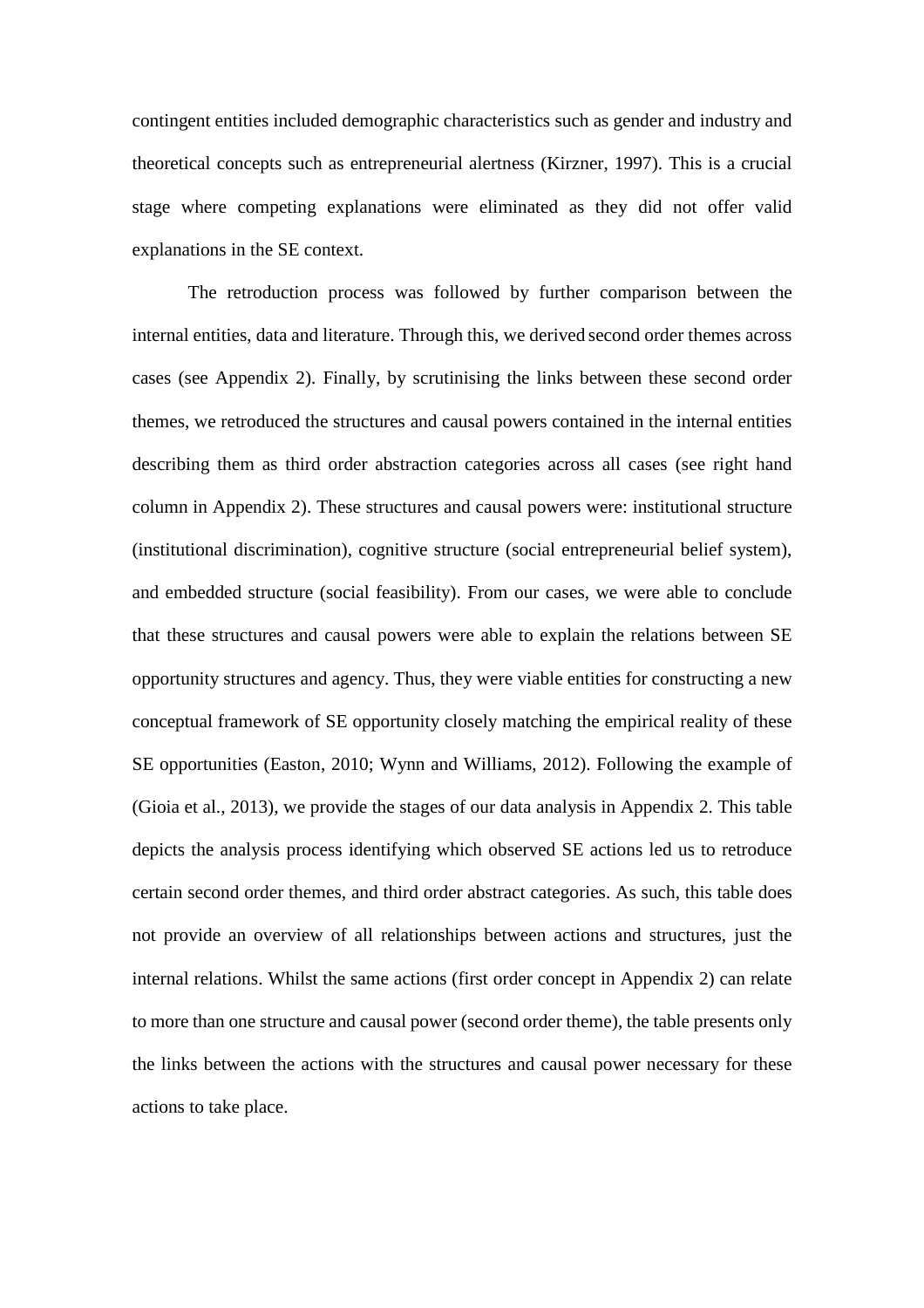#### **FINDINGS**

Our results suggest that the actualisation of a specific SE opportunity by a particular social entrepreneur resulted from diverse path-dependent actions, i.e. actions that followed a route set by prior events. As such, SE opportunities were actualised through a path dependent process that we describe as a process of seeding, growing, and shaping. Critical realist abstraction permitted us to analyse SE opportunity emergence through retroducing three internally related structures and their causal powers that enable this observable actualisation process. Combined, these findings serve to create a novel conceptual framework for understanding SE opportunity theorising the relationship between the structure of SE opportunities and agential action in SE opportunity emergence (see Figure 1).

#### **Description of SE Opportunity Actualisation**

Participant comments suggest that social entrepreneurs had grown and refined the social venture idea through rational planning and decision-making, whilst also remaining open and adaptive to contingencies. Accordingly, opportunity actualisation contained both teleological and non-teleological aspects [\(Sarasvathy](#page-42-7) et al., 2010). For example, P26-1 stated:

*'My understanding of the system is … organic. If I plant a seed, it doesn't grow straight up. I cannot tell how many branches there will be, that plant will adjust to where the sun is and the wind. I think organic means you go into this, with a very clear idea of what you want to accomplish, … being ready to take parts you didn't anticipate. … Maybe I don't get what I originally wanted but other doors open'. (P26-1, founder, disability)*

From this explanation, we suggest that the actualisation of the SE opportunity is path-dependent, namely dependent on certain conditions (sun and wind) and events (other doors open). Dependent on these, a seed venture idea may or may not sprout. If it does sprout, it 'grows' within a particular medium and environment. Similarly, dependent on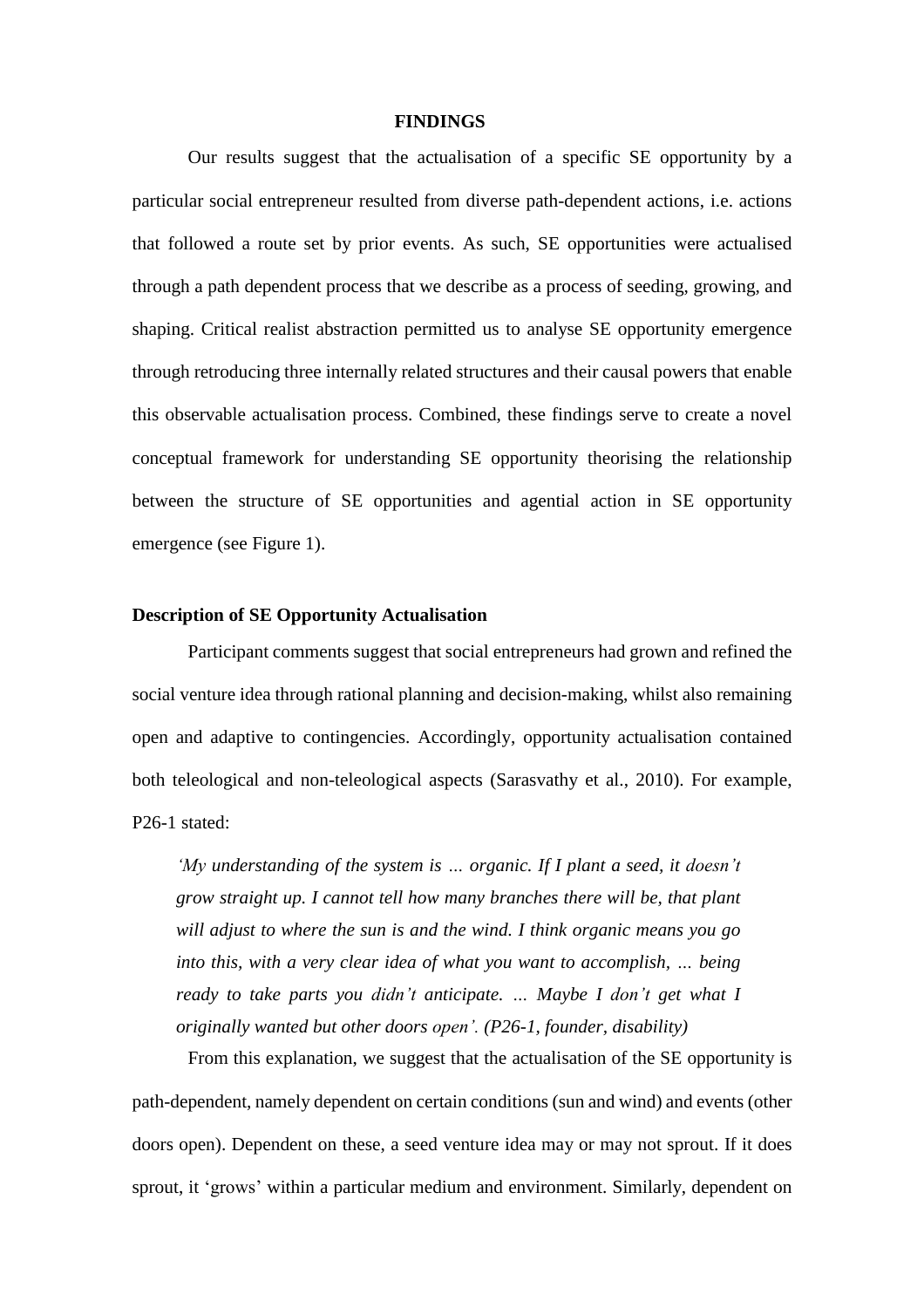conditions and events, the SE opportunity can grow into various 'shapes' that differ from the original seed idea. This participant's world view reflects the critical realist term 'emergence' whereby the opportunity possesses new properties that cannot be reduced to, or defined by, the seed venture idea [\(Archer,](#page-38-3) 1995; [Easton,](#page-39-6) 2010; Wynn and [Williams,](#page-42-18) [2012\)](#page-42-18), hence, there are '*parts you didn't anticipate'* (P26-1). P26-1 began by looking for sustainable sources of income to support a school for the deaf; but in response to feedback and suggestions, he created a venture that employed deaf people to produce affordable hearing aids. These path dependent actions can be described in terms of three aspects: Seeding, growing, and shaping (see first order concepts, description of actualisation, in Appendix 2). We now elaborate upon each of these aspects.

*Seeding*. Seeding refers to forming a seed venture idea through interaction between a social entrepreneur and the environment. These ideas could be vague, such as 'do something about volunteering and children's education' (P5-1). They formed through a process of active information searching and scanning, for example, in the explanation that *'we have to do what is mostly needed by our beneficiaries, and we can know this from … the government'* (P18-1). These ideas could also emerge through insights gained from prior knowledge and experience, such as: '*having experience in (business and foundations), I can now put them together and really do something for these disabled children'* (P6-1). If such knowledge and experience corridors were absent due to, for example, a lack of prior experience, social entrepreneurs embraced serendipitous discoveries to address such challenges. For instance, an artist claimed to have 'accidentally' become the founder of a social enterprise:

*'It was all by chance ... I didn't know much about charitable activities, and I had no interests in them. I just participated in an international art exhibition … tried to teach some disabled people modern art ... But the*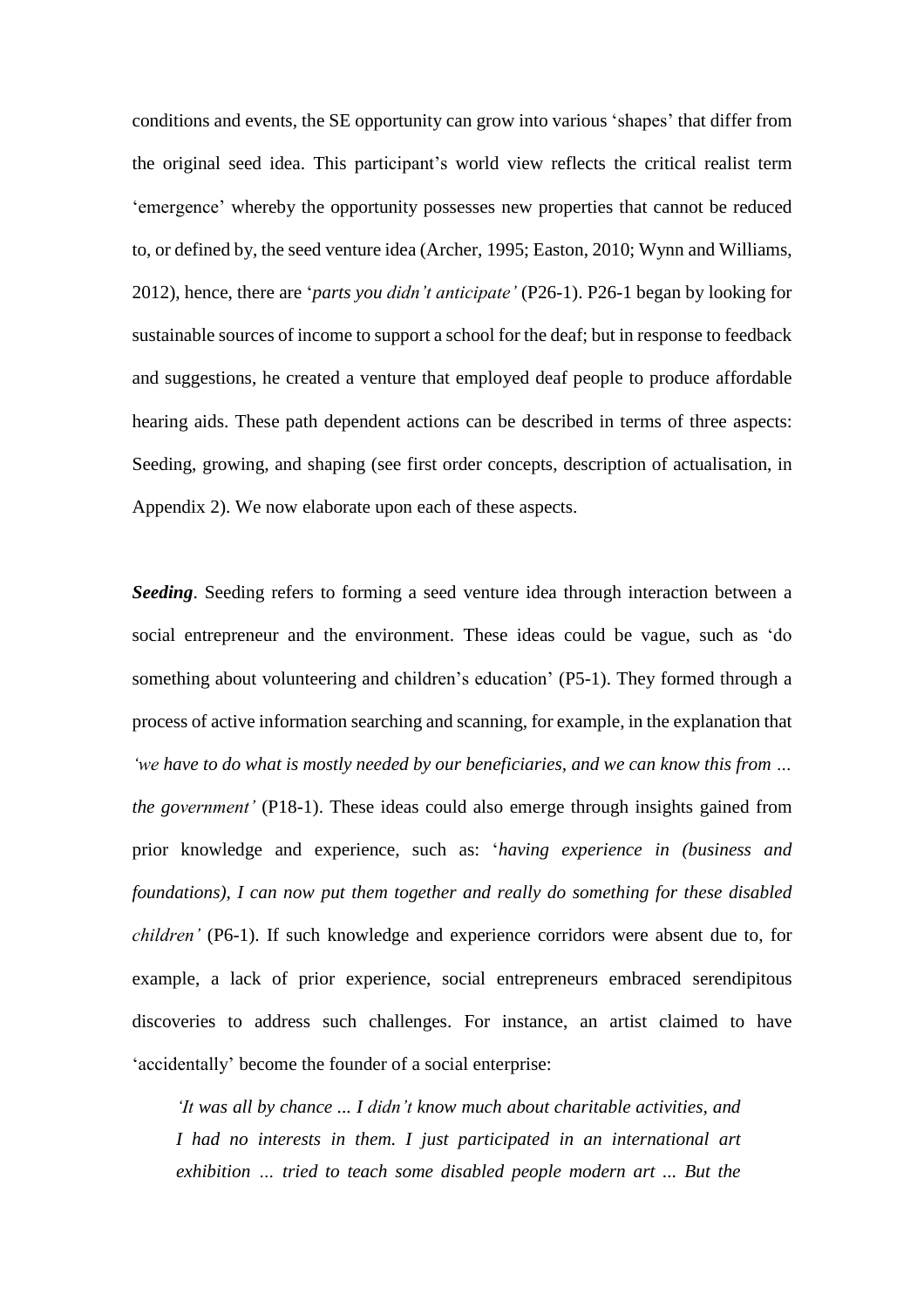*public and press understood my work … as something that NPOs [Non-Profit Organisations] would do to solve social problems. Since then I started to know NPOs and incubators. I was told (by the media) that there was an incubator in Shanghai, so I came here and started the social enterprise.' (P25-1, founder, disability)*

In this case, the seed venture idea gradually evolved through interactions between the social entrepreneur, the media and the public. The SE opportunity involved collective action that steered the participant towards recognising a need to create a social enterprise. Although lacking experience in the sector, he was able to obtain essential information about NPOs, incubators and sources of funding through networking.

*Growing*. We define 'growing' as advancing, refining and acting upon the seed venture idea with resources to trigger actions whilst adjusting to external contingencies and unexpected risks. Our results suggest that social entrepreneurs advanced, refined and acted upon the seed venture ideas through a series of normative decisions and missiondriven actions. These included market research and business planning, while being adaptive and open to unexpected circumstances. A manifest outcome of such was a *potential* social enterprise, i.e. a prospective product or social enterprise that had not yet reached the market.

Social impact creation and moral judgments informed these actions. Participants reported that they were driven by social missions such as '*to enable the elderly to enjoy a happy life at home'* (P4-1) or '*influencing more people to read and think'* (P8-1). Moral judgement appeared to be a high level of adherence to moral obligations to beneficiaries based on the personal circumstances of participants (Mair and [Noboa,](#page-40-15) 2006) rather than external social norms [\(Hockerts,](#page-40-0) 2015). For example, P6-1 had met an autistic child and his mother previously noting she: '*didn't know how to help him at that time*'. Although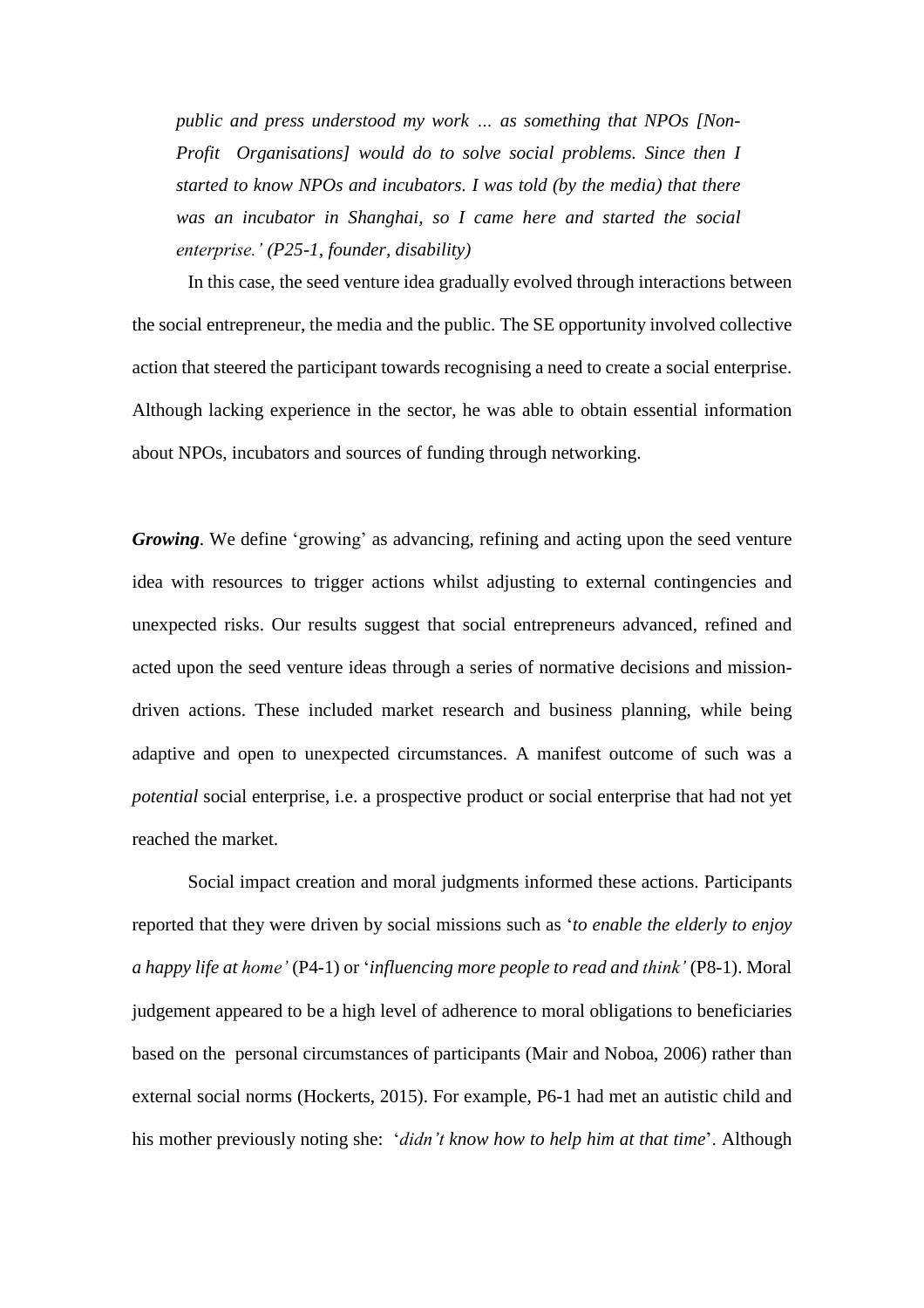they never met again, this moral obligation motivated her over time to finally set up a social enterprise to '*do something for these disabled children*'.

With the incentive of social impact creation and moral judgement, social entrepreneurs combined resources such as previous experience, knowledge and networks that had not yet been connected. Participants were urged to draw upon information from various sources from the private and public sectors as well as their own contacts. With all the means and experiences combined, seed ideas were finally transformed into action by establishing social enterprises.

However, as resources were being combined in novel ways, actions taken to achieve social missions occurred within an uncertain environment. Participants reported taking normative actions to mitigate this uncertainty [\(Alvarez](#page-38-1) and Barney, 2007; [Sarasvathy,](#page-41-16) 2001), such as risk analysis and evaluation of alternative means. In the situation of goal ambiguity and isotropy [\(Sarasvathy,](#page-42-9) 2008) where potential risks or threats were unpredictable, participants experimented with their venture ideas learning as the new social mission took shape. This trial and error process involved decision making based on affordable losses [\(Sarasvathy,](#page-42-9) 2008) as entrepreneurs relied upon recursive attempts to experiment with ideas through available resources, re-inventing business models, rather than insisting upon given goals.

*Shaping*. Shaping refers to entering and occupying a position in the social market structure through the creation and development of exchange relationships. In our study, these actions helped social entrepreneurs create sustainable products or services that made social impact and allowed their social enterprises to take shape. We found that social entrepreneurs created exchange relationships not only with traditional market actors, such as customers, but also with a wider social sector market [\(Robinson,](#page-41-6) 2006) where at least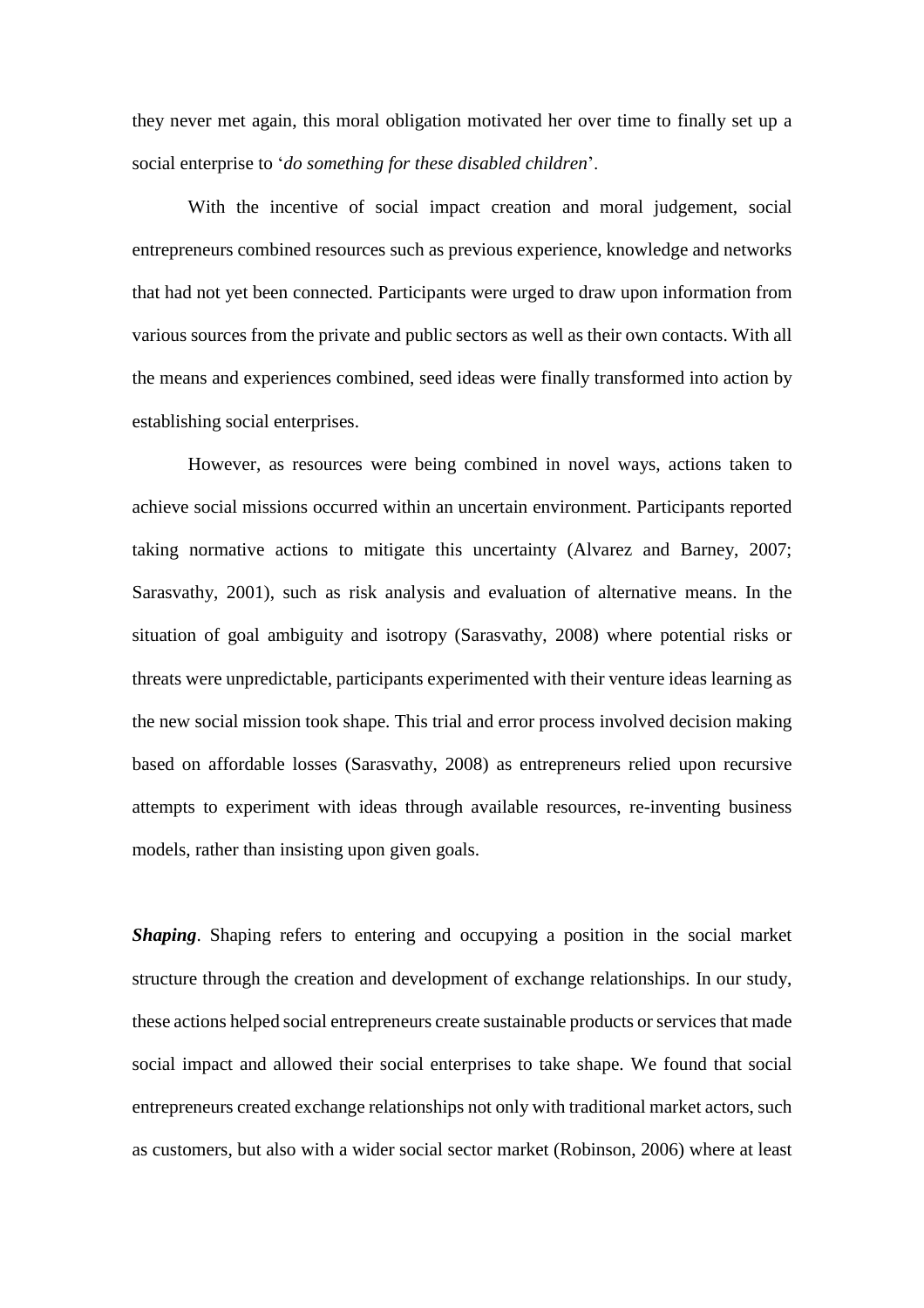five major actors could be identified, namely beneficiaries, the government, foundations, commercial companies and volunteers.

Beneficiaries were at the centre of the exchange relationships given their needs were paramount. Participants reported drawing upon beneficiaries or target community capabilities to develop appropriate products. For example, C24 was a social enterprise offering tailored training workshops for large companies delivered by blind trainers in a completely dark environment. As such, it provides a new employment opportunity for blind people by fully utilising their advantages. Here the capacity of beneficiaries was effectively utilised in the market exchange relationship, while the income is sufficient to support operations and development. Foundations had an important role in idea implementation, capacity building and social investment. Charitable foundations supported social enterprise survival whilst, in return, social enterprises helped to support the social mission of the foundations. Commercial companies, normally the PR departments of large multi-national corporations, participated in the social sector market as channels for stable sales, skills training and volunteering.

Collaborations and partnerships were central to developing social sector market exchange relationships. P25-1, an artist, used the artistic metaphor 'social sculpture' to illustrate this point:

*My understanding of social sculpture is to see every group of people as a different element of art creation where different stakeholders, such as the government and companies, can be seen as paint, brushes or palettes. So the art creation is to allow these elements combine in different ways to make impact on the society. … [Together] we are shaping a different art-form of the society. … I am just a facilitator to guide and connect everyone to try to achieve an idea. (P25-1, founder, disability)*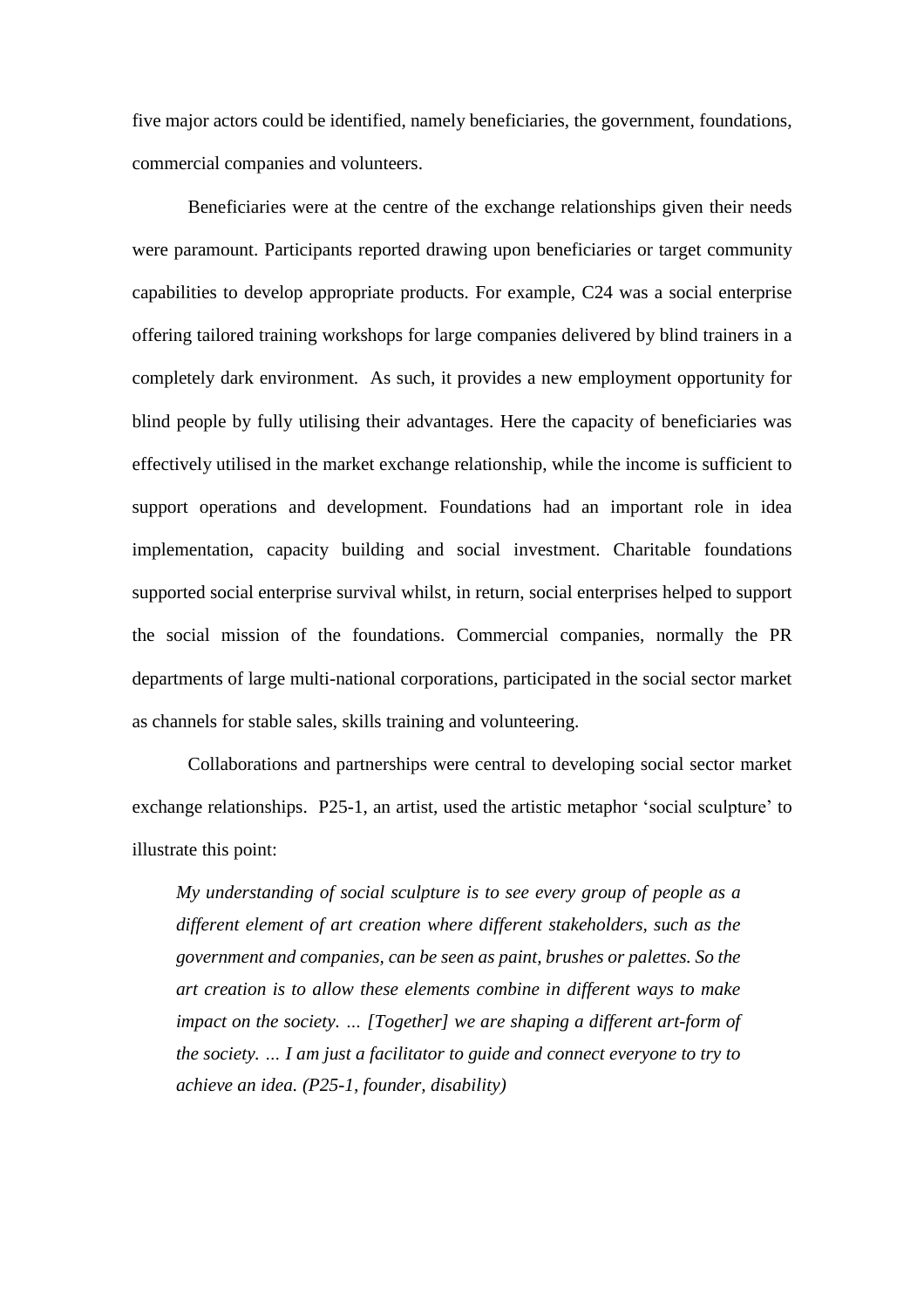According to this metaphor, every actor in the exchange relationships was part of a greater social sector market collaboration; the traditional boundaries between sellers and buyers in the social sector market became blurred.

#### **Retroducing the Structures and Causal Powers of SE Opportunities**

Participant comments suggest that SE opportunity actualisation is a non-linear and path-dependant process of seeding, growing, and shaping which requires interaction between social entrepreneurial agency, the external environment, social networks, contingencies and uncertainty in the social sector market. Opportunity actualisation was also contextualised; thus, the actualisation of a specific SE opportunity by a particular social entrepreneur, under certain circumstances, could not be replicated in other cases. Nevertheless, through critical realist abstraction and elimination of external relations, we are able to identify the internal structures, causal powers and their relations to human agency that explain such a process. Specifically, we identified three structures and their inherent causal powers: the institutional structure (institutional discrimination), cognitive structure (social entrepreneurial belief system), and embedded structure (social feasibility) as shown in Figure 1. The institutional, cognitive and embedded structures represented a number of entities that were internally related SE opportunities across all cases. We found no SE opportunity could be actualised in absence of any of these three structures. As illustrated by Figure 1, the institutional, cognitive, and embedded structures provided boundary conditions to SE agency and opportunity actualisation.

First, with regard to the institutional structure, we identified several institutions in the Chinese context that generated both enabling and constraining conditions for social entrepreneurs who were forming seed venture ideas aiming to create social and economic value. We termed these conditions 'institutional discrimination'. These circumstances were available to all social entrepreneurs, market based commercial enterprises and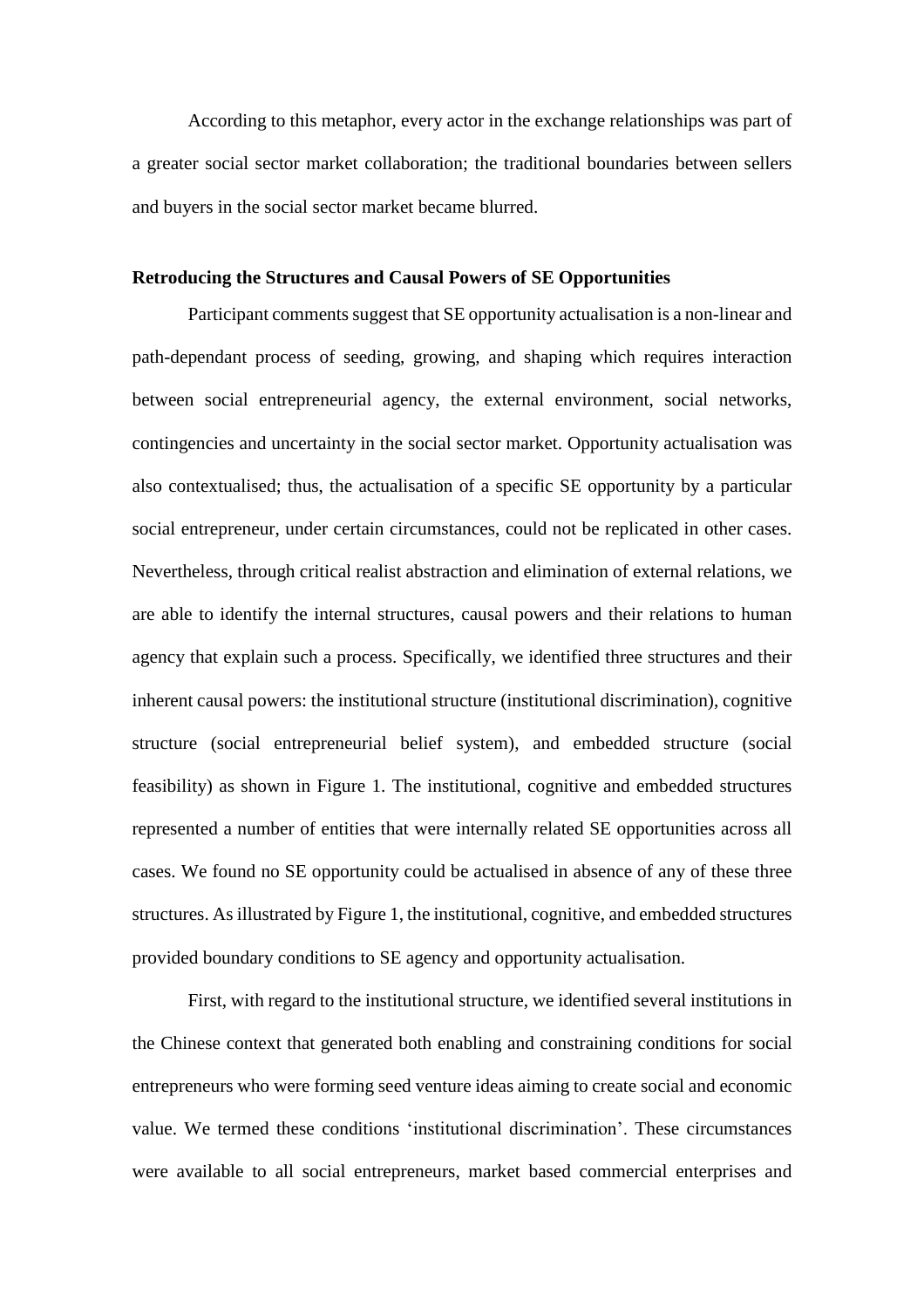NPOs, but not every agent would act upon them. As such, institutional discrimination provided a necessary, but not sufficient, condition for the actualisation of SE opportunities. Second, the 'cognitive structure' enabled social entrepreneurs to develop an SE belief system that informed the development of a social enterprise, rather than a commercial venture or NPO. A social entrepreneurial belief system was therefore, also a necessary but not sufficient boundary condition for the actualisation of an SE opportunity. Third, we identified an 'embedded structure' in that participants remarked upon the availability of social assets or resources embedded in the interactions between social entrepreneurs and other actors, which influenced whether the SE opportunity could be actualised. Hence, the embedded structure provided another boundary condition, which we termed 'social feasibility', for the actualisation of the SE opportunity. We now turn to each of these structures, and their associated causal powers, to demonstrate why, and how, they form the necessary internal relations that constitute SE opportunities.



Figure 1. A Critical Realist Explanation of SE Opportunity Emergence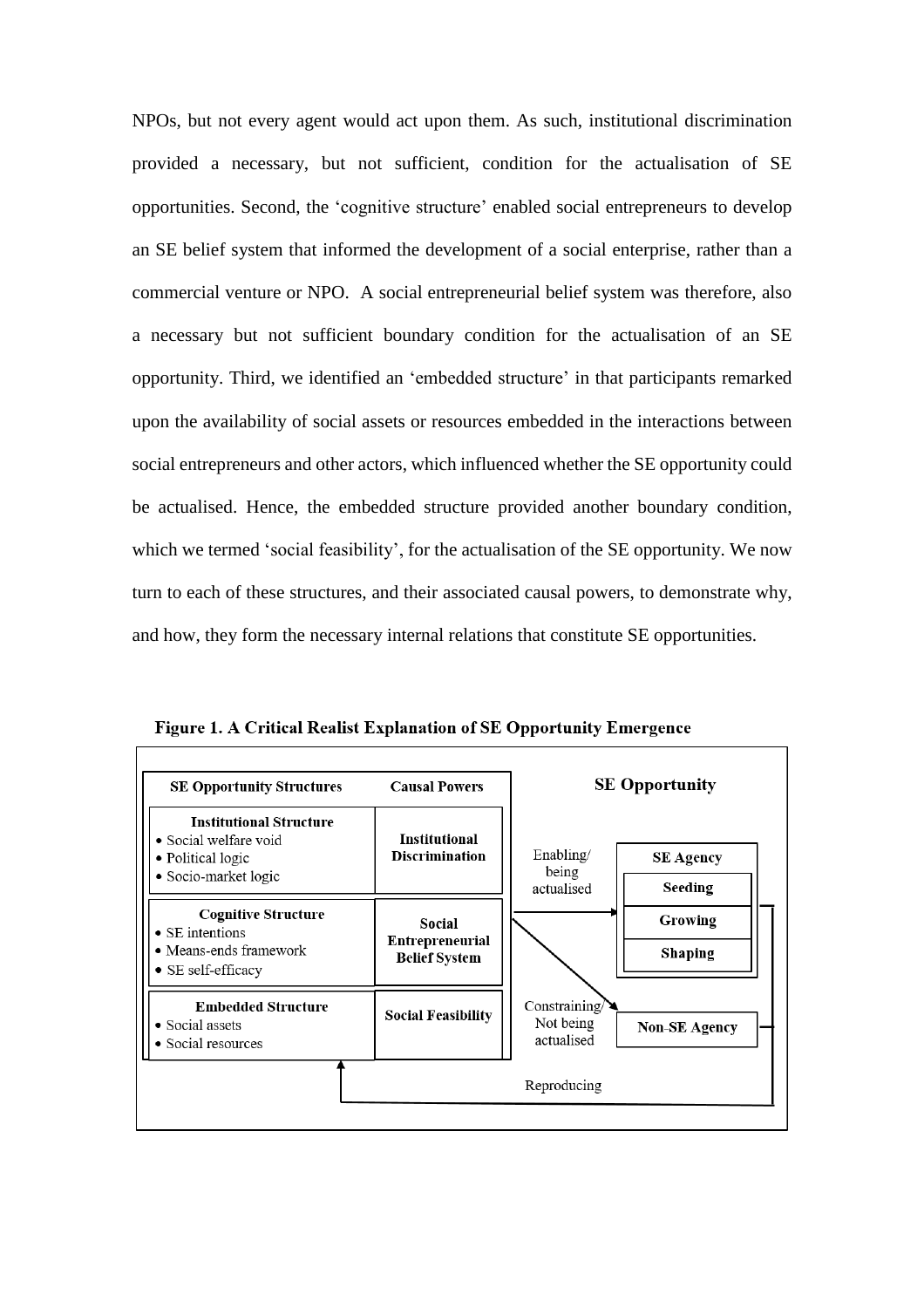*Institutional Structure and Institutional Discrimination*. China's institutional environment created a distinct 'SE sphere' that enabled social entrepreneurs to develop seed venture ideas and take action. The institutional structure consisted of formal and informal institutions that social entrepreneurs navigated including: social welfare voids; a political logic and a socio-market logic. First, social welfare voids generated a mismatch between the supply and demand of social goods/services prompted by the retreat of the state as a provider; for example, in Case 26 (a venture employing deaf people), a stateowned textile company had closed with many deaf employees made redundant. Second, political logic is represented by the government's long-term social policies and plans. Participants reported that such policies could be seen as reflection of the trend in socioeconomic development. As such, demonstrating consistency with social policies and plans enabled social entrepreneurs to develop venture ideas which would more readily receive government support. As P18-1 said:

*'I think we have to firstly understand that non-government organisations are not anti-government organisations. We have to do what are mostly needed by our beneficiaries, and we can know this from what the government pays attention to most. So is a complementary relation. Once you get your position right, there are so many resources you can use'. (P18-1, manager, women empowerment)*

In this case, the interpretation of the central government's No.1 Policy on Agriculture led to an approved project on organic and safe food. We also identified a combined socio-market logic indicating a growing social acceptance of SE. As P22-1 explained:

*'We were lucky because the concept "social enterprise" had become more popular at the time we started our organisation [in 2010]. When I was originally trying to set up a business, or even a NPO, nobody would pay attention to me. But because the public and the media now recognise us as a social enterprise, and we are considered as a new way of solving social*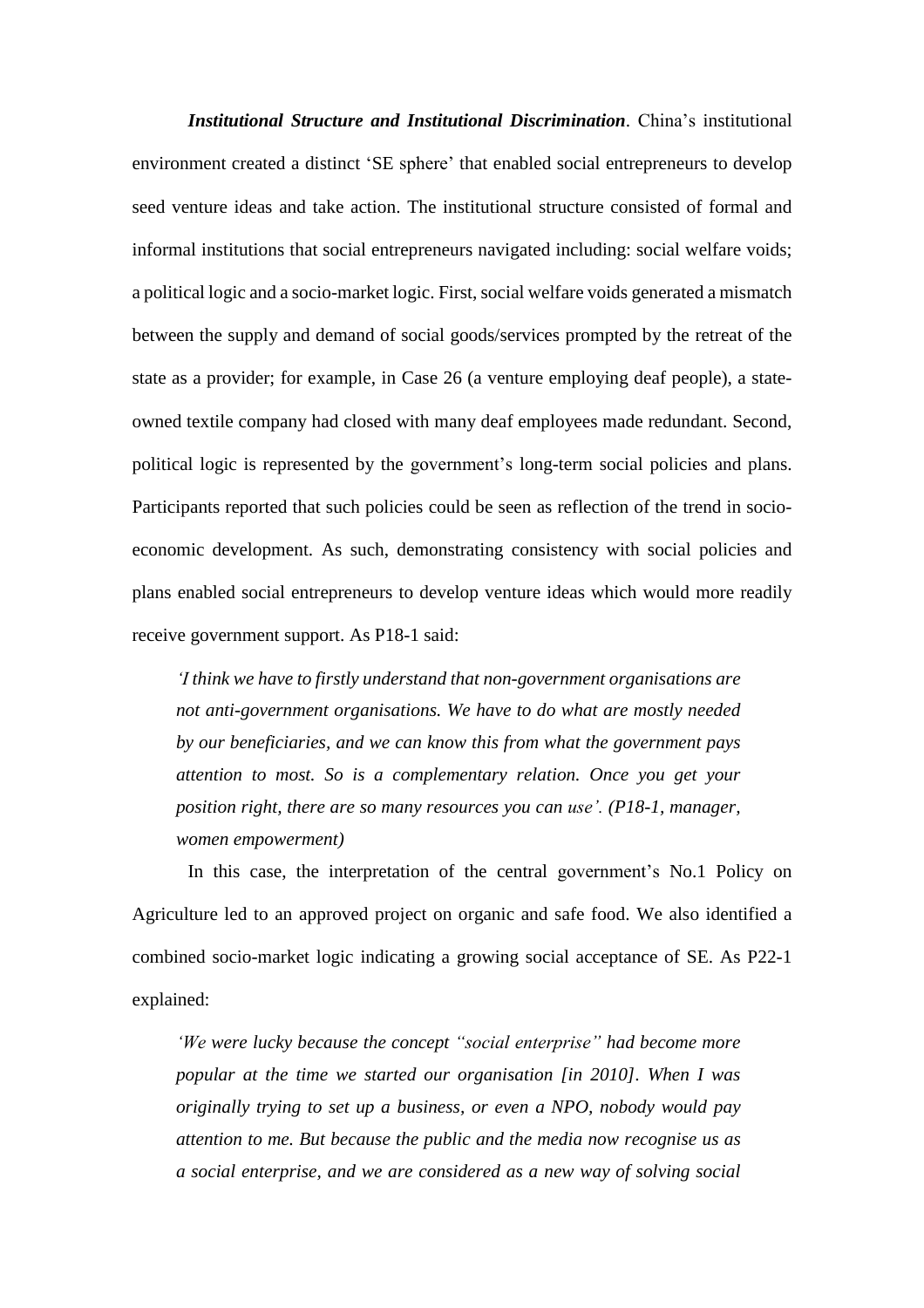*problems, so people like to give us resources, and we have received a lot'. (P22-1, founder, disability)*

Unlike contexts where SE originates either from the existing non-profit sector, adopting a market logic as 'commercial non-profits' [\(Defourny](#page-39-14) and Nyssens, 2010), or from the existing private sector, adopting a social welfare logic as 'social-purposes businesses' (Bacq and [Janssen,](#page-38-5) 2011), the social and market logics in our study were relatively integrated. As P5-1 noted, '*you can't separate a good social product from the market*'. This reflects the fact that SE as a practice was not recognised in China until 2004 [\(Bhatt](#page-39-15) et al., 2017; [Ding,](#page-39-12) 2007).

Our findings suggest that the institutional structure had effects on differing types of agency. Specifically, institutional discrimination provided enabling effects on SE agency and constraining effects on non-SE agency, as shown in Figure 1. As illustrated by our findings, favourable policies and social norms could act to release resources and encourage support for social enterprises. For social entrepreneurs, adopting a sociomarket logic means '*we can use commercial methods to optimise our working process and to improve efficiency and quality of our products*' (P5-1, founder, rural education). However, non-SE agents could interpret and respond to these institutions differently, which influenced the outcomes [\(Austin](#page-38-0) et al., 2006; [Monllor,](#page-41-1) 2010). The socio-market logic was also rejected by some NPOs as '*it is extremely difficult for them to change their grassroots mindset of doing things, they would simply say it is wrong to earn profit … and see it as a disgraceful thing'* (P6-1, founder, autism). As a consequence, these NPOs focused upon fund raising, choosing not to provide social goods or services through a social enterprise. Nevertheless, no matter how different agents responded to the institutional structure, it would continue to exist independently of their perception - as an objective, independent structure in the critical realist sense.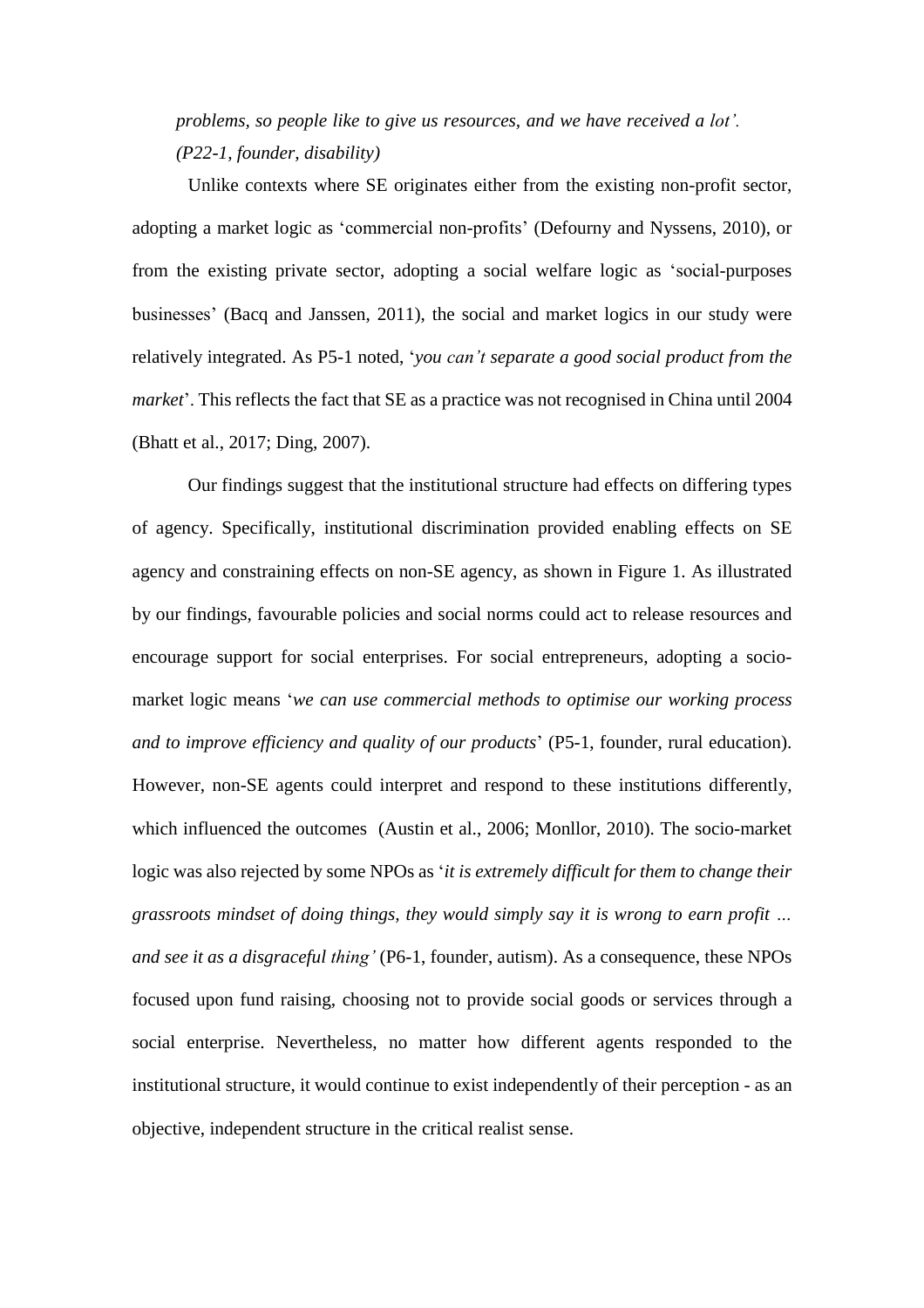*Cognitive Structure and Social Entrepreneurial Belief System*. The institutional structure alone could not distinguish SE opportunities from other types of opportunities and non-SE opportunities, as it was available to various agencies such as NPOs. As one participant reported:

*We can definitely start up a traditional NPO … but still I think it is better to try an innovative and self-sustainable way to do it. I studied economics before, so I believe in market, and we don't have to rely on external funding as long as there is demand in the market. That is why I positioned the organisation as a social enterprise. (Participant 13-1, founder, volunteering)*

This illustrative quote indicates that a seed venture idea could lead to the creation of a social enterprise, or the creation of a traditional NPO, depending upon how the social entrepreneur chose to implement the idea. Consequently, it is necessary to explore how and when social entrepreneurs chose to act upon seed venture ideas and what structures enabled such choices but constrained others. P24-1 suggested that '*the key thing is that [one must] totally buy the value and have a great passion and desire to get things done'.* This illustrates three cognitive entities internally related to an SE opportunity: first, for an SE opportunity to emerge, would-be social entrepreneurs must have intentions *('passion and desire'*) to act upon seed venture ideas; second, there has to be a willingness to develop means to achieve social and economic ends (*'buy the value'*); and finally, they need to have self-efficacy in believing their solutions can be successfully implemented to the best of their knowledge and experience *('passion and desire to get things done'*). These three cognitive entities combine to form a cognitive structure that enabled SE agency in actualising an opportunity in this case. As illustrated by the above quote, the cognitive structure develops from a social entrepreneur's past experience and prior knowledge. Yet, it also forms a new causal power: 'social entrepreneurial belief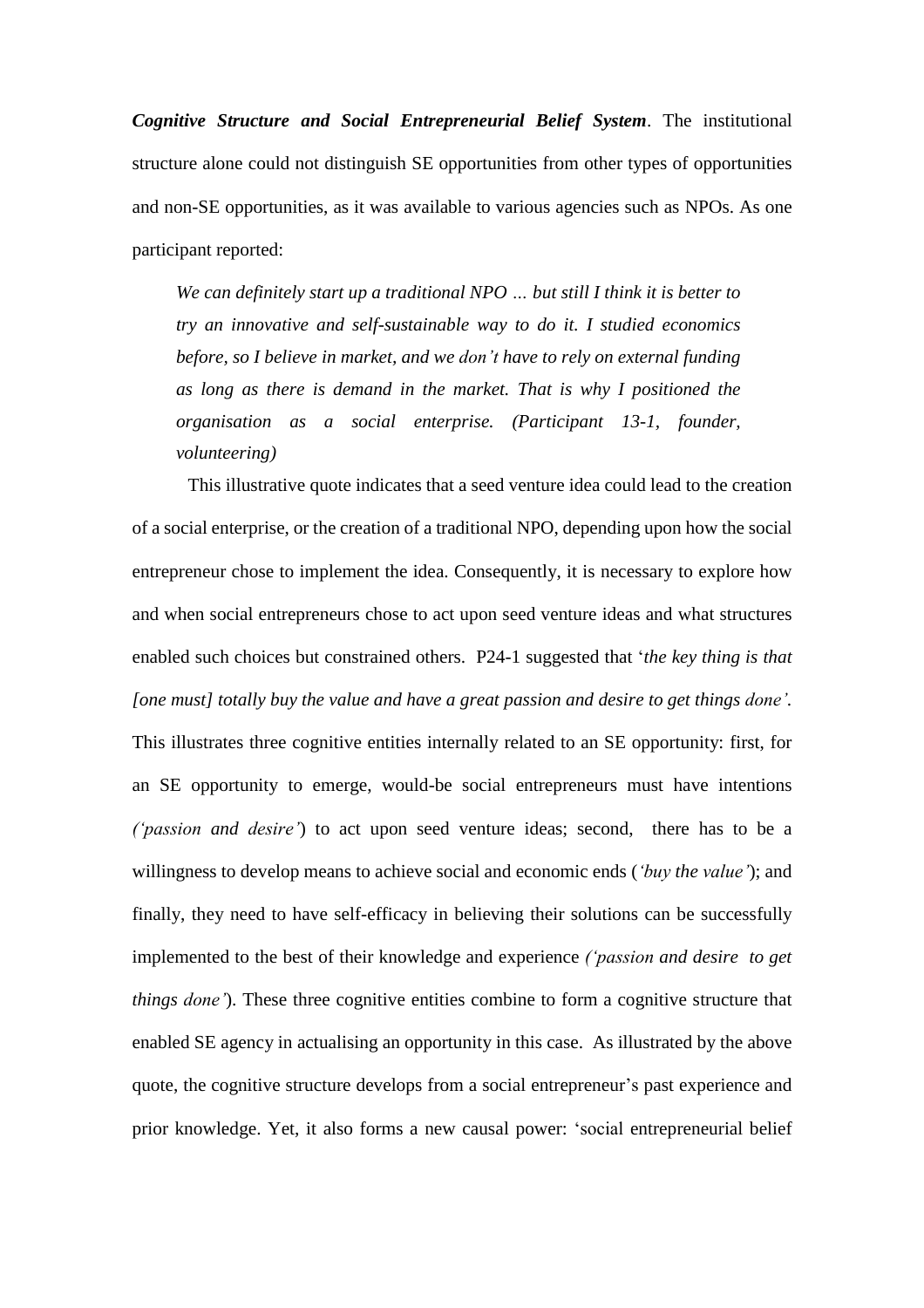system', which shapes what is considered socially and entrepreneurially possible, thus affecting future agency.

The findings from our cases illustrate that intentions to develop SE opportunities could commence with general emotional empathy, interests or moral judgments (see Appendix 2, first order concepts that are part of SE intentions), such as to '*influence more people to read and think*' (P8-1), or being passionate about charitable activities (P22-1). The intentions may not have been actualised when formed but could enable future SE agency. For example, P6-1's intentions to work with autistic children were instigated by previously meeting such a child. This intention was then actualised after she '*felt like having all the experiences of doing business, (working) in the non-profit sector, I can now put all these together and really do something for these disabled children*'. In our cases, we found that social entrepreneurs developed means-ends frameworks, mostly in the form of innovative business plans, existing business models, such as micro-finance and fair trade, or simply a general business idea. But regardless of in which form the means-ends frameworks were developed, social entrepreneur actions and willingness to develop such frameworks was necessary for the actualisation of opportunities. In P6-1's case above, her initial intentions did not enable SE actions until she was able to develop a solution to address the social problem. This participant cohort also demonstrated a high level of selfefficacy, visible in their expressed confidence regarding potential challenges, gains and losses, such as '*I guess my passion was so strong that I was willing to do this with low capitalisation*' (P26-1, founder, disability), and '*I gave myself three years (to run the organisation) … the worst thing could happen was just failure … so the loss was just three years' time, which I thought it was totally acceptable*' (P5-1, founder, rural education). This self-efficacy appeared to affect the initiation and persistence of their actions to implement means-ends frameworks.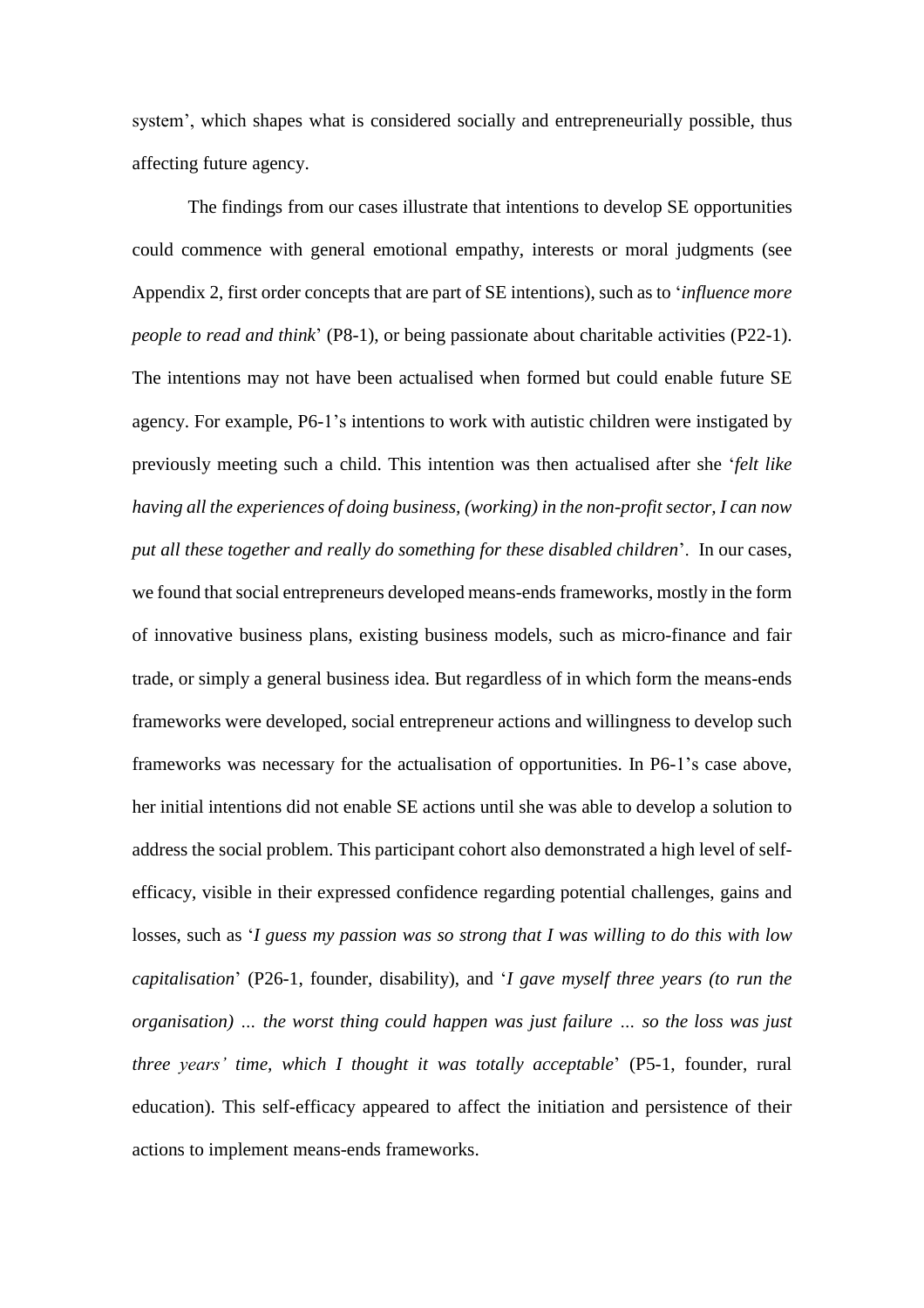*Embedded Structures and Social Feasibility*. Whilst the social entrepreneurial belief system enabled SE agency in implementing seed venture ideas, access to resources embedded in market exchange relations was also necessary for successful actualisation of the SE opportunity. An illustrative example is C24, an international social enterprise franchise. This was introduced to China in 2007, but despite a previously effective business model and support from the franchiser, it initially struggled to achieve its objectives. However, when P24-1 joined the enterprise in 2010, he had local contacts and knowledge such that positive relationships were established with key local stakeholders. We use the term 'embedded structures' to describe the aggregation of the resources embedded in these relationships (see opportunity structure in Figure 1), and 'social feasibility' (causal power in Figure 1) to refer to the availability of these resources which affect the possibility for the development of SE opportunities.

As part of the embedded structures, we distinguish between social assets and social resources. Social assets were normally intangible valuable resources embedded in a community [\(Guclu](#page-40-2) et al., 2002) which although not directly relevant to the social enterprise, form conditions for a feasible opportunity to emerge. For example, P1-1, a social entrepreneur trying to preserve the culture and handicraft of the Miao, one of the many ethnic minorities in China, relied on the richness and uniqueness of Miao's culture and handicrafts as a social asset to commercialise its cultural products.

The more tangible social resources embedded within exchange relationships were also crucial to SE opportunity actualisation. We found at least three types of social resources: operating resources, information and knowledge, power and influence (see second order themes in Appendix 2). Tangible operating resources included financial resources, human resources, market channels, equipment, offices and professional advice. This is illustrated by the case of P25-1, the artist who 'accidentally' became a social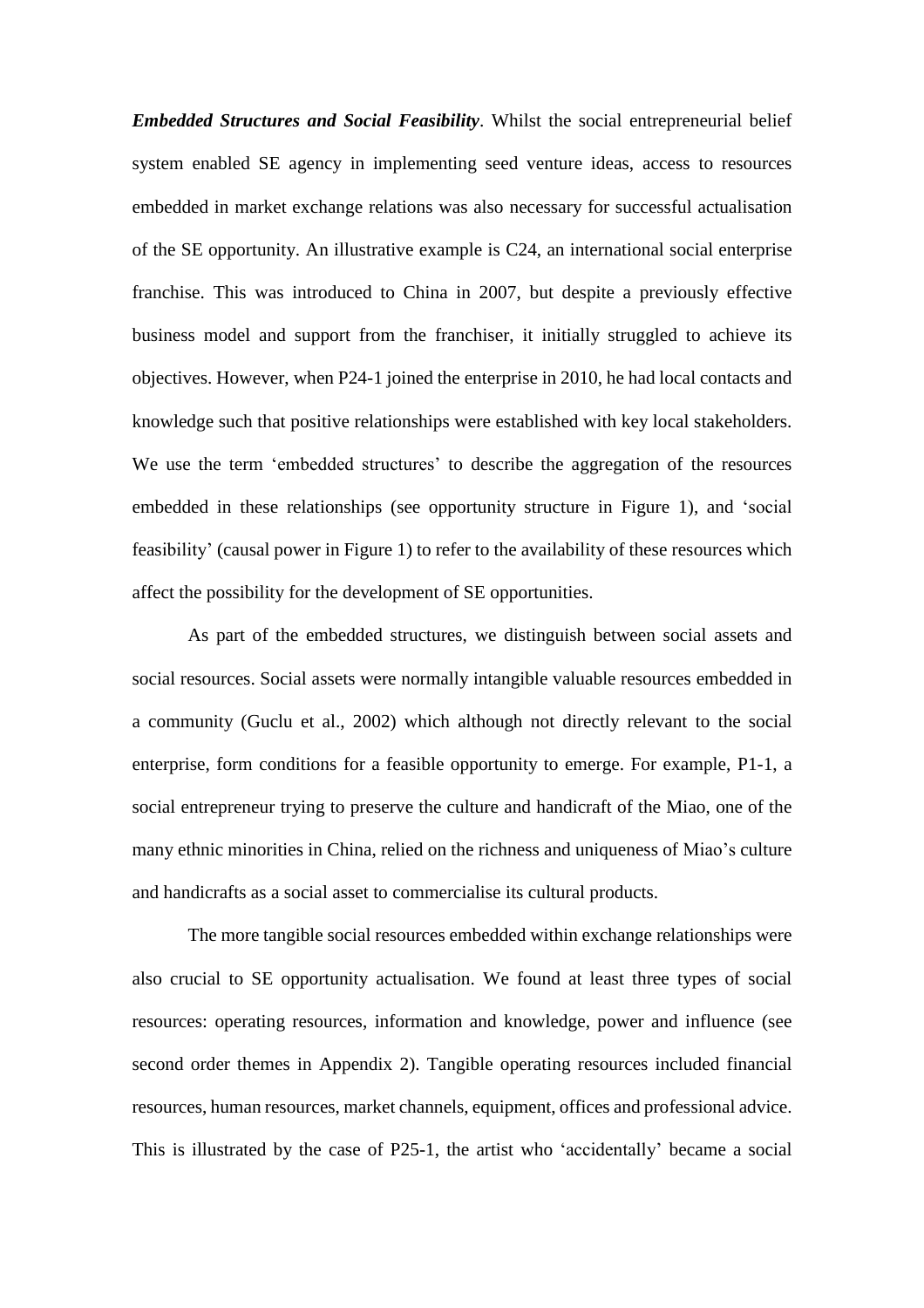entrepreneur. Here, the introduction of a friend to a non-profit incubator in Shanghai, with close relationships with local government, enabled the organisation to be successfully registered as a social enterprise. With the support of the incubator, considerable commercial and political resources were realised and the SE opportunity took shape. The second type of social resource, information and knowledge, could be about particular social needs or about technical details, such as that about the application of a particular methods to aid dyslexic children in C8. The third type of social resource was power and influence obtained through exchange relationships. For example in C26, a government stakeholder provided marketing support and equipment which were normally only available to NPOs.

Our cases suggest that the availability of social assets and resources determined the feasibility of establishing market exchange relationships, without which the social enterprises would not be able to survive, and accordingly the SE opportunities would not exist. Depending upon how different agents acted upon these relationships, the embedded structure could enable SE opportunity actualisation through successful market exchange relationships. Failing to do so would lead to the non-actualisation of the opportunity.

## **DISCUSSION: DEVELOPING A CRITICAL REALIST THEORY OF SE OPPORTUNITY EMERGENCE**

Within this paper, we contribute to calls for more empirically informed conceptualisations of SE [\(Sassmannshausen](#page-42-0) and Volkmann, 2016) to expand the evidence base regarding SE practice in under-explored countries and contexts [\(Doherty](#page-39-11) et al., [2014\)](#page-39-11), whilst also identifying structural and agential conditions that underpin opportunities (Martin and [Wilson,](#page-41-13) 2016). To contribute to theory development, we draw upon an empirical, critical realist analysis that develops an explanation of SE opportunities in China. Dimov's (2011) framework assisted us in analysing the lived SE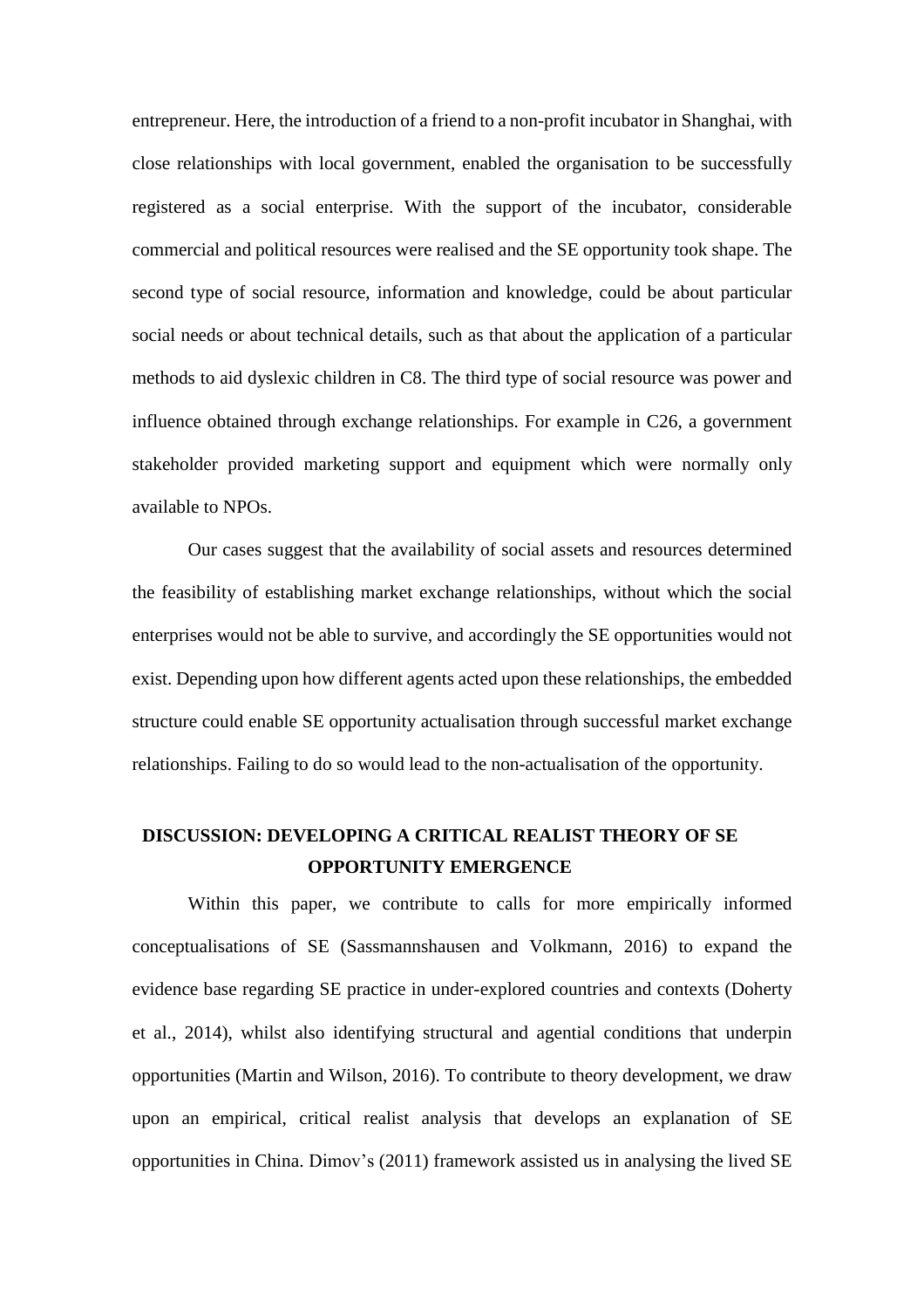experiences in opportunity actualisation to empirically analyse actualised opportunities. Furthermore, critical realism enabled us to retroduce the structures and causal powers of the entities necessary for SE opportunities to exist and how these are related to human agency. Our findings highlighted two important aspects of SE opportunities: an agential aspect – SE opportunity actualisation following a path-dependent seeding-growingshaping process – and a structural aspect – Internally related institutional, cognitive and embedded structures necessary for SE opportunities to emerge. Whilst the pathdependency of SE opportunity actualisation is due to social entrepreneurs having particular ways of interacting with the structures, the structures themselves provided three boundary conditions for human agency: institutional discrimination, the social entrepreneurial belief system and social feasibility, which enabled the actualisation of SE opportunities. Integrating both empirical and theoretical conceptualisations using critical realist methods, this theoretical framework extends SE research, helping to describe the phenomenon and developing an understanding of when and how SE opportunities are in existence. As such, this constitutes an applicable tool for researchers and practitioners to examine SE opportunity and develop insight into how it emerges in practice. We now elaborate on the implications of our theoretical framework regarding the dynamic interactions between structure and agency, as well as institutional and collaborative dynamics. We then highlight contributions to SE theory development and limitations of this study.

#### **Dynamic Interactions between Structure and Agency**

Our findings suggest that SE opportunity actualisation is a complex social phenomenon that is not only a path-dependent process but also involves dynamic interactions between structure and agency. A seed venture idea must have its root in the institutional structure; otherwise, it cannot be sustained. What is being produced at the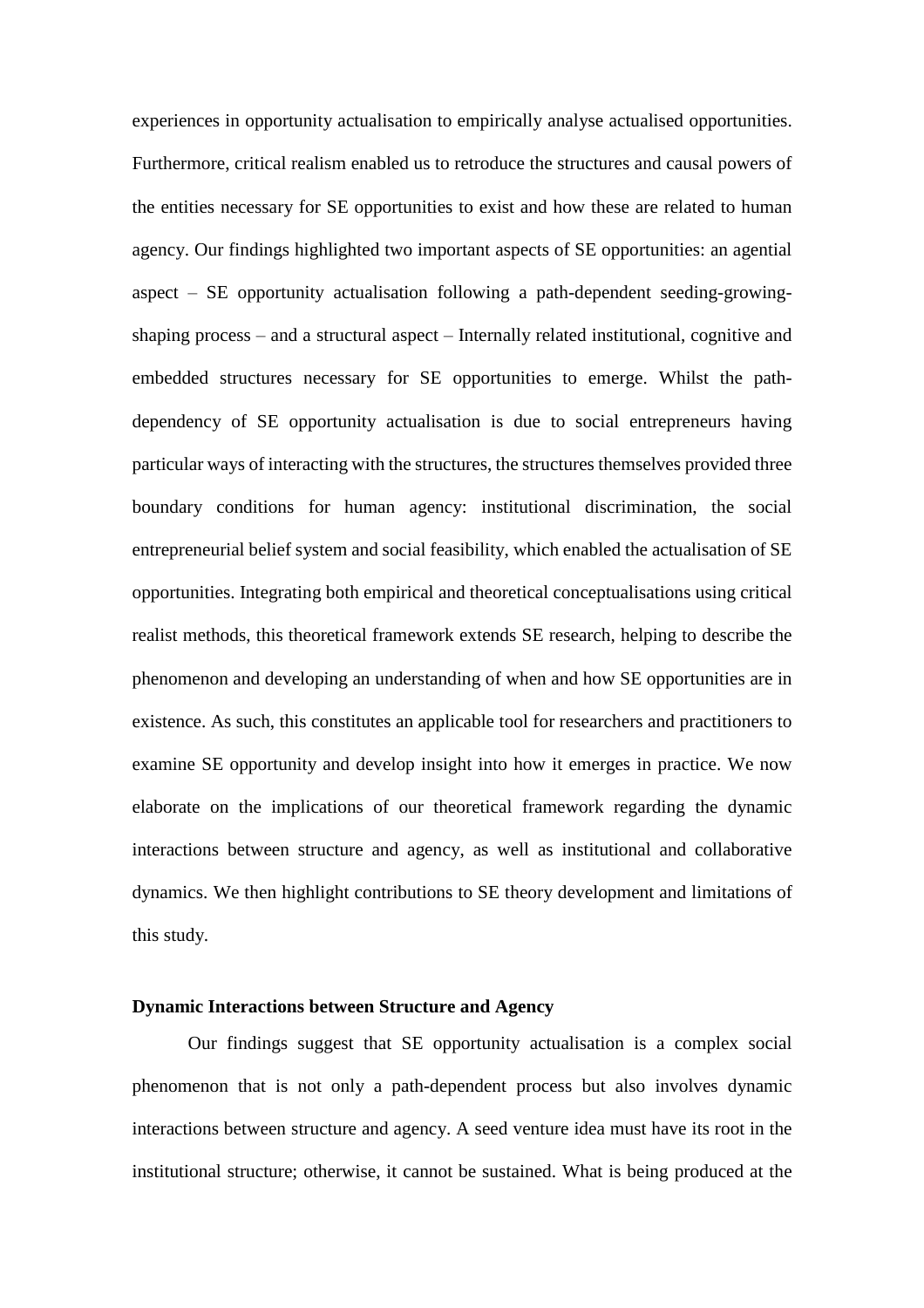particular seeding moment can be an inspiration that may, or may not, be considered viable in the future [\(Davidsson,](#page-39-16) 2015; [Dimov,](#page-39-17) 2007), so the seed venture idea may, or may not, be developed into an SE opportunity. As such, SE opportunity emergence must include the possibility of failure caused by either agent error or structural constraints. Similarly, the growing and shaping process of an SE opportunity would comprise acting upon the seed venture idea with internal motives and external resources, adjusting to the external environment and exchanging with other social sector market actors. These actions would be either enabled or constrained by cognitive structures and embedded resources which may, or may not, lead to entrepreneurial failure. When the SE opportunity is actualised, the opportunity can manifest itself as products or services that create both social and economic value in the social sector market. However, whether or not the opportunity is transformed as a social venture – as a new emergent entity with new properties – can be seen as the outcome of further exploiting the actualised SE opportunity.

Our findings enable us to develop a theoretical explanation of SE opportunity as an emergent entity and specify its structures, causal powers and relations with SE actions and outcomes. SE opportunities emerge from the interactions between SE agency and structures at different levels, namely the institutional, cognitive and embedded levels. This theorisation of SE opportunities interweaves institutional situations, cognitive beliefs and social embeddedness [\(Grimes](#page-40-16) et al., 2013). Departing from these notions, and from structuration theory in general, we separate structure and agency by considering them as related, but ontologically different, domains of reality [\(Danermark](#page-39-4) et al., 2002; Leca and [Naccache,](#page-40-8) 2006). This separation allows us to logically discuss their interactions and effects upon each other (Mole and [Mole,](#page-41-9) 2010; [Volkoff](#page-42-19) et al., 2007).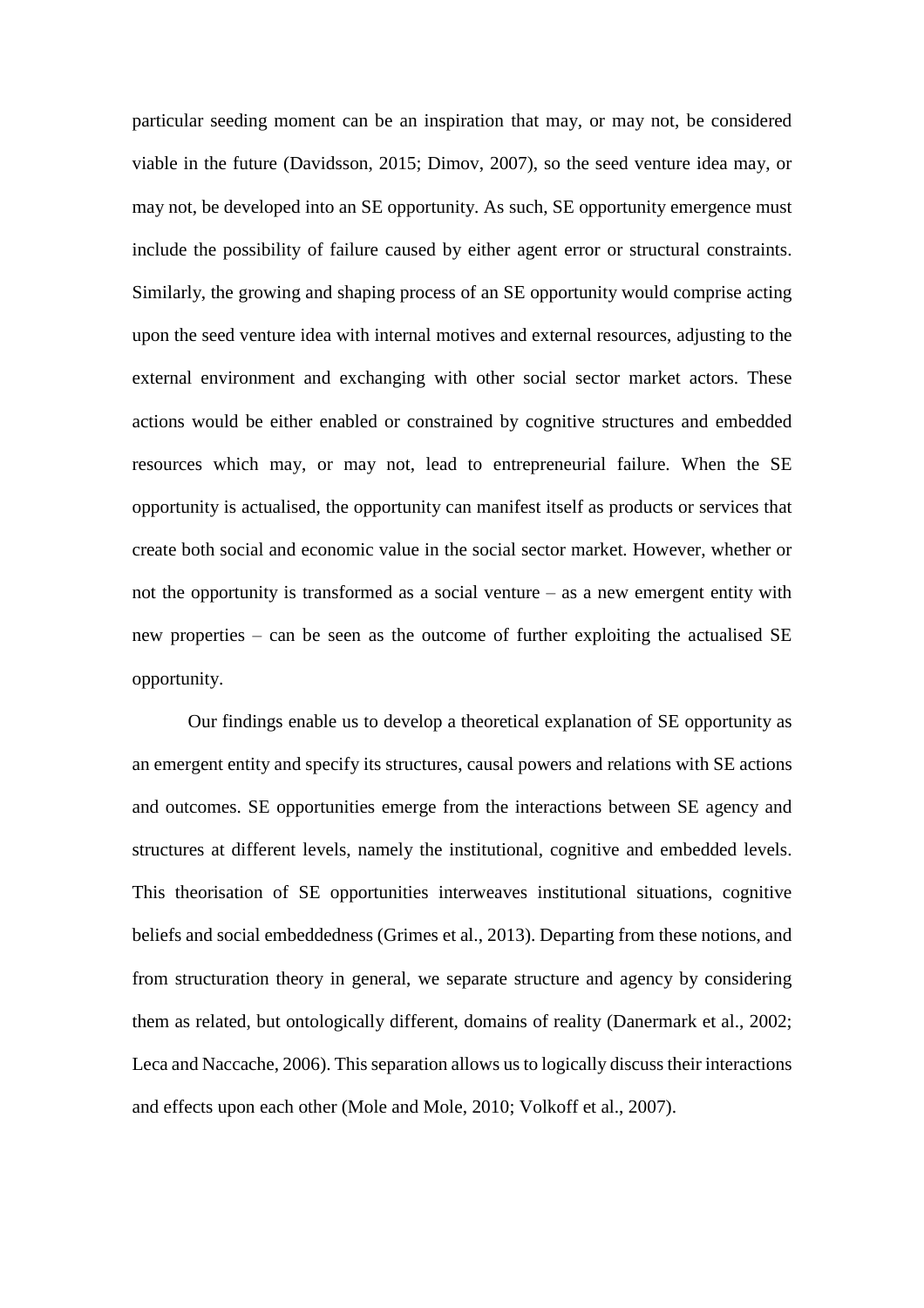We acknowledge the co-existence of structure and agency in collectively shaping SE opportunities rather than attributing the opportunities to an isolated form or forms of structure or agency, as suggested in existing literature [\(Guclu](#page-40-2) et al., 2002; [Martin](#page-41-4) and [Osberg,](#page-41-4) 2007). First, the three identified structures of SE opportunities derive from human action as SE opportunity occurs in a social world transformed by human actions [\(Blundel,](#page-39-9) 2007; [Danermark](#page-39-4) et al., 2002). Rather than argue that they are created by social entrepreneurs, our findings suggest they are emergent social structures and so, subject to new properties and causal powers which cannot be reduced to the properties and causal powers of any individual human action.

Social entrepreneurs may, or may not, be able to perceive the existence of these social structures, but without them, SE opportunities could not exist. In other words, SE agency always occurs in a social world of structural constraints and possibilities [\(Bhaskar,](#page-39-18) [1998\)](#page-39-18). Second, our theorisation of SE opportunities does not deny the importance of SE agency. Resonating with those of Perrini et al. [\(2010\),](#page-41-3) our findings acknowledge the importance of individual social entrepreneurs developing and acting upon the structures of SE opportunities. SE opportunity emergence relies on the capability of social entrepreneurs to perceive and act upon structural constraints and possibilities. Third, the findings emphasise the need to acknowledge the role of context in shaping SE opportunities. We argue that SE opportunity actualisation is highly contextualised. The empirical evidence suggests multi-level institutional and social links between social entrepreneurs and the surrounding context and hence, multi-level influences upon SE actions. These might be direct, such as market collaboration, or indirect, such as institutional situations interpreted as social problems, which are also influenced by SE actions - the social sector market being shaped by developing exchange relationships. As such, the actualisation of a specific SE opportunity, by a particular social entrepreneur,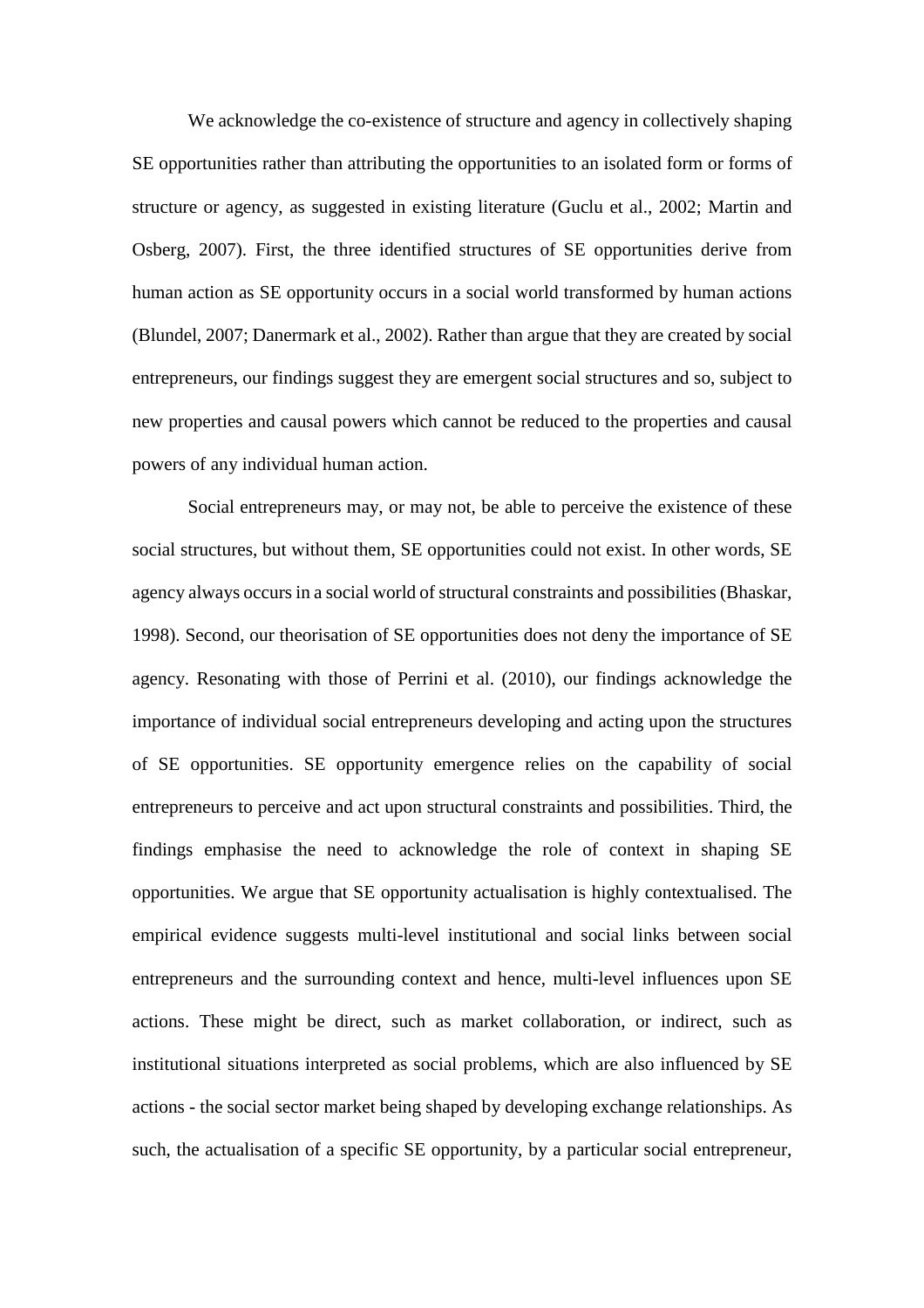under certain circumstances could not be replicated in other cases. In effect, the three structures are subject to contextual influences; they change and evolve in a dynamic social world (Wynn and [Williams,](#page-42-18) 2012), whilst agents adopt particular ways of acting upon structures.

#### **Institutional and Collaborative Dynamics**

Our evidence also extends understanding of how structures work in SE opportunity emergence, particularly at the institutional and embedded levels. First, the findings suggest that institutional voids underpin SE opportunity emergence and indeed, SE in general. The term 'institutional void' normally refers to the absence of institutional arrangements for market functioning and development (Mair and [Marti,](#page-40-17) 2009; [Stephan](#page-42-12) et al., [2015\)](#page-42-12). In existing research, institutional voids are mainly presented as an inhibitor of Western-style market functioning, development, and participation (Mair et al., [2012\)](#page-40-18). Yet, our findings suggest that these constraining effects in a commercial market actually assist social entrepreneurs to develop opportunities which could support the emergence of a new social sector market in China. Consequently, institutional voids appear as a form of 'opportunity space' for social entrepreneurs and a fertile ground for SE opportunity emergence [\(Baker](#page-38-6) et al., 2005; [Bothello](#page-39-19) et al., 2019; Mair et al., [2012\)](#page-40-18).

Second, the evidence pertaining to the political and socio-market logics adds new insights into the role of institutional logics in SE opportunity emergence and SE in general. The extant literature suggests that SE responds to two conflicting institutional logics, a market logic to achieve business ends and a social welfare logic to achieve social ends [\(Doherty](#page-39-11) et al., 2014; Pache and [Santos,](#page-41-17) 2013). Social entrepreneurs respond to the tension between these logics by, for example, creating a common organisational identity [\(Battilana](#page-38-7) and Dorado, 2010) or diverse compromise strategies [\(Mitzinneck](#page-41-18) and [Besharov,](#page-41-18) 2018). However, we found that the institutional environment in China enables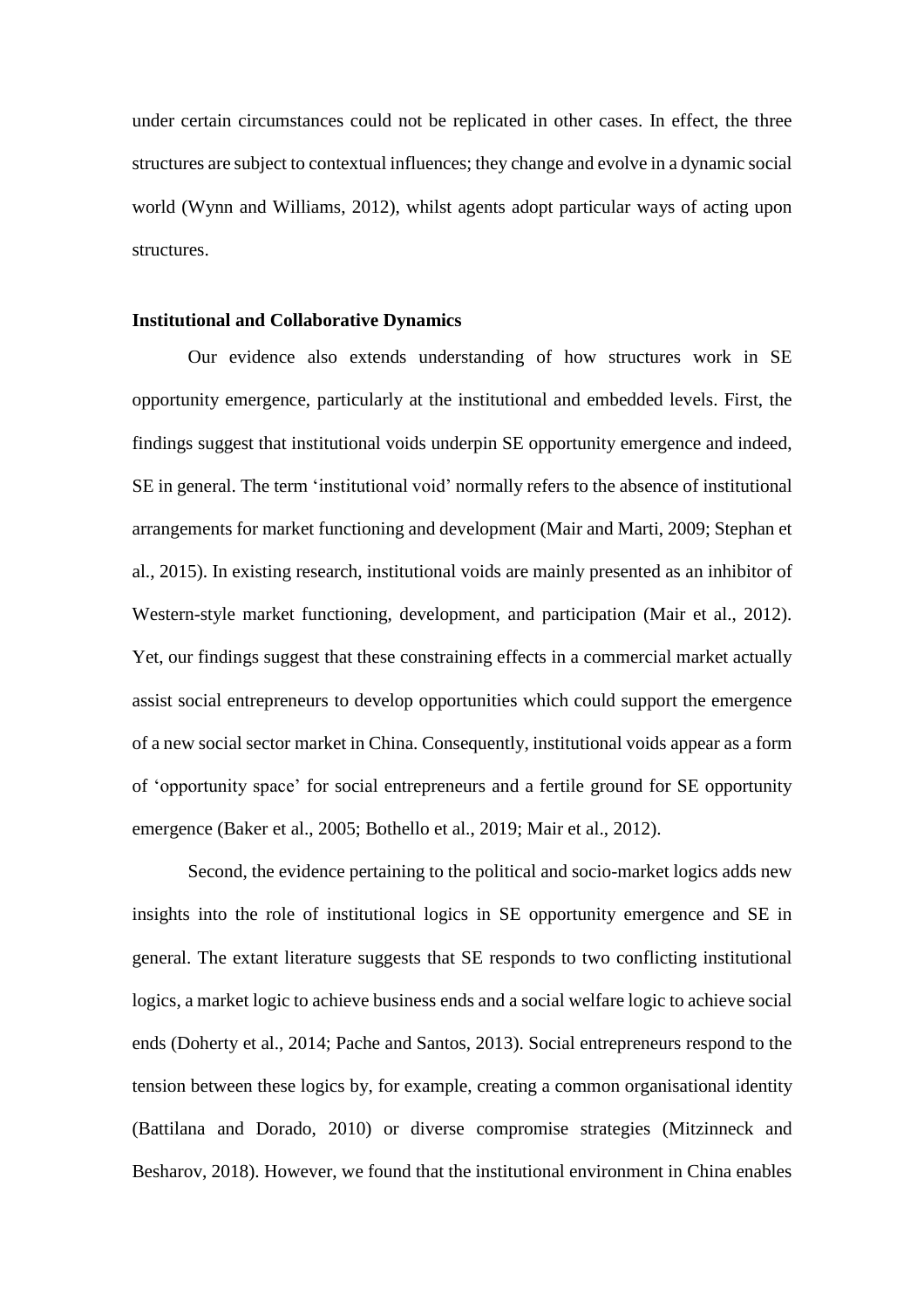more integrated – rather than conflicting – socio-market logics to develop. Furthermore, social entrepreneurs also respond to other existing institutional logics, such as the political logic in China, when actualising SE opportunities. These findings have implications for future research in understanding the hybridity in SE as a multi-dimensional space with complementary logics that go beyond the combination of two conflicting logics [\(Besharov](#page-39-20) and Smith, 2014).

Finally, an important element of our argument is that opportunity actualisation is a path-dependent process that cannot be reduced to a single idea, person, cognitive process or other single contextual situation. The complex structure-agency relations and SE actions identified (see Appendix 2), and the contextual diversity encompassing them suggest that SE opportunity emergence does not only require an individual social entrepreneur responding to internal beliefs, but also to be embedded in the broader social sector market and wider institutional context (de [Bruin](#page-39-21) et al., 2017). Accordingly, actualising SE opportunities requires greater complexity in managing relationships within communities [\(Austin](#page-38-0) et al., 2006; [Haugh,](#page-40-11) 2007; [Lumpkin](#page-40-12) et al., 2018) and research into SE opportunities must involve some elements of connectedness (Hu, [2018\)](#page-40-9). In this vein, SE opportunities can be seen as 'co-created between the entrepreneur, customers, suppliers, and other stakeholders in the context' [\(Alvarez](#page-38-8) and Barney, 2014: 164), but this co-creation must also occur in a structured social world, with objective social needs existing and driving the interaction between social entrepreneurs and institutional, cognitive and embedded social structures.

#### **Contributions to SE Theory Development**

Drawing from our discussion, we identify a number of contributions to SE theory development. Thus, we contribute to a greater understanding of SE opportunities and the structure-agency relations that enable SE opportunity actualisation. We provide a novel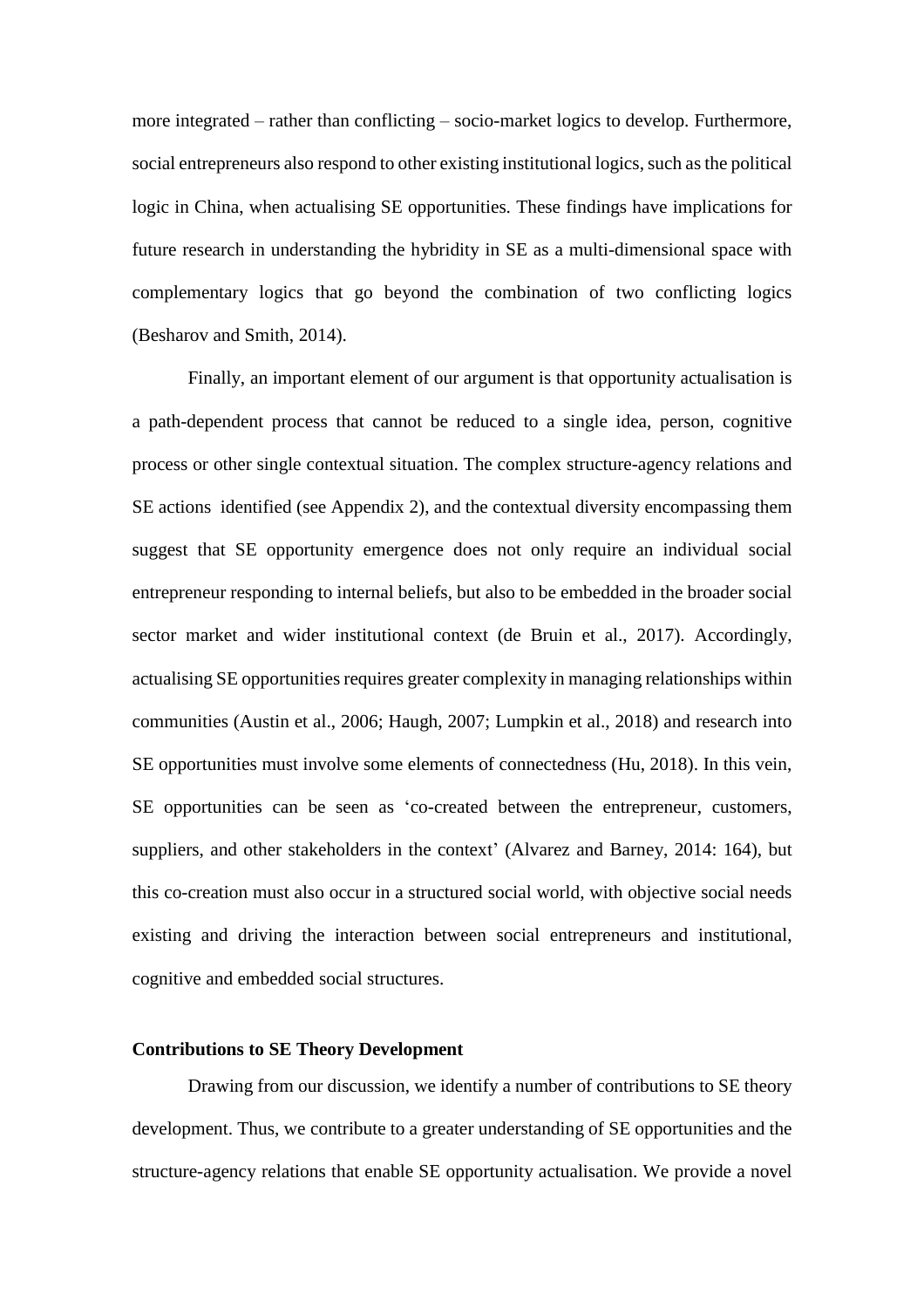critical realist analysis of SE opportunity actualisation which enriches the SE literature where opportunities are usually taken as a given. Further, we address the lack of a clear explanation of the SE opportunity phenomenon [\(Engelke](#page-40-3) et al., 2015; Mair and [Martí,](#page-40-19) [2006;](#page-40-19) [Perrini](#page-41-3) et al., 2010). We achieve this by noting two critical structural and agential aspects of SE opportunities and analysing their relations in SE opportunity emergence through a novel critical realist perspective and methodology. We have argued that structure and agency are equally important and inter-related. SE opportunity emergence relies on the capability of agents to produce and act upon structures following the seedinggrowing-shaping process, whilst the structures themselves provide boundary conditions for human agency that enable the actualisation of SE opportunities. Drawing these insights together, we suggest that future research on SE opportunities needs to go beyond the 'social entrepreneur – SE opportunity' nexus [\(Arend,](#page-38-9) 2013) and consider wider institutional and community dynamics.

In addition, we address empirical challenges SE scholars encounter when studying opportunities; for instance, how to reliably examine SE opportunities and so, distinguish them from other opportunities. This represents a contribution to the development of rigorous research design and research methods in studying complex social events that incorporates the influence of both structure and agency without adopting conflicting ontological positions. We contribute to addressing these challenges through critical realist abstraction where SE opportunities are seen as an emergent conceptual entity that can be empirically examined through a set of observable phenomena before and after their actualisation. Empirically, this enables an explicit and direct focus on the data specifically relevant to entrepreneurial opportunities.

Critical realism holds that human knowledge is not only fallible, but also needs to be contextualised [\(Al-Amoudi](#page-38-10) and Willmott, 2011; [Bhaskar,](#page-39-18) 1998). So, our theorisation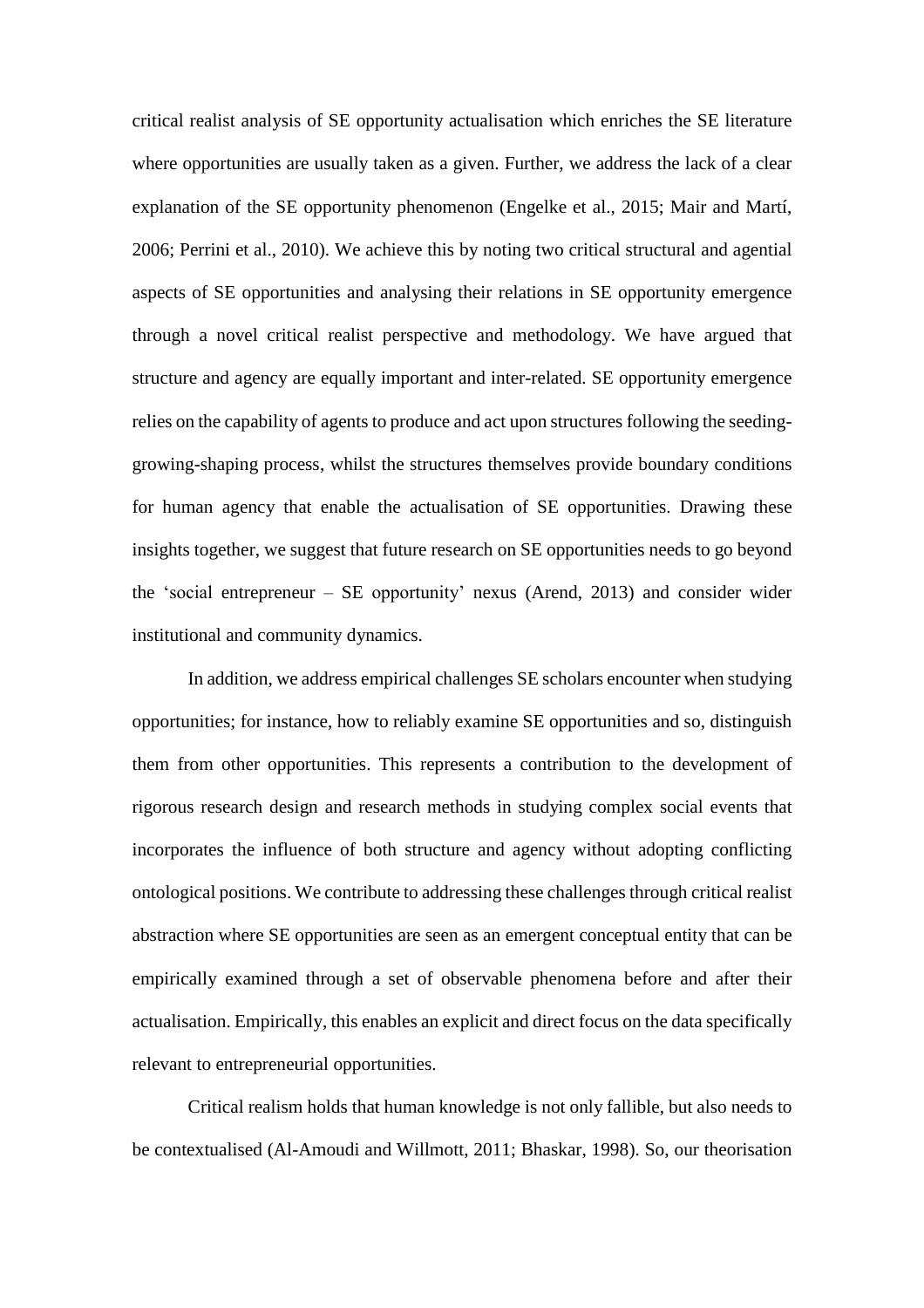of opportunities in the SE context cannot exhaust the structures and causal powers in the market focused commercial entrepreneurship context and our research findings are situated in the SE context thus, could not be directly transposed into general market based entrepreneurial opportunity theorising. However, we hope our conceptualisation of opportunities and methodology could provide useful theoretical and empirical tools for the general entrepreneurship literature by exploring structure-agency relationships. We argue that there will be different structures and causal powers presenting when theorising opportunities in the market based commercial entrepreneurship context, we argue this study has provided a useful example to explore the dynamic structure/agency relations in an empirical setting.

#### **Limitations**

In terms of limitations, this study does not seek for generalisation, as critical realism holds that social events occur in an open system and human knowledge is essentially fallible [\(Kempster](#page-40-13) and Parry, 2011; [Sayer,](#page-42-11) 1992; Wynn and [Williams,](#page-42-18) 2012). As such, we do not claim that the analysis of these findings should be considered as the only explanation of SE opportunity emergence, or that it has fully explained the SE opportunity as a complex social event in its every aspect. The theoretical framework developed in this study serves as explanation in the context of SE in China which may require further refinement from future research.

#### **CONCLUSION**

This paper offers a distinct contribution to debate by theoretically analysing and empirically illustrating SE opportunity emergence. As such, it addresses contemporary ambiguity in analysing opportunity issues within the distinctive context of SE. It extends SE research by developing a novel theoretical model to explain the nature and dynamic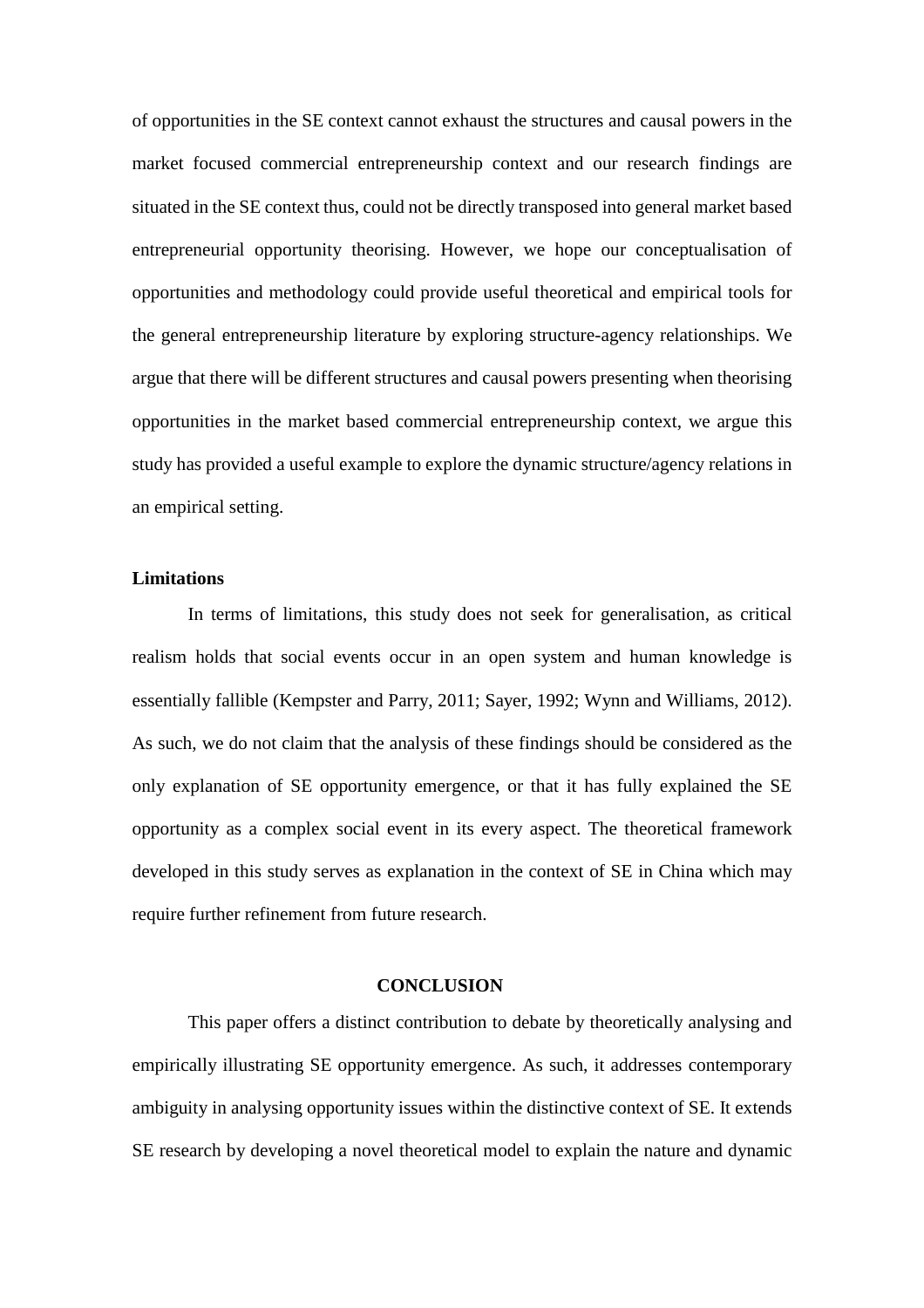structure/agency relations in SE opportunity emergence through drawing upon an empirical investigation informed by a critical realist philosophy and methodology. It has also provides a description of SE opportunity actualisation that addresses some of the empirical challenges SE scholars encounter when analysing opportunities. We believe this theoretical framework and methodology provides useful conceptual and applicable tools for future researchers upon how SE opportunities can be studied, especially in under-researched contexts. We also hope this study will inspire other researchers to adopt critical realism for research topics that requires in-depth and comprehensive explanation.

#### **REFERENCES**

- <span id="page-38-10"></span>Al-Amoudi I and Willmott H. (2011) Where Constructionism and Critical Realism Converge: Interrogating the Domain of Epistemological Relativism. *Organization Studies* 32: 27-46.
- <span id="page-38-1"></span>Alvarez SA and Barney JB. (2007) Discovery and creation: alternative theories of entrepreneurial action. *Strategic Entrepreneurship Journal* 1: 11-26.
- <span id="page-38-8"></span>Alvarez SA and Barney JB. (2014) Entrepreneurial opportunities and poverty alleviation. *Entrepreneurship: Theory & Practice* 38: 159-184.
- <span id="page-38-2"></span>Alvarez SA, Barney JB and Young SL. (2010) Debates in entrepreneurship: Opportunity formation and implications for the field of entrepreneurship. In: Acs ZJ and Audretsch DB (eds) *Handbook of entrepreneurship research.* New York: Springer, 23-45.
- <span id="page-38-3"></span>Archer MS. (1995) *Realist social theory: The morphogenetic approach,* Cambridge: Cambridge University Press.
- <span id="page-38-9"></span>Arend RJ. (2013) A heart-mind-opportunity nexus: Distinguishing social entrepreneurship for entrepreneurs. *Academy of Management Review* 38: 313- 315.
- <span id="page-38-0"></span>Austin J, Stevenson H and Wei‐Skillern J. (2006) Social and commercial entrepreneurship: same, different, or both? *Entrepreneurship Theory and Practice* 30: 1-22.
- <span id="page-38-5"></span>Bacq S and Janssen F. (2011) The multiple faces of social entrepreneurship: A review of definitional issues based on geographical and thematic criteria. *Entrepreneurship & Regional Development* 23: 373-403.
- <span id="page-38-6"></span>Baker T, Gedajlovic E and Lubatkin M. (2005) A framework for comparing entrepreneurship processes across nations. *Journal of International Business Studies* 36: 492-504.
- <span id="page-38-4"></span>Baker T and Welter F. (2018) Contextual Entrepreneurship: An Interdisciplinary Perspective. *Foundations and Trends® in Entrepreneurship* 14: 357-426.
- <span id="page-38-7"></span>Battilana J and Dorado S. (2010) Building sustainable hybrid organizations: The case of commercial microfinance organizations. *Academy of Management Journal* 53: 1419-1440.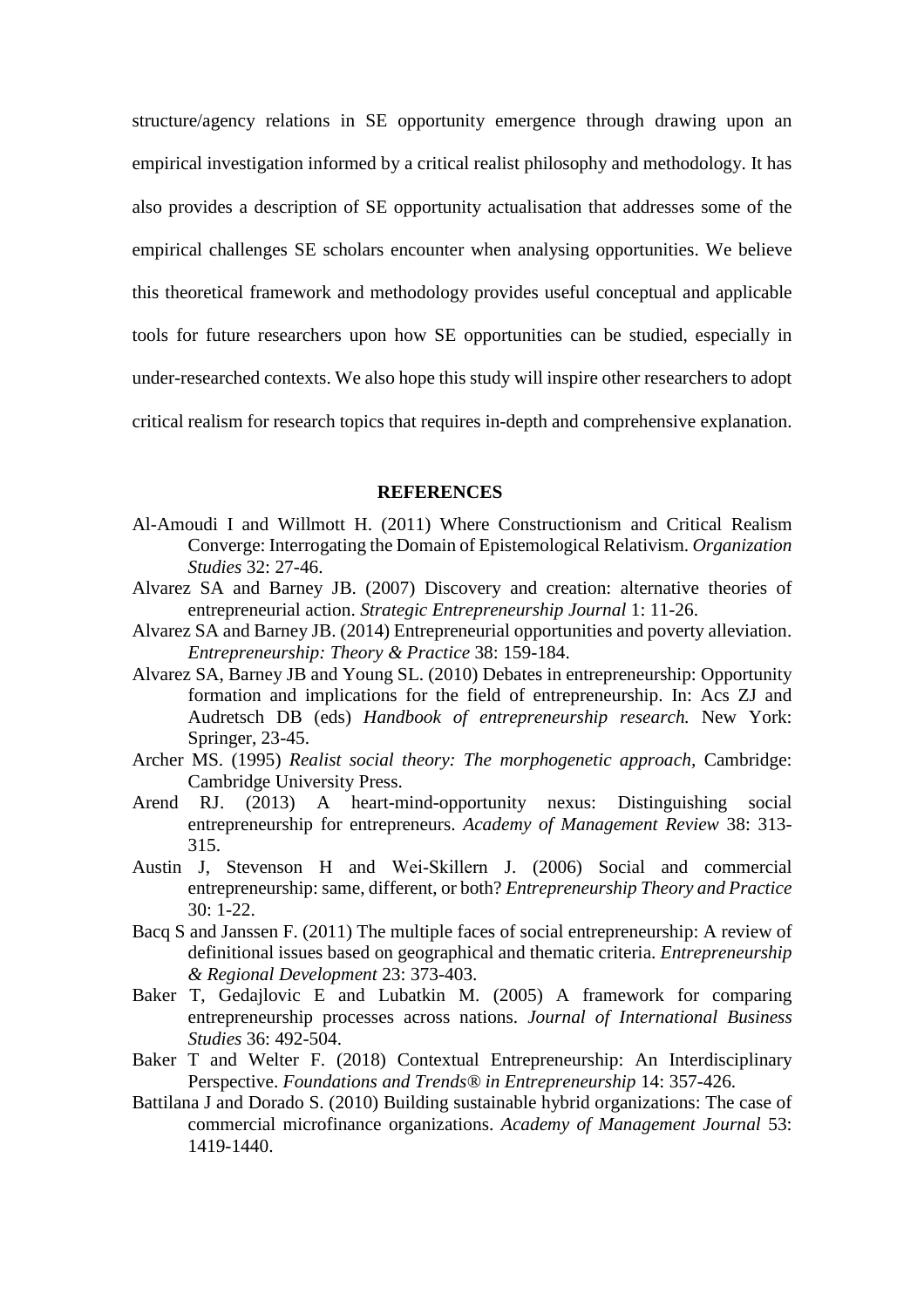- <span id="page-39-20"></span>Besharov ML and Smith WK. (2014) Multiple institutional logics in organizations: Explaining their varied nature and implications. *Academy of Management Review* 39: 364-381.
- <span id="page-39-7"></span>Bhaskar R. (1978) *A realist theory of science,* Brighton: Harvester-Wheatsheaf.
- <span id="page-39-8"></span>Bhaskar R. (1979) *The possibility of naturalism: A philosophical critique of the contemporary human sciences,* Brighton: Harvester.
- <span id="page-39-18"></span>Bhaskar R. (1998) General introduction. In: Archer M, Bhaskar R, Collier A, et al. (eds) *Critical realism: Essential readings.* London: Routledge, ix-xxiv.
- <span id="page-39-5"></span>Bhaskar R and Lawson T. (1998) Introduction: Basic texts and developments. In: Archer M, Bhaskar R, Collier A, et al. (eds) *Critical realism: Essential readings.* London: Routledge, 3-15.
- <span id="page-39-15"></span>Bhatt B, Qureshi I and Riaz S. (2017) Social Entrepreneurship in Non-munificent Institutional Environments and Implications for Institutional Work: Insights from China. *Journal of Business Ethics*.
- <span id="page-39-9"></span>Blundel R. (2007) Critical realism: A suitable vehicle for entrepreneurship research? In: Neergaard H and Ulhøi JP (eds) *Handbook of qualitative research methods in entrepreneurship.* Cheltenham: Edward Elgar, 49-74.
- <span id="page-39-19"></span>Bothello J, Nason RS and Schnyder G. (2019) Institutional Voids and Organization Studies: Towards an epistemological rupture. *Organization Studies* 1.
- <span id="page-39-0"></span>Choi N and Majumdar S. (2014) Social entrepreneurship as an essentially contested concept: Opening a new avenue for systematic future research. *Journal of Business Venturing* 29: 363-376.
- <span id="page-39-10"></span>Corner PD and Ho M. (2010) How opportunities develop in social entrepreneurship. *Entrepreneurship Theory and Practice* 34: 635-659.
- <span id="page-39-4"></span>Danermark B, Ekström M, Jakobsen L, et al. (2002) *Explaining society: Critical realism in the social sciences,* London: Routledge.
- <span id="page-39-16"></span>Davidsson P. (2015) Entrepreneurial opportunities and the entrepreneurship nexus: A reconceptualization. *Journal of Business Venturing* 30: 674-695.
- <span id="page-39-3"></span>Davidsson P. (2017) Entrepreneurial opportunities as propensities: Do Ramoglou & Tsang move the field forward? *Journal of Business Venturing Insights* 7: 82-85.
- <span id="page-39-21"></span>de Bruin A, Shaw E and Lewis KV. (2017) The collaborative dynamic in social entrepreneurship. *Entrepreneurship & Regional Development* 29: 575-585.
- <span id="page-39-14"></span>Defourny J and Nyssens M. (2010) Conceptions of social enterprise and social entrepreneurship in Europe and the United States: Convergences and divergences. *Journal of Social Entrepreneurship* 1: 32-53.
- <span id="page-39-13"></span>Dew N. (2009) Serendipity in entrepreneurship. *Organization Studies* 30: 735-753.
- <span id="page-39-17"></span>Dimov D. (2007) Beyond the single-person, single-insight attribution in understanding entrepreneurial opportunities. *Entrepreneurship Theory and Practice* 31: 713- 731.
- <span id="page-39-2"></span>Dimov D. (2011) Grappling with the unbearable elusiveness of entrepreneurial opportunities. *Entrepreneurship Theory and Practice* 35: 57-81.
- <span id="page-39-12"></span>Ding K. (2007) Social enterprise: Practice in China. *Social enterprise overview: A UK and China perspective.* Beijing: British Council, 50-82.
- <span id="page-39-11"></span>Doherty B, Haugh H and Lyon F. (2014) Social enterprises as hybrid organizations: A review and research agenda. *International Journal of Management Reviews* 16: 417-436.
- <span id="page-39-1"></span>Domenico MD, Haugh H and Tracey P. (2010) Social bricolage: Theorizing social value creation in social enterprises. *Entrepreneurship Theory and Practice* 34: 681-703.
- <span id="page-39-6"></span>Easton G. (2010) Critical realism in case study research. *Industrial Marketing Management* 39: 118-128.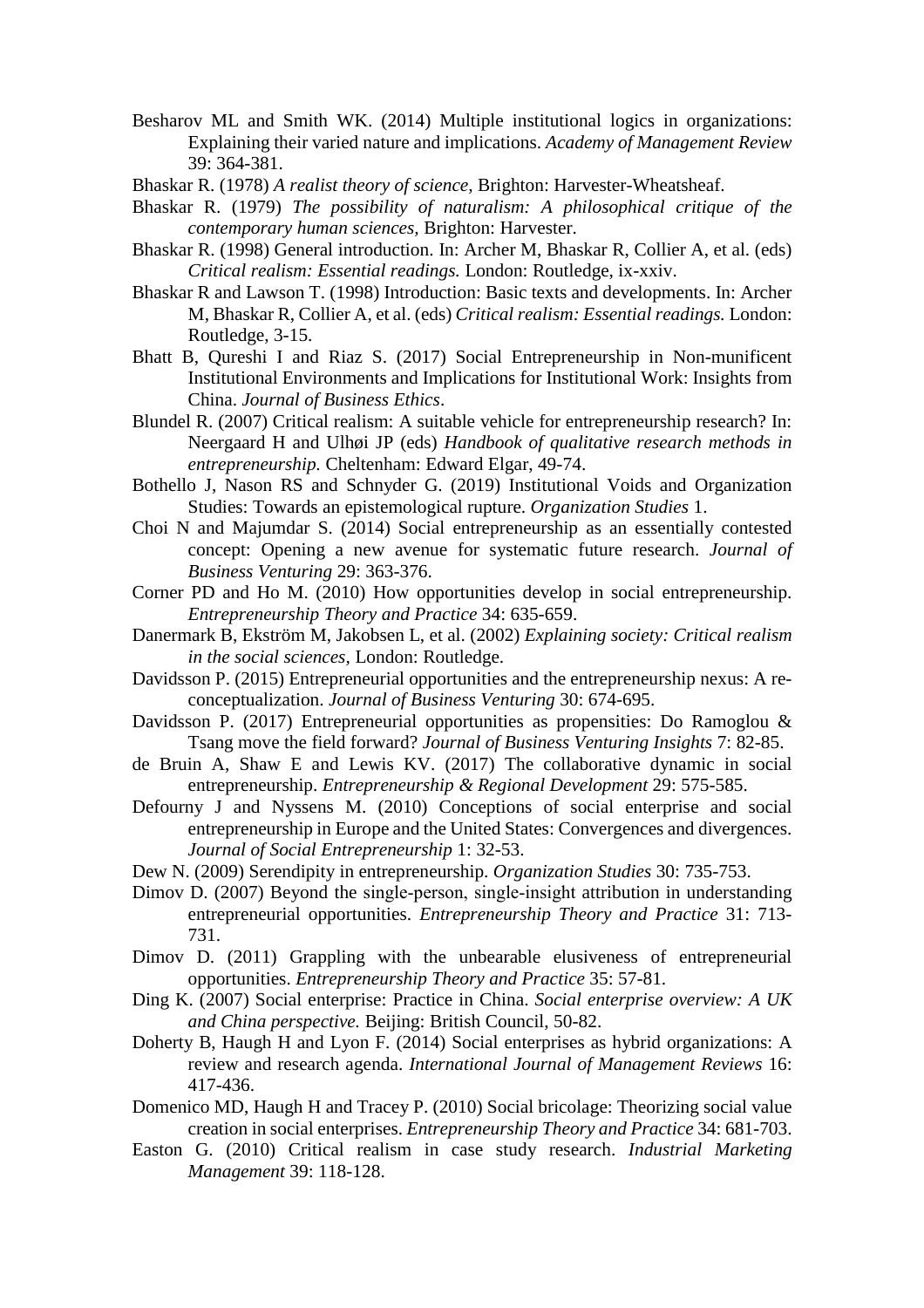- <span id="page-40-5"></span>Eckhardt JT and Shane S. (2010) An update to the individual-opportunity nexus. *Handbook of entrepreneurship research.* New York: Springer, 47-76.
- <span id="page-40-7"></span>Eckhardt JT and Shane SA. (2013) Response to the commentaries: The individualopportunity (IO) nexus integrates objective and subjective aspects of entrepreneurship. *Academy of Management Review* 38: 160-163.
- <span id="page-40-1"></span>Eisenhardt KM. (1989) Building theories from case study research. *Academy of Management Review* 14: 532-550.
- <span id="page-40-3"></span>Engelke H, Mauksch S, Darkow I-L, et al. (2015) Opportunities for social enterprise in Germany — Evidence from an expert survey. *Technological Forecasting and Social Change* 90: 635-646.
- <span id="page-40-10"></span>Estrin S, Mickiewicz T and Stephan U. (2013) Entrepreneurship, social capital, and institutions: Social and commercial entrepreneurship across nations. *Entrepreneurship Theory and Practice*.
- <span id="page-40-4"></span>Foss NJ and Klein PG. (2017) Entrepreneurial Discovery or Creation? In Search of the Middle Ground. *Academy of Management Review* 42: 733-736.
- <span id="page-40-14"></span>Gioia DA, Corley KG and Hamilton AL. (2013) Seeking qualitative rigor in inductive research: Notes on the gioia methodology. *Organizational Research Methods* 16: 15-31.
- <span id="page-40-16"></span>Grimes MG, McMullen JS, Vogus TJ, et al. (2013) Studying the Origins of Social Entrepreneurship: Compassion and the Role of Embedded Agency. *Academy of Management Review* 38: 460-463.
- <span id="page-40-2"></span>Guclu A, Dees JG and Anderson BB. (2002) The process of social entrepreneurship: creating opportunities worthy of serious pursuit. *Center for the Advancement of Social Entrepreneurship.* Durham: Duke University.
- <span id="page-40-11"></span>Haugh H. (2007) Community–Led Social Venture Creation. *Entrepreneurship Theory and Practice* 31: 161-182.
- <span id="page-40-0"></span>Hockerts K. (2015) Determinants of Social Entrepreneurial Intentions. *Entrepreneurship Theory and Practice* 41: 105-130.
- <span id="page-40-9"></span>Hu X. (2018) Methodological implications of critical realism for entrepreneurship research. *Journal of Critical Realism* 17: 118-139.
- <span id="page-40-13"></span>Kempster S and Parry KW. (2011) Grounded theory and leadership research: A critical realist perspective. *The Leadership Quarterly* 22: 106-120.
- <span id="page-40-6"></span>Kirzner IM. (1997) Entrepreneurial discovery and the competitive market process: An Austrian approach. *Journal of Economic Literature* 35: 60-85.
- <span id="page-40-8"></span>Leca B and Naccache P. (2006) A critical realist approach to institutional entrepreneurship. *Organization* 13: 627-651.
- <span id="page-40-12"></span>Lumpkin GT, Bacq S and Pidduck RJ. (2018) Where Change Happens: Community-Level Phenomena in Social Entrepreneurship Research. *Journal of Small Business Management* 56: 24-50.
- <span id="page-40-17"></span>Mair J and Marti I. (2009) Entrepreneurship in and around institutional voids: A case study from Bangladesh. *Journal of Business Venturing* 24: 419-435.
- <span id="page-40-19"></span>Mair J and Martí I. (2006) Social entrepreneurship research: A source of explanation, prediction, and delight. *Journal of World Business* 41: 36-44.
- <span id="page-40-18"></span>Mair J, Martí I and Ventresca MJ. (2012) Building inclusive markets in rural Bangladesh: How intermediaries work institutional voids. *Academy of Management Journal* 55: 819-850.
- <span id="page-40-15"></span>Mair J and Noboa E. (2006) Social entrepreneurship: How intentions to create a social venture are formed. In: Mair J, Robinson J and Hockerts K (eds) *Social entrepreneurship.* Basingstoke: Palgrave Macmillan, 121-135.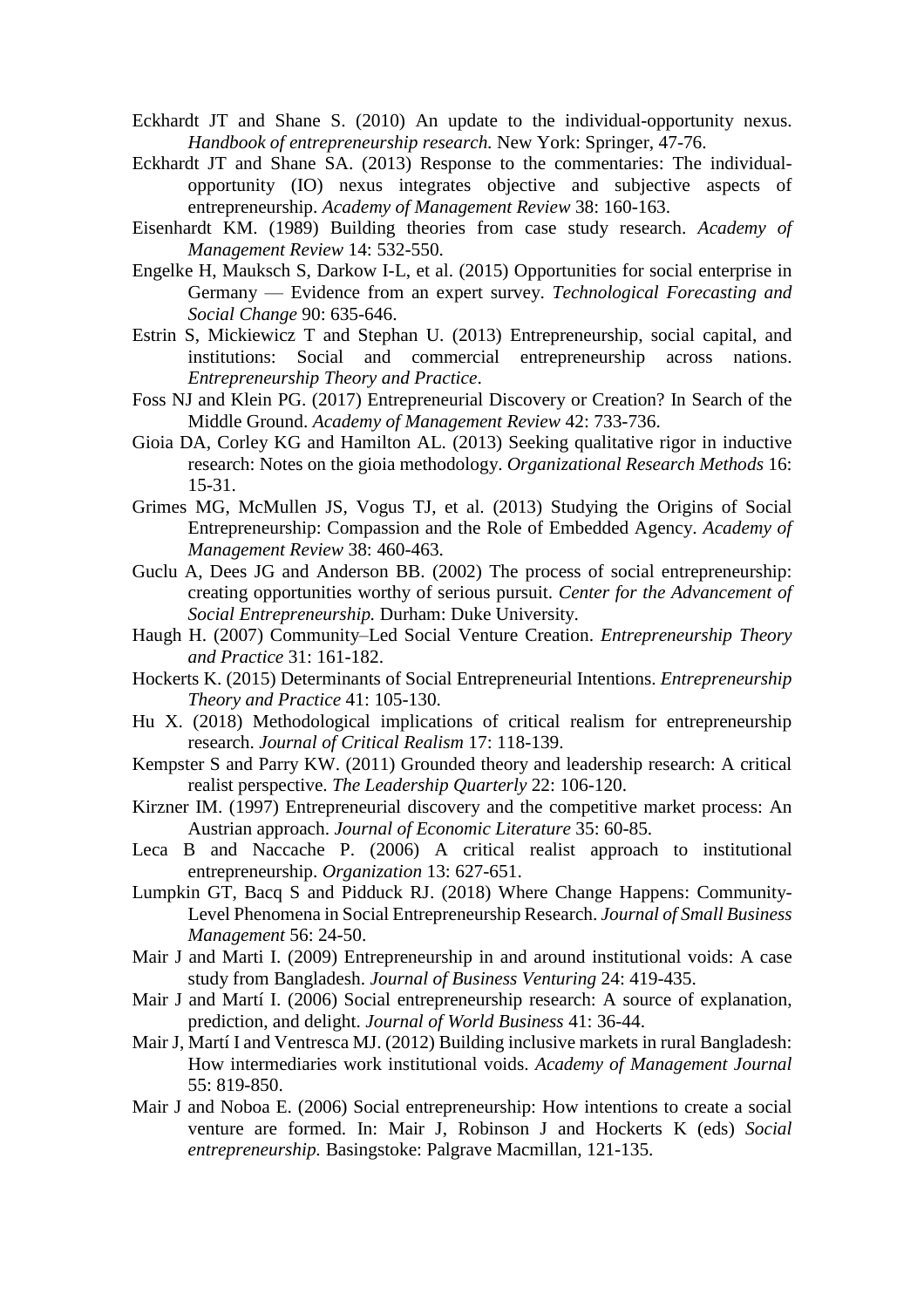- <span id="page-41-13"></span>Martin L and Wilson N. (2016) Opportunity, discovery and creativity: A critical realist perspective. *International Small Business Journal* 34: 261-275.
- <span id="page-41-4"></span>Martin RL and Osberg S. (2007) Social entrepreneurship: the case for definition. *Stanford Social Innovation Review* 5: 27-39.
- <span id="page-41-10"></span>Mingers J, Mutch A and Willcocks L. (2013) Critical realism in information systems research. *MIS Quarterly* 37: 795-802.
- <span id="page-41-18"></span>Mitzinneck BC and Besharov ML. (2018) Managing Value Tensions in Collective Social Entrepreneurship: The Role of Temporal, Structural, and Collaborative Compromise. *Journal of Business Ethics*.
- <span id="page-41-9"></span>Mole KF and Mole M. (2010) Entrepreneurship as the structuration of individual and opportunity: A response using a critical realist perspective. *Journal of Business Venturing* 25: 230-237.
- <span id="page-41-1"></span>Monllor J. (2010) Social entrepreneurship: A study on the source and discovery of social opportunities. In: Hockerts K, Mair J and Robinson J (eds) *Values and opportunities in social entrepreneurship.* Basingstoke: Palgrave Macmillan, 99- 120.
- <span id="page-41-2"></span>Muñoz P and Kibler E. (2016) Institutional complexity and social entrepreneurship: A fuzzy-set approach. *Journal of Business Research* 69: 1314-1318.
- <span id="page-41-0"></span>Murphy PJ and Coombes SM. (2008) A Model of Social Entrepreneurial Discovery. *Journal of Business Ethics* 87: 325-336.
- <span id="page-41-11"></span>O'Mahoney J and Vincent S. (2014) Critical realism as an empirical project: A beginner's guide. In: Edwards PK, O'Mahoney J and Vincent S (eds) *Studying organizations using critical realism: A practical guide.* Oxford: Oxford University Press, 1-20.
- <span id="page-41-17"></span>Pache A-C and Santos F. (2013) Inside the hybrid organization: Selective coupling as a response to competing institutional logics. *Academy of Management Journal* 56: 972-1001.
- <span id="page-41-15"></span>Patton MQ. (1990) *Qualitative evaluation and research methods,* Newbury Park, CA: SAGE.
- <span id="page-41-8"></span>Perrini F and Vurro C. (2006) Social entrepreneurship: Innovation and social change across theory and practice. In: Mair J, Robinson J and Hockerts K (eds) *Social entrepreneurship.* Basingstoke: Palgrave Macmillan, 57-85.
- <span id="page-41-3"></span>Perrini F, Vurro C and Costanzo LA. (2010) A process-based view of social entrepreneurship: From opportunity identification to scaling-up social change in the case of San Patrignano. *Entrepreneurship & Regional Development* 22: 515- 534.
- <span id="page-41-14"></span>Pratten SB. (2007) Explanation. In: Hartwig M (ed) *Dictionary of Critical Realism.* London: Routledge, 193-196.
- <span id="page-41-7"></span>Ramoglou S. (2013) On the Misuse of Realism in the Study of Entrepreneurship. *Academy of Management Review* 38: 463-465.
- <span id="page-41-12"></span>Ramoglou S and Tsang E. (2016) A realist perspective of entrepreneurship: Opportunities as propensites. *Academy of Management Review* 41: 410-434.
- <span id="page-41-6"></span>Robinson J. (2006) Navigating social and institutional barriers to markets: how social entrepreneurs identify and evaluate opportunities. In: Mair J, Robinson J and Hockerts K (eds) *Social entrepreneurship.* Basingstoke: Palgrave Macmillan, 95- 120.
- <span id="page-41-5"></span>Santos FM. (2012) A positive theory of social entrepreneurship. *Journal of Business Ethics* 111: 335-351.
- <span id="page-41-16"></span>Sarasvathy SD. (2001) Causation and effectuation: Toward a theoretical shift from economic inevitability to entrepreneurial contingency. *Academy of Management Review* 26: 243-263.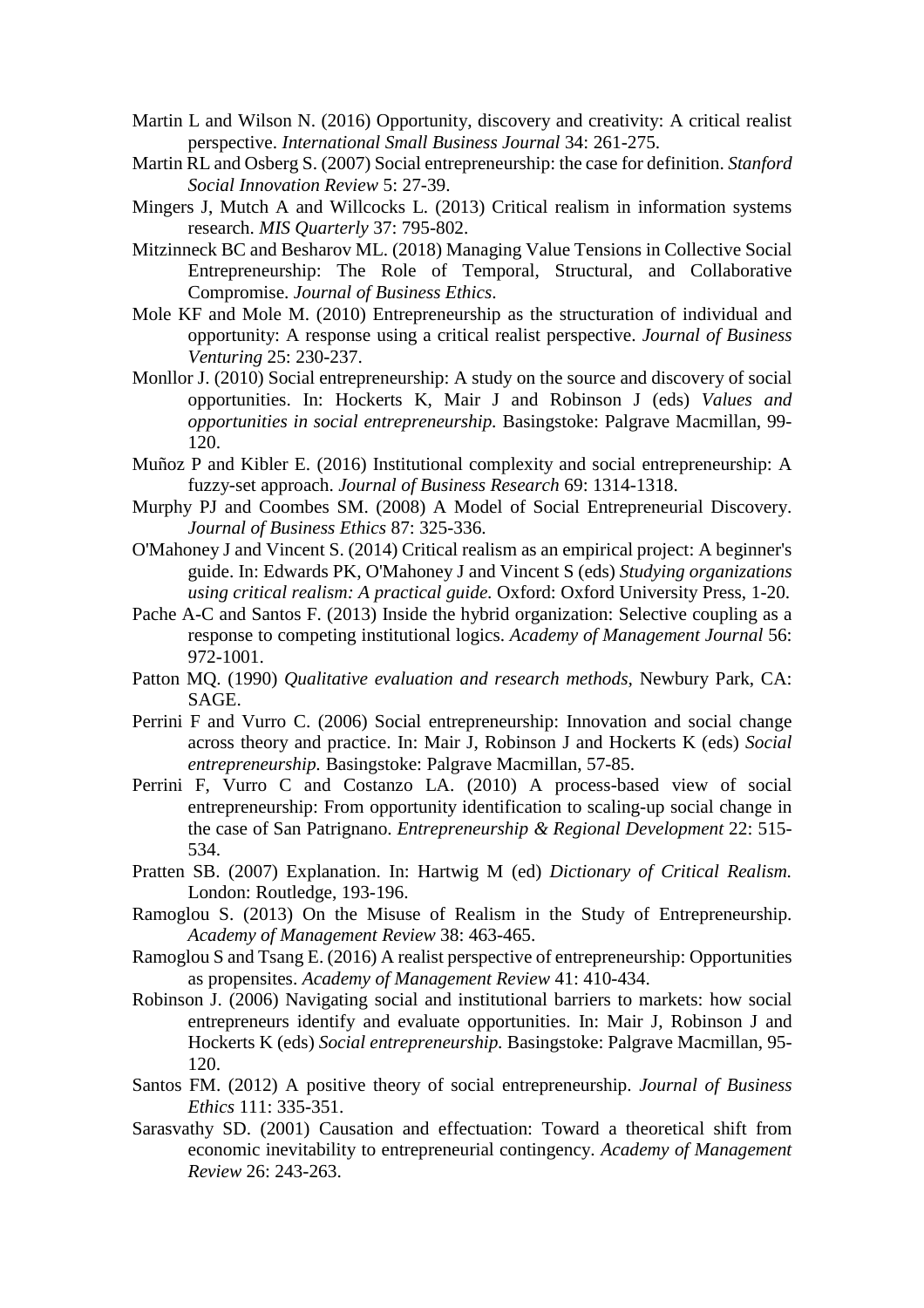- <span id="page-42-9"></span>Sarasvathy SD. (2008) *Effectuation: Elements of entrepreneurial expertise,* Cheltenham: Edward Elgar Publishing.
- <span id="page-42-7"></span>Sarasvathy SD, Dew N, Velamuri SR, et al. (2010) Three views of entrepreneurial opportunity. In: Acs ZJ and Audretsch DB (eds) *Handbook of entrepreneurship research.* New York: Springer, 77-96.
- <span id="page-42-0"></span>Sassmannshausen SP and Volkmann C. (2016) The Scientometrics of Social Entrepreneurship and Its Establishment as an Academic Field. *Journal of Small Business Management*.
- <span id="page-42-3"></span>Sassmannshausen SP and Volkmann C. (2018) The Scientometrics of Social Entrepreneurship and Its Establishment as an Academic Field. *Journal of Small Business Management* 56: 251-273.
- <span id="page-42-11"></span>Sayer A. (1992) *Method in social science: A realist approach,* London: Routledge.
- <span id="page-42-6"></span>Shane S. (2000) Prior knowledge and the discovery of entrepreneurial opportunities. *Organization Science* 11: 448-469.
- <span id="page-42-5"></span>Shane S and Venkataraman S. (2000) The promise of entrepreneurship as a field of research. *Academy of Management Review* 25: 217-226.
- <span id="page-42-13"></span>Shantz AS, Kistruck G and Zietsma C. (2018) The opportunity not taken: The occupational identity of entrepreneurs in contexts of poverty. *Journal of Business Venturing* 33: 416-437.
- <span id="page-42-8"></span>Short JC, Ketchen DJ, Shook CL, et al. (2010) The concept of" opportunity" in entrepreneurship research: Past accomplishments and future challenges. *Journal of Management* 36.
- <span id="page-42-12"></span>Stephan U, Uhlaner LM and Stride C. (2015) Institutions and social entrepreneurship: The role of institutional voids, institutional support, and institutional configurations. *Journal of International Business Studies* 46: 308-331.
- <span id="page-42-16"></span>Su J, Zhai Q and Landström H. (2015) Entrepreneurship research in China: Internationalization or contextualization? *Entrepreneurship & Regional Development* 27: 50-79.
- <span id="page-42-15"></span>Tan J. (2005) Venturing in turbulent water: a historical perspective of economic reform and entrepreneurial transformation. *Journal of Business Venturing* 20: 689-704.
- <span id="page-42-14"></span>Tan J. (2007) Phase transitions and emergence of entrepreneurship: The transformation of Chinese SOEs over time. *Journal of Business Venturing* 22: 77-96.
- <span id="page-42-19"></span>Volkoff O, Strong DM and Elmes MB. (2007) Technological embeddedness and organizational change. *Organization Science* 18: 832-848.
- <span id="page-42-18"></span>Wynn D and Williams CK. (2012) Principles for conducting critical realist case study research in information systems. *MIS Quarterly* 36: 787-810.
- <span id="page-42-1"></span>Yu X. (2011) Social enterprise in China: driving forces, development patterns and legal framework. *Social Enterprise Journal* 7: 9-32.
- <span id="page-42-10"></span>Zachariadis M, Scott S and Barrett M. (2013) Methodological implications of critical realism for mixed-methods research. *MIS Quarterly* 37: 855-879.
- <span id="page-42-4"></span>Zahra SA, Rawhouser HN, Bhawe N, et al. (2008) Globalization of social entrepreneurship opportunities. *Strategic Entrepreneurship Journal* 2: 117-131.
- <span id="page-42-2"></span>Zhao M. (2012) The social enterprise emerges in China. *Stanford Social Innovation Review* Spring: 30-35.
- <span id="page-42-17"></span>Zhou W. (2011) Regional deregulation and entrepreneurial growth in China's transition economy. *Entrepreneurship & Regional Development* 23: 853-876.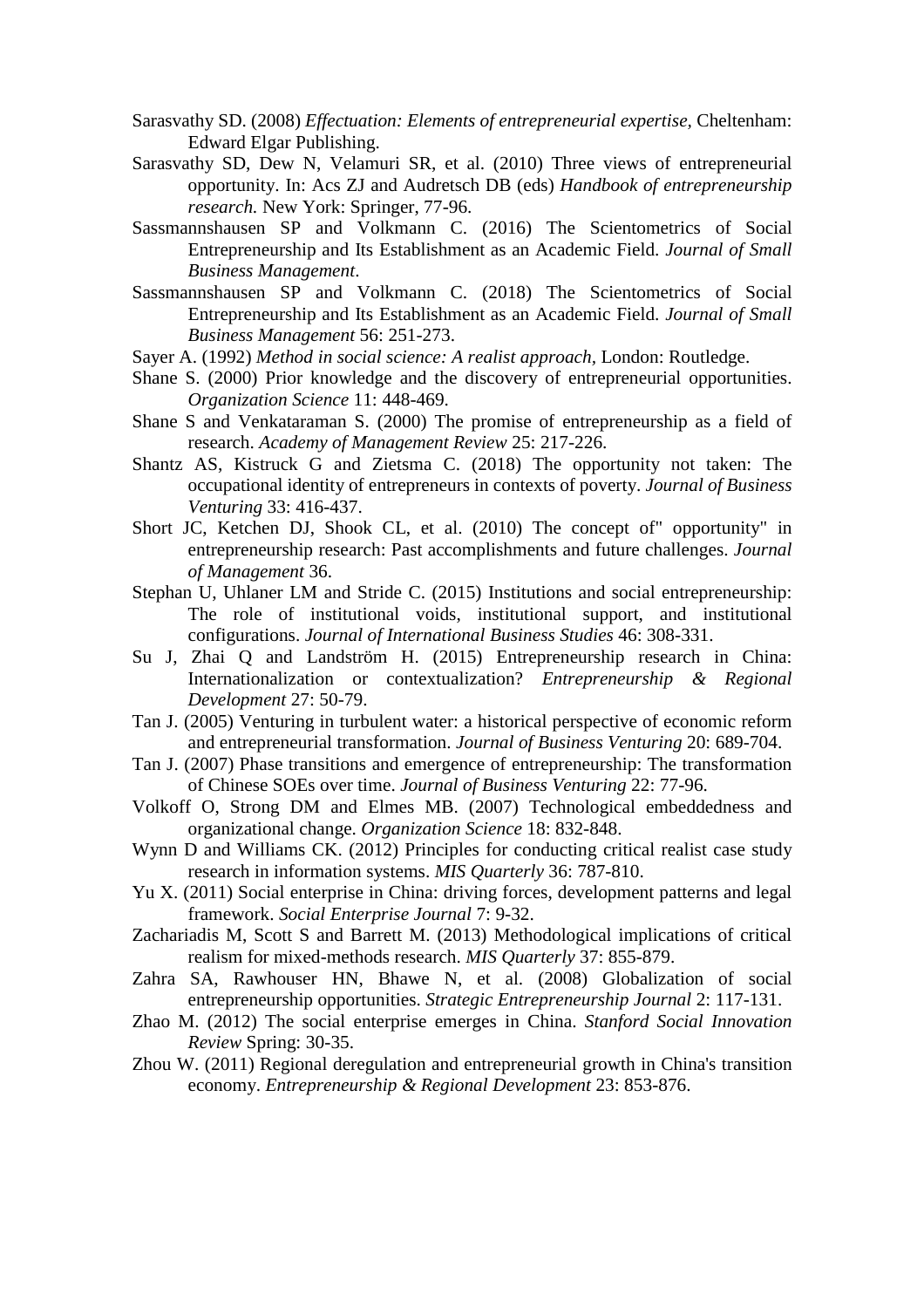| Case              | <b>Social</b><br><b>Sector</b>       | <b>Partici</b><br>pant              | Role                          | Case                          | <b>Social</b><br><b>Sector</b> | <b>Partici</b><br>pant | Role                                     |
|-------------------|--------------------------------------|-------------------------------------|-------------------------------|-------------------------------|--------------------------------|------------------------|------------------------------------------|
| Case 1<br>(Pilot) | Culture<br>preservation              | $1-1, F$                            | Founder                       | Case 18                       | Women<br>empowerment           | $18-1, F$              | Manager                                  |
| Case 2<br>(Pilot) | Microfinance                         | $2-1, M$                            | Manager                       | Case 19                       | Food safety,<br>agriculture    | 19-1, M                | Founder                                  |
| Case 3<br>(Pilot) | Fair trade                           | $3-1, F$                            | Founder                       | Case 20                       | Education,<br>employability    | $20-1, M$              | Founder                                  |
| Case 4            | Age care                             | $4-1, F$<br>$4-2, F$                | Founder<br>Employee           | Case 21                       | Disability                     | $21-1, F$              | Founder                                  |
| Case 5            | Rural<br>education                   | $5-1, M$<br>$5-2, F$                | Founder<br>Employee           | Case 22                       | Disability                     | $22-1, M$              | Founder                                  |
| Case 6            | Autism                               | $6-1, F$<br>$6-2, F$                | Founder<br>Manager            | Case 23                       | Food safety                    | $23-1, F$              | Founder                                  |
| Case 7            | Fair trade                           | $7-1, F$                            | Founder                       | Case 24                       | Disability                     | $24-1, F$<br>$24-2, F$ | Founder<br>Line manager                  |
| Case 8            | Dyslexia                             | $8-1, F$<br>$8-2, F$                | Founder<br>Manager            | Case 25                       | Autism                         | $25-1, M$              | Founder                                  |
| Case 9            | Disability                           | $9-1, F$                            | Founder                       | Case 26                       | Disability                     | $26-1, M$              | Founder                                  |
| Case 10 CSR       |                                      | $10-1, F$                           | Founder                       | Case 27                       | Autism                         | $27-1, M$              | Founder                                  |
| Case 11           | Autism                               | $11-1, M$<br>$11-2, M$<br>$11-3, F$ | Founder<br>Manager<br>Manager | Case 28                       | Disability                     | $28-1, M$              | Founder                                  |
| Case 12           | Autism                               | $12-1, M$                           | Manager                       | Case 29                       | Poverty,<br>sustainability     | 29-1, M                | Founder                                  |
|                   |                                      |                                     |                               | <b>Stakeholder</b><br>1       | SE training                    | $S1-1, F$              | Former SE                                |
|                   | Case 13 Volunteering 13-1, M Founder |                                     |                               |                               |                                | $S1-2$ , M             | director<br>SE training<br>officer       |
|                   | Case 14 Disability                   | $14-1, M$                           | Founder                       | Stakeholder<br>$\overline{2}$ | SE funding                     | $S2-1, F$              | Senior officer                           |
| Case 15           | Women<br>development                 | $15-1, F$                           | Manager                       | <b>Stakeholder</b><br>3       | SE incubator                   | $S3-1, F$              | Founder                                  |
|                   | Case 16 Education                    | $16-1, M$                           | Founder                       | <b>Stakeholder</b><br>4       | University/SE<br>incubator     | S4-1, M                | Manager                                  |
|                   |                                      |                                     |                               | <b>Stakeholder</b><br>5       | SE incubator                   | $S5-1, F$              | Vice-<br>president<br>Manager<br>Manager |
| Case 17           | Volunteering                         | $17-1, F$                           | Founder                       |                               |                                | $S5-2, F$<br>$S5-3, F$ |                                          |

## **Appendix 1 Participant Demographics**